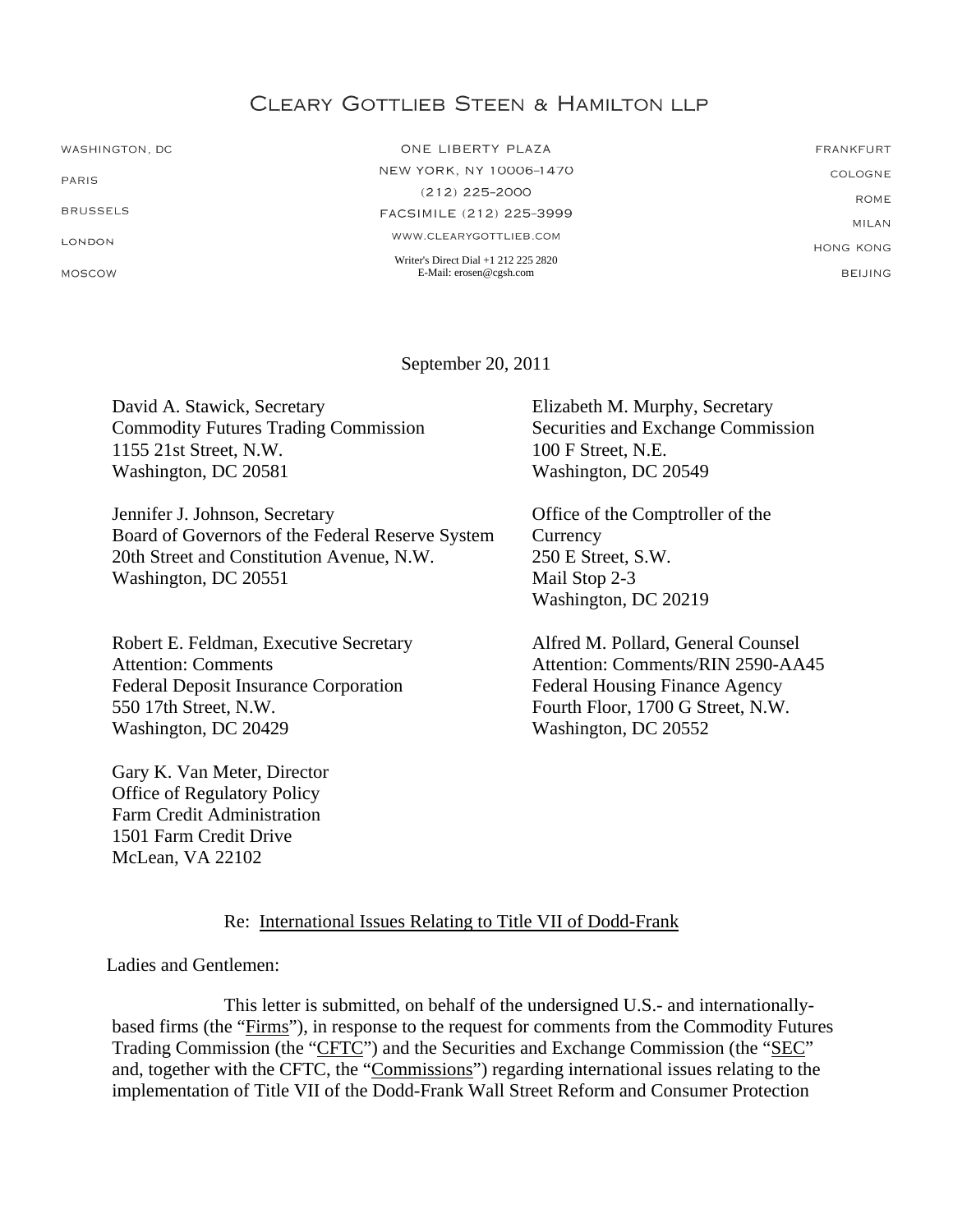Act  $("Dodd-Frank")^1$  and the Prudential Regulators' proposed rules on capital and margin requirements under Title VII.<sup>2</sup> The Firms welcome the attention of the Commissions and the Prudential Regulators (collectively, the "Agencies") to these important issues and appreciate the opportunity to provide these comments.

Swaps trade in a uniquely global market.<sup>3</sup> Therefore, it is essential that the Agencies provide clear and consistent guidance regarding the territorial application of Title VII well before its registration and other substantive requirements become effective. Many global institutions will find it challenging or impossible to design, test and implement the systems and other consequential changes necessary to comply with those requirements until there is clear and consistent guidance regarding Title VII's territorial application. Such guidance is, as a result, a prerequisite to prompt implementation of Title VII.

## **SUMMARY OF RECOMMENDATIONS**

 As discussed in further detail in this letter, we urge the Agencies to adopt a territorial approach to the implementation of Title VII that is consistent with the immediately following summary. This approach is based on the legal analysis, statutory provisions and precedents discussed in Part V of this letter.

- **Definition of U.S. Person.** The Agencies should adopt a consistent definition of "U.S. person" based on SEC Regulation S for purposes of analyzing whether a transaction involving one or more such persons may be subject to the provisions of Dodd-Frank. Under this definition, the non-U.S. branch or affiliate of a U.S. or non-U.S. person would not be a U.S. person; only affiliates or branches located in the U.S. would be covered. Adopting this definition also would provide important clarifications for arrangements involving asset managers and other agents.
- **Swap Dealer and Major Swap Participant ("MSP") Definitions.** The Commissions should make the following clarifications regarding the application of the swap dealer and MSP definitions to non-U.S. activities:

1

<sup>&</sup>lt;sup>1</sup> SEC Release No. 34-64939, File No. 4-636, 76 Fed. Reg. 44507.

<sup>&</sup>lt;sup>2</sup> Margin and Capital Requirements for Covered Swap Entities, Board Docket No. R-1415, Docket No. OCC-2011-0008, FDIC RIN 3064-AD79, FHFA RIN 2590-AA45, FCA RIN 3052-AC69, 76 Fed. Reg. 27654 (May 11, 2011) (the "Prudential Regulator Capital and Margin Proposal"). In this letter, "Prudential Regulators" refers to the Board of Governors of the Federal Reserve System (the "FRB"), the Office of the Comptroller of the Currency (the "OCC"), the Federal Deposit Insurance Corporation (the "FDIC"), the Federal Housing Finance Agency (the "FHFA") and the Farm Credit Administration (the "FCA").

 $3$  References to "swaps" herein include "security-based swaps" unless otherwise specified or required by context.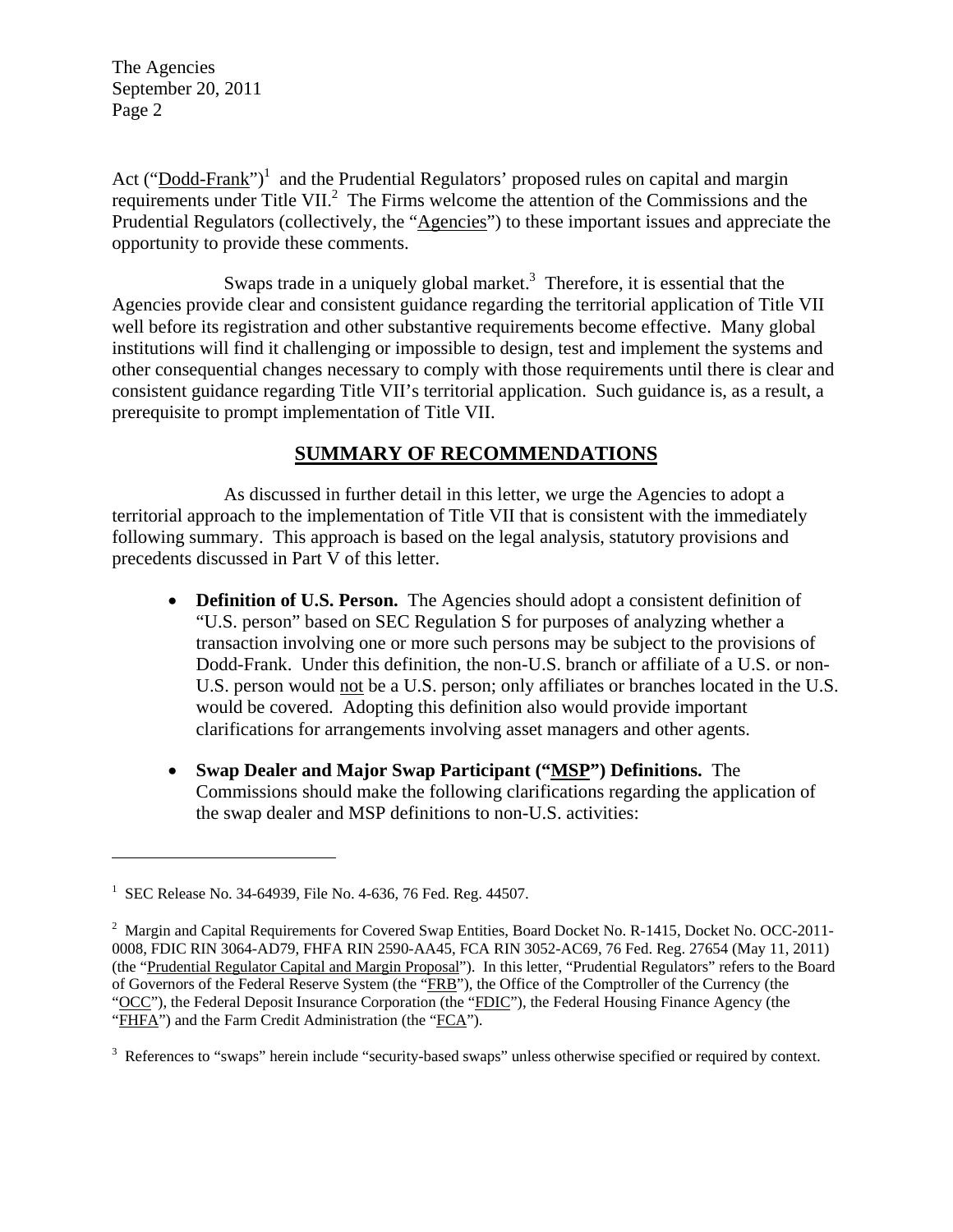- o A non-U.S. person should not be deemed a U.S. swap dealer solely as a result of executing swaps with U.S.-registered swap dealers.
- o Subject to the discussion below regarding swaps intermediated by a U.S. registered swap dealer, the MSP definition for a non-U.S. person should generally be based on whether the credit exposures of unaffiliated U.S. persons (as defined under Regulation S) to it reach the thresholds specified by the Commissions as a result of swaps between the non-U.S. person and those unaffiliated U.S. persons.
- o Inter-affiliate swaps should not cause either affiliated party to be deemed a swap dealer or MSP under Title VII.
- o The issuance of a guarantee should not subject the guarantor to any registration requirement to which it would not otherwise be subject, and should not affect the applicability of Dodd-Frank to the guaranteed swap activity.
- o The Commissions should utilize their limited designation authority under the swap dealer and MSP definitions to require registration of and regulate a financial institution only with respect to the branch(es) or separately identifiable department(s) or division(s) that are engaged in the swap activities that give rise to the U.S. registration requirement (recognizing that certain important regulatory requirements, such as capital adequacy, are entity-wide requirements).
- **Swap Dealer and MSP Registration and Regulation.** The Firms conduct their swap dealing businesses through a variety of structures, based on multiple and in many cases interdependent legal, strategic and business considerations that pre-date Dodd-Frank. In this connection, we urge the Agencies to address the following common cross-border transaction structures. We emphasize that no single one of these structural paradigms would suffice to meet the needs of all market participants. In many cases, individual financial institutions rely on two or more of these paradigms. None is a substitute for any other. Accordingly, it is important that the Agencies not regard these as alternative choices, but rather as alternative paradigms each of which must be addressed by the Agencies.
	- o *Non-Intermediated Swap Dealing with U.S. Persons.* If a non-U.S. swap dealer (including a non-U.S. branch or affiliate of a U.S. person) transacts with U.S. persons without intermediation by a U.S.-registered swap dealer, then it should be required to register in the U.S. and Dodd-Frank should apply as follows:
		- The Agencies should permit the non-U.S. swap dealer registrant to comply with Title VII's entity-based rules, such as capital and risk management, through compliance with comparable home country requirements (with comparability determined based on whether the applicable home country entity-wide requirements are reasonably designed to achieve the same policy objectives as otherwise applicable U.S. requirements).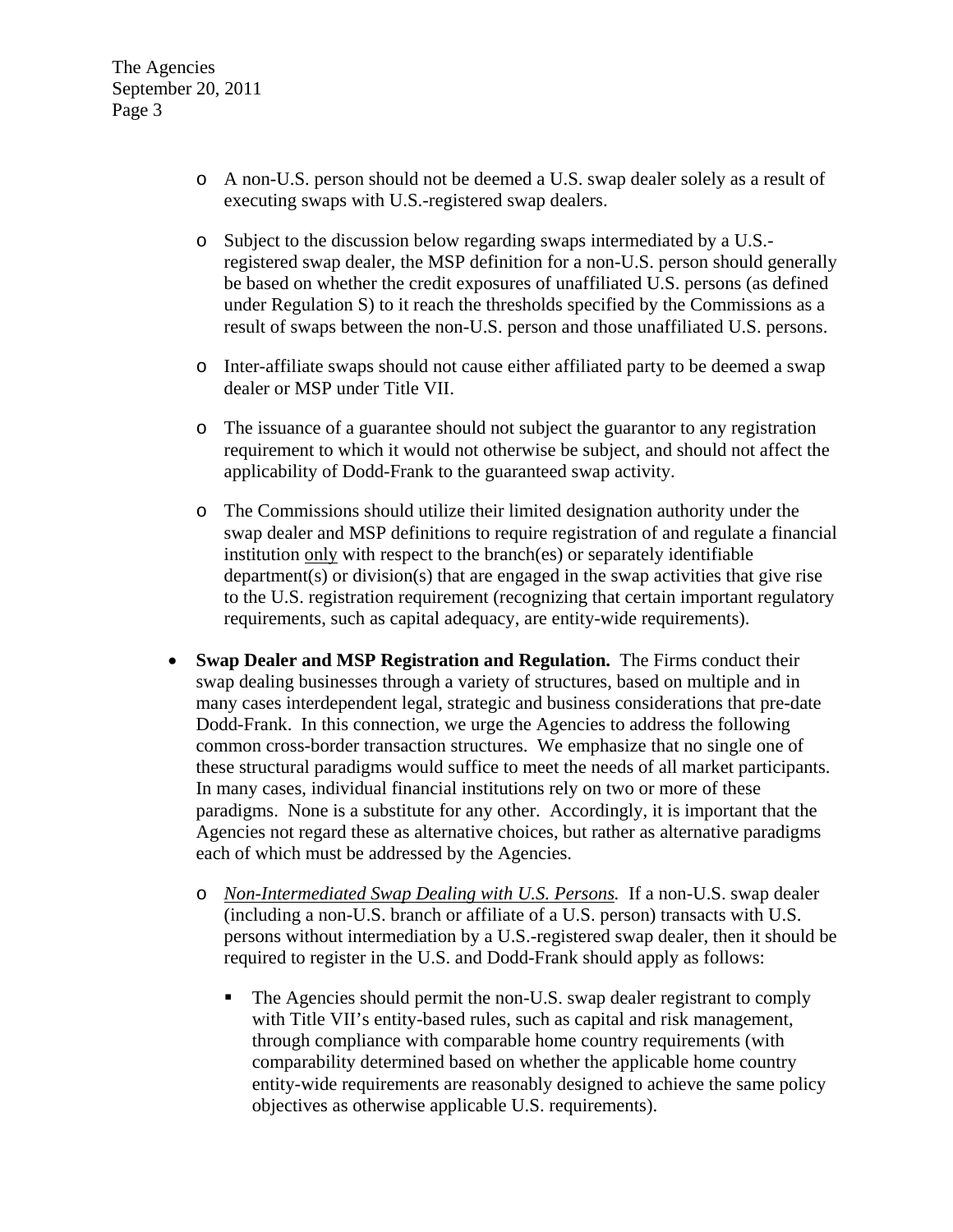- Transaction-level requirements should generally apply only to transactions with a U.S. person. References in this letter to "transaction-level requirements" are intended to encompass the margin collection and segregation, external business conduct, confirmation and documentation requirements applicable to swap dealers and MSPs.
- o *Use of U.S. Swap Dealer Intermediaries*. In circumstances where a non-U.S. swap dealer transacts in swaps with U.S. persons through an affiliated U.S. registered swap dealer (including the U.S. branch or affiliate of the non-U.S. swap dealer) acting as agent, we urge the Agencies to adopt either (a) an approach modeled on the Commissions' existing approaches to the futures and securities markets, under which a non-U.S. swap dealer transacting with U.S. persons would not be subject to U.S. swap dealer or MSP registration if those transactions were intermediated by an affiliated U.S.-registered swap dealer or (b) a limited registration approach under which a non-U.S. swap dealer would be subject to U.S. swap dealer registration and regulation solely with respect to the capital and related prudential requirements relevant to its status as a swap counterparty, which requirements could be satisfied through compliance with comparable home country requirements.
- o *Swap Dealing with Non-U.S. Persons.* However the Agencies implement Dodd-Frank's limited designation provisions, the Agencies should not apply U.S. transaction-level requirements to transactions by a non-U.S. branch, division, department or affiliate with non-U.S. persons. Furthermore, consistent with the application of U.S. transaction-level requirements to swaps by a non-U.S. swap dealer with a U.S. person, as recommended above, a U.S. swap dealer (including the U.S. branch or affiliate of a non-U.S. person) that executes a swap with a non-U.S. person should be permitted, subject to appropriate disclosure, to comply with the transaction-level requirements of the jurisdiction in which its non-U.S. counterparty is domiciled. The U.S. swap dealer would remain subject to U.S. capital and other entity-level requirements, and exsiting and proposed capital requirements take into account discrepencies in the credit risk presented by outstanding swap transactions and the value of collateral held to secure those transactions.
- **Clearing, Trading and Reporting Requirements.** Dodd-Frank's clearing and trading requirements should apply to any swap designated for mandatory clearing by the relevant Commission if that swap has at least one U.S. person as a counterparty. Dodd-Frank's reporting requirements should apply to any transaction that has at least one counterparty that is a U.S. person or was cleared through a registered clearing organization having its principal place of business in the U.S. However, in each case, the Commissions should facilitate access to non-U.S. clearing organizations, swap execution facilities ("SEFs") and swap data repositories ("SDRs") by U.S. persons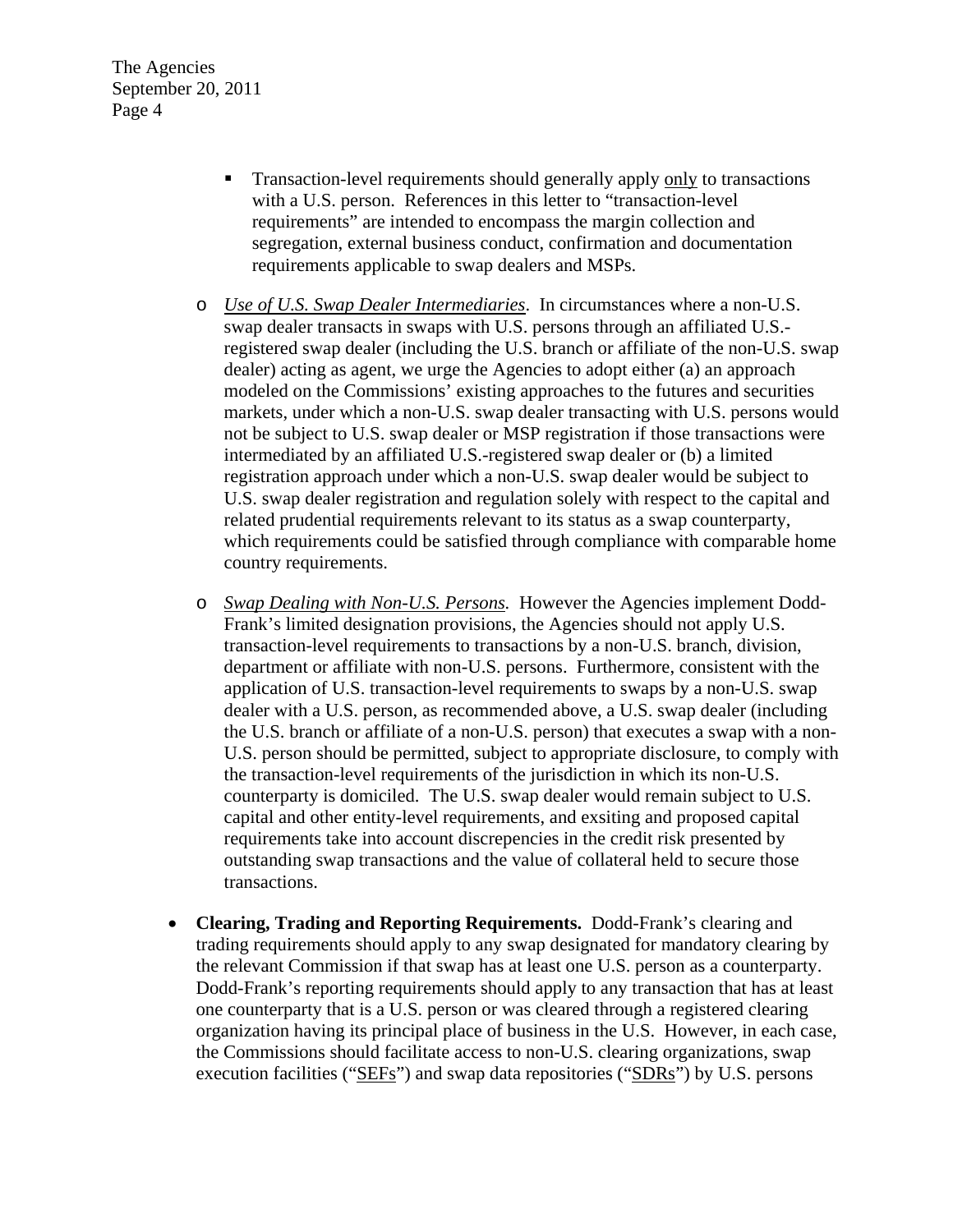> and access to U.S. clearing organizations, SEFs and SDRs by non-U.S. persons, as discussed in further detail below.

## **BACKGROUND**

 Non-U.S. firms have conducted swap activities with U.S. persons and U.S. firms have conducted swap activities with non-U.S. persons for many years, including through non-U.S. branches and affiliates. Although swap-specific regulation is largely new in the U.S. under Dodd-Frank, this is not the case for many non-U.S. jurisdictions. Many non-U.S. jurisdictions have regulated swap dealers, including non-U.S. branches and affiliates of U.S. and non-U.S. firms, for years under regimes governing market professionals. As the Agencies are aware, G-20 and other jurisdictions are also working to supplement their existing regulatory regimes to incorporate derivatives-related clearing and market transparency reforms to achieve regulatory objectives similar to those of Dodd-Frank.

 To assist the Agencies in accomplishing Dodd-Frank's objectives in the context of a global market, Congress mandated that the Agencies seek international harmonization with their non-U.S. counterparts.<sup>4</sup> Congress also gave the Commissions, in consultation with the Department of the Treasury, broad authority to exclude from U.S. markets non-U.S. market professionals whose lax regulation is determined to undermine U.S. financial stability.<sup>5</sup>

 At the same time, Congress expressly codified in Sections 722 and 772 of Dodd-Frank conventional territorial limitations to the scope of Title VII, consistent with the territorial scope of existing futures and securities regulations and, importantly, with well-established principles of international jurisprudence. Nothing in Dodd-Frank or the legislative record supports the conclusion that the conduct of otherwise *bona fide* derivatives activities by U.S. or non-U.S. persons (or their affiliates or branches) from outside, rather than from within, the U.S., would alone constitute the basis for the application of Title VII to those activities.

 The Agencies should not adopt an extraterritorial regulatory framework premised on the assumption that activities conducted outside the U.S. will be undertaken abroad for the purpose of evasion. An attempt by the Agencies to anticipate and foreclose all possible forms of evasion through extraterritorial application of U.S. law will, in addition to the enormous costs it will impose on the Agencies and the affected firms, give rise to adverse, unintended, and in some cases, unpredictable consequences. Without understanding the specific circumstances that may be regarded as an evasion of Dodd-Frank, it is not possible for the Agencies to conduct the analysis they are statutorily required to undertake of the problems presented by the specific

 $\overline{a}$ 

<sup>4</sup> Section 752 of Dodd-Frank.

<sup>&</sup>lt;sup>5</sup> Section 715 of Dodd-Frank.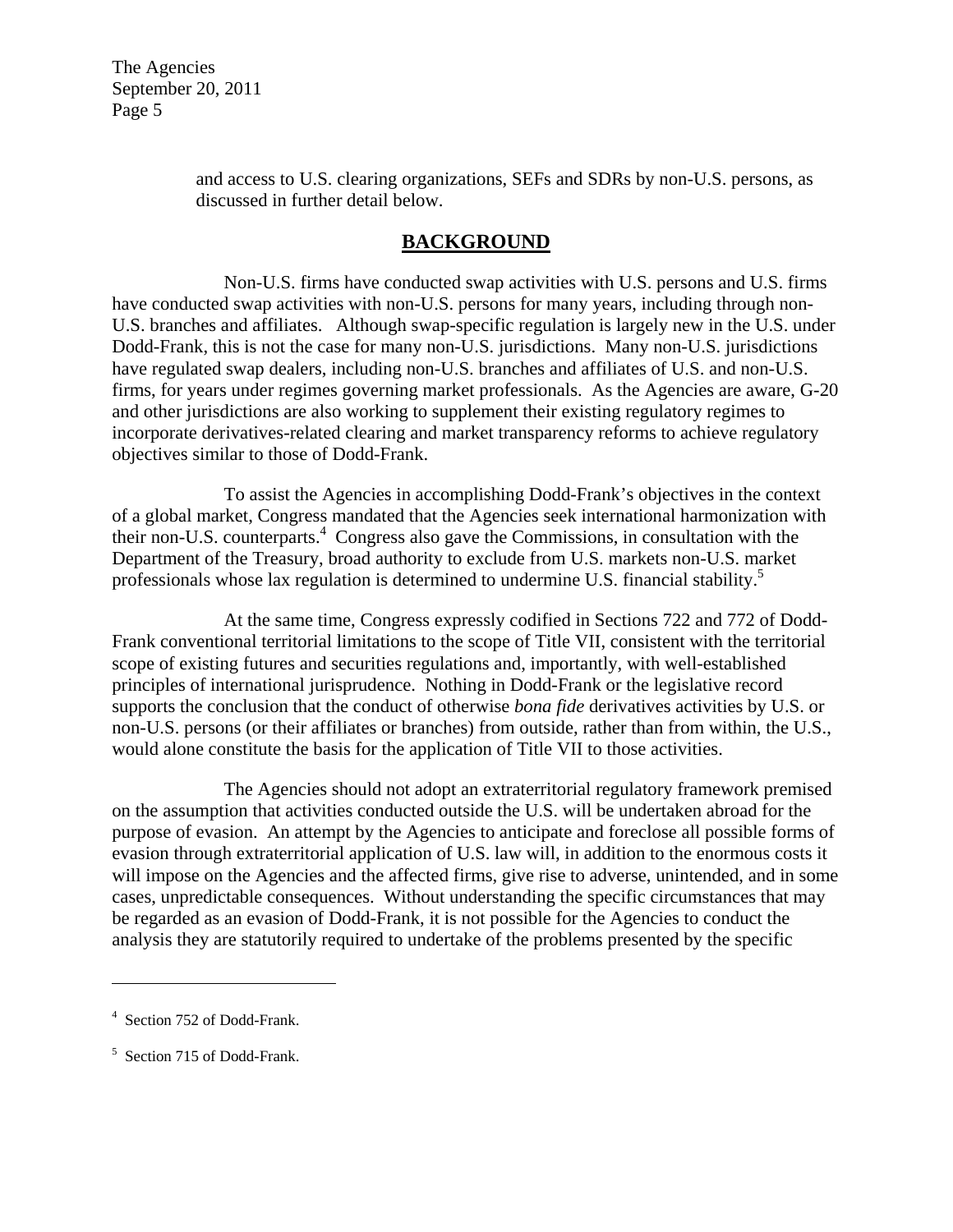$\overline{a}$ 

conduct and the costs and benefits of the imposition of a duplicative layer of U.S. law in an effort to address those problems. The Agencies should, accordingly, exercise their anti-evasion authority in response to evidence of evasion, and not in anticipation of evasion based on abstract conceptual concerns that lack empirical basis or definition.

A more complete discussion of the legal analysis, statutory provisions and precedents applicable is contained in Part V of this letter.

## **DISCUSSION**

## **I. Definition of "U.S. Person"**

## *A. In General*

To facilitate compliance with and timely implementation of Dodd-Frank, we recommend that the Agencies codify a definition of "U.S. person." The "U.S. person" definition is necessary to analyze the extent to which Dodd-Frank is or is not applicable to a transaction involving one or more such persons. Significant dependencies, business decisions and operational processes hinge on this and related decisions. It is similarly important that the Agencies adopt a consistent definition of "U.S. person" across their implementation of Title VII.

Specifically, the definition is important in two respects – first, for determining those entities engaged in swap dealing that may fall within the jurisdiction of the Agencies; and, second, for determining the status of a swap dealer's or MSP's counterparty and the applicability of Agency transaction-level requirements to trades with such counterparties.

## *B. Regulation S Definition*

We recommend that the Agencies adopt a definition of "U.S. person" that tracks the definition used in SEC Regulation  $S^{\sigma}$ . The Regulation S definition generally turns on whether a person is resident or domiciled in the U.S., but it contains important exceptions, discussed below, for non-U.S. branches and affiliates and for certain U.S. asset managers. This definition, including its exceptions, would codify the territorial scope intended by Sections 722 and 772. We believe a clear and consistent "U.S. person" definition along these lines would also be reassuring to non-U.S. regulators and foster deeper and more effective cooperation between the Agencies and non-U.S. regulators. Defining "U.S. person" along the lines of Regulation S would additionally help to establish a level playing field across Title VII, a very important objective that certain of the Agencies' proposals could otherwise undermine, if the Agencies were to adopt them as proposed.

 $6 \text{ See } R$ ule 902(k) under the Securities Act of 1933 (definition of "U.S. person"). See also SEC Final Rule, Offshore Offers and Sales, 55 Fed. Reg. 18306, 18308 (May 2, 1990). The CFTC has also adopted a similar, but not identical, definition in Rule 4.7 of its Regulations.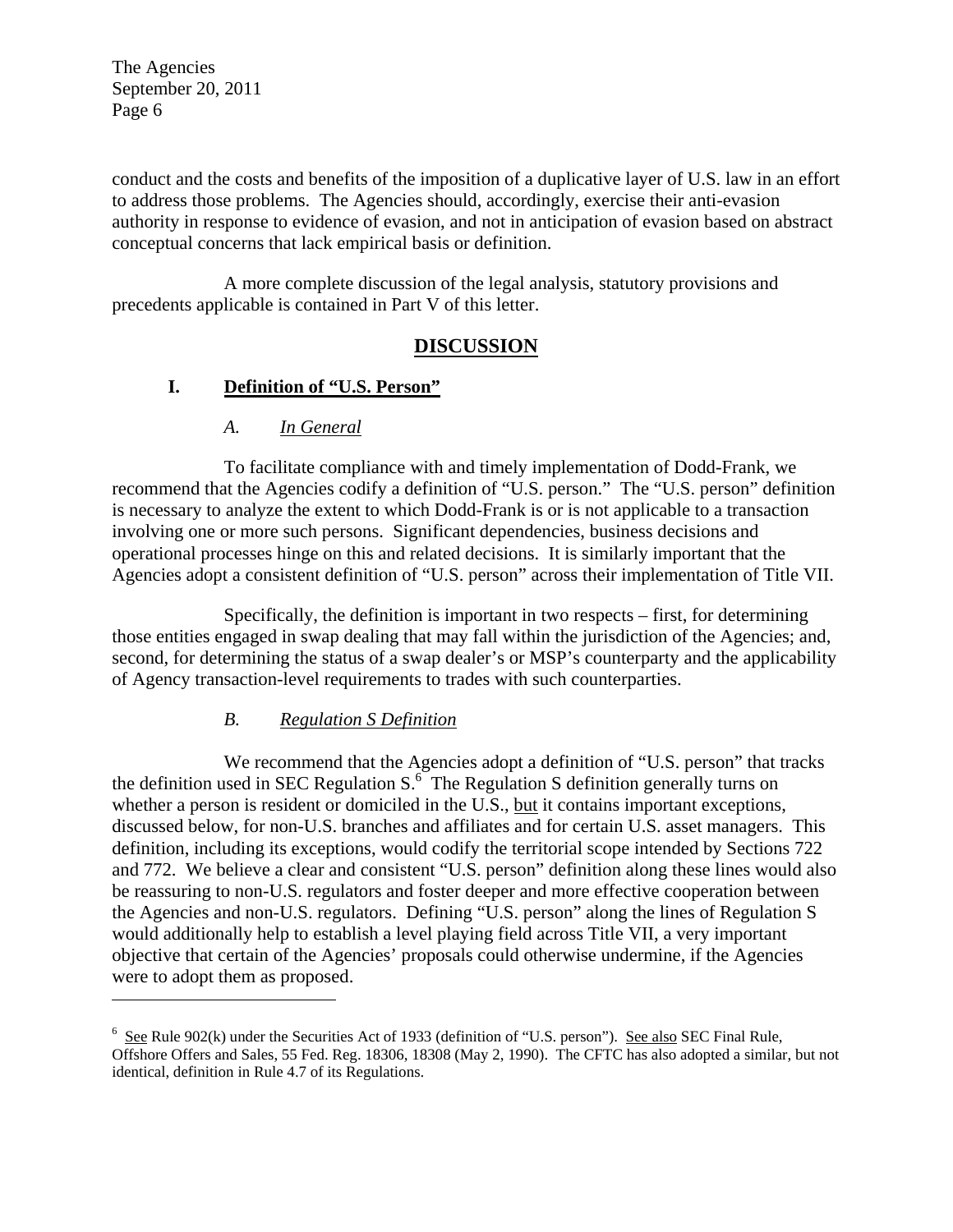#### *C. Application to Non-U.S. Branches and Affiliates*

Regulation S does not include as a "U.S. person" the non-U.S. branch or affiliate of a U.S. or non-U.S. person; only affiliates or branches located in the U.S. are covered.

Non-U.S. swap activities of a non-U.S. branch or affiliate do not necessarily give rise to a "direct and significant" connection with or effects on U.S. commerce within the meaning of Section 722 of Dodd-Frank. The non-U.S. affiliate of a U.S. person is, in its own insolvency or that of its parent, typically subject to separate resolution from its parent and other affiliates. Although bank branches are not usually separately capitalized, their operations are generally subject to separate licensing and examination by local supervisors, they file separate financial reports with those supervisors and they maintain separate books and records in accordance with local requirements. In some jurisdictions, local bank branches are also subject to in-country capital or reserve maintenance requirements.

In the context of swap dealer and MSP registration and regulation, we note that the Agencies are expressly authorized to address separation between different branches, departments and divisions of U.S. and non-U.S. persons through the use of the limited designation provisions of the swap dealer and MSP definitions, as discussed in further detail below. In our view, this treatment of branches, departments and divisions is necessary to be consistent with the prohibition in Sections 722 and 772 of Dodd-Frank on the application of Agency rules to "activity" or "business" of a person outside the U.S., even if that person would otherwise be subject to the jurisdiction of the Agencies in connection with other activities conducted within the U.S. or with U.S. persons. Although certain requirements, such as minimum capital requirements, must by their nature be entity-wide, the Agencies should not apply U.S. transaction-level requirements to transactions by a non-U.S. branch, department, division or affiliate with non-U.S. persons.

Additionally, non-U.S. swap activities by a non-U.S. branch or affiliate are not in and of themselves evidence of evasion. Non-U.S. branches and affiliates have long engaged in a range of derivatives and non-derivatives financial services activities for local and international clients and have separate strategic, business and legal reasons for their existence and organizational structure. For example, in many jurisdictions, non-U.S. branches or affiliates have been established because certain activities may only be conducted by entities licensed or organized under local law. Such non-U.S. branches and affiliates typically manage the risk from financial exposures incurred in such jurisdictions in the local financial markets. Subjecting such non-U.S. branches and affiliates to U.S. requirements could effectively preclude them from, or significantly increase the cost of, managing their risk in the local financial markets, since local financial institutions may be required to comply with Dodd-Frank to provide those services.

Although Congress chose not to do so in Title VII, it has provided the Agencies with substantial authority outside of Title VII to address the risks to the U.S. that might be presented by swap and other activities conducted outside the U.S. Regulatory regimes specifically intended to apply on a consolidated basis, such as the Bank Holding Company Act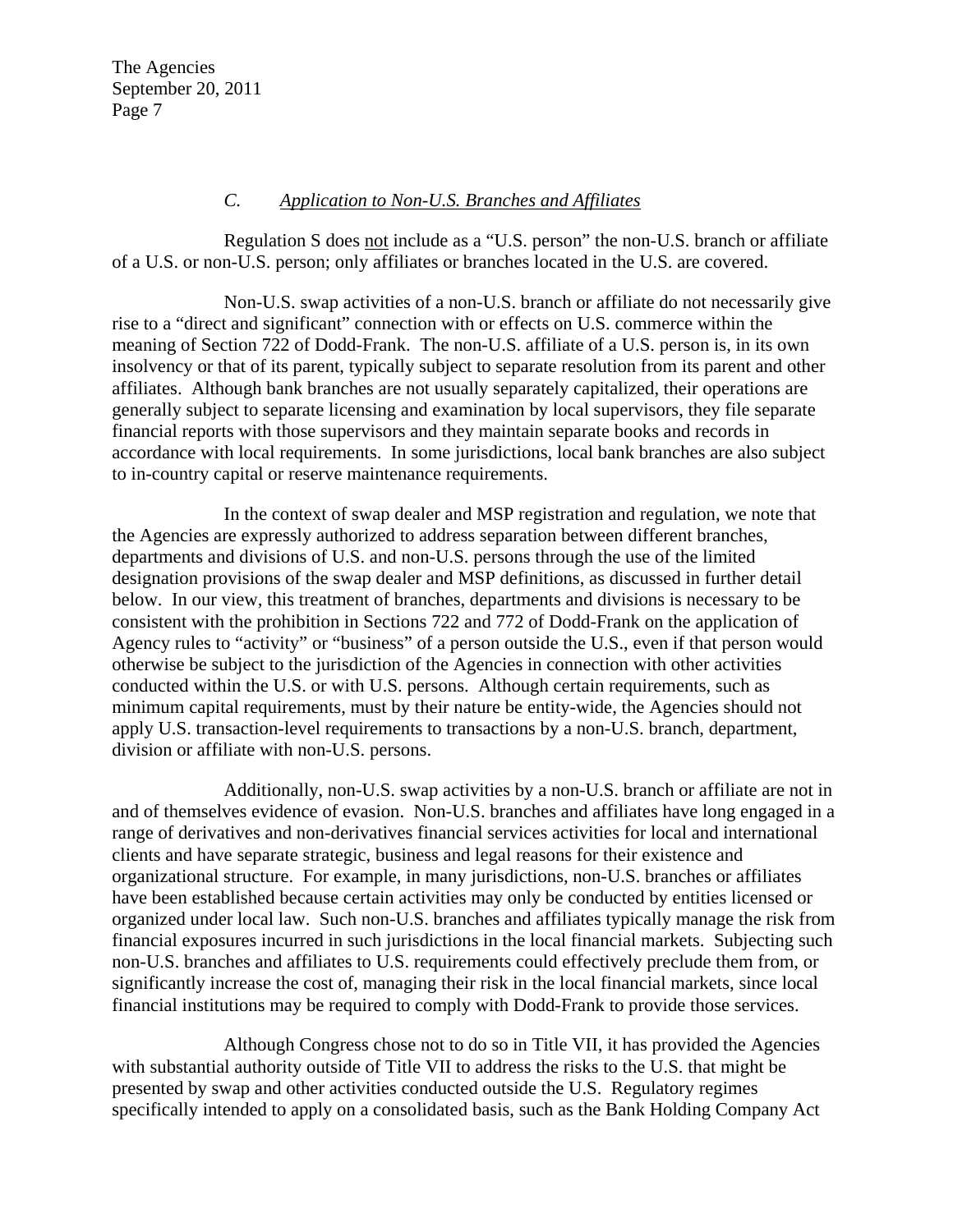$\overline{a}$ 

and consolidated capital requirements for financial holding companies, assure that appropriate capital requirements and prudential supervision address the risks arising from activities undertaken by every entity within a regulated consolidated holding company group, whether that entity is operating inside or outside the U.S. In contrast, Title VII does not include any provision for the application of U.S. requirements abroad based on affiliation with, being a branch of or being guaranteed by, a U.S. person or for the consolidated regulation of swap activities.

## *D. Application to Transactions through Agents*

Adopting the Regulation S definition would also provide needed clarification regarding the application of Title VII in the context of transactions by a putative registrant with a U.S. person acting as agent on behalf of a non-U.S. person and in the context of transactions with a non-U.S. person acting as agent on behalf of a U.S. person.

Under Regulation S, a "U.S. person" does not include a non-U.S. investment manager or other fiduciary acting on behalf of a U.S.-domiciled client on a discretionary basis. This outcome is based on the principle that, by hiring a non-U.S. manager, the U.S. client has made a voluntary and conscious determination to engage in transactions with a non-U.S. entity in a non-U.S. jurisdiction through individuals doing business outside the U.S., thereby electing to subject itself to non-U.S. legal requirements and protections. Accordingly, it would be natural for the client to expect to deal with non-U.S.-regulated, rather than U.S.-regulated, counterparties, and to benefit from the protections of non-U.S. law as a result.

In addition, the Regulation S "U.S. person" definition does not include a non-U.S.-domiciled client advised by a U.S. investment manager or other fiduciary. In this circumstance, the non-U.S. client is, in many respects, analogous to a non-U.S. resident that is only temporarily present (through its adviser) in the U.S., contacts with whom the SEC staff has not in the past viewed as requiring U.S. registration.<sup>7</sup> In addition to the relevant regulatory policy considerations, the imposition of U.S. requirements to these transactions, in addition to those of the jurisdiction in which the adviser's client is domiciled, raises commercial concerns regarding the impact that duplicative regulation could have on the competitiveness of U.S. advisers in global markets. We are not aware of problems that have arisen as a result of these policy judgments regarding the appropriate treatment of transactions involving advisers.

Accordingly, if a non-U.S. person transacts with an investment manager or other fiduciary falling within the above categories, the non-U.S. person should not become subject to Dodd-Frank's registration, margin, external business conduct, clearing, trading and reporting requirements in connection with that transaction.

<sup>&</sup>lt;sup>7</sup> See Cleary, Gottlieb, Steen & Hamilton, SEC No-Action Letter (Nov. 22, 1996, revised on Jan. 30, 1997).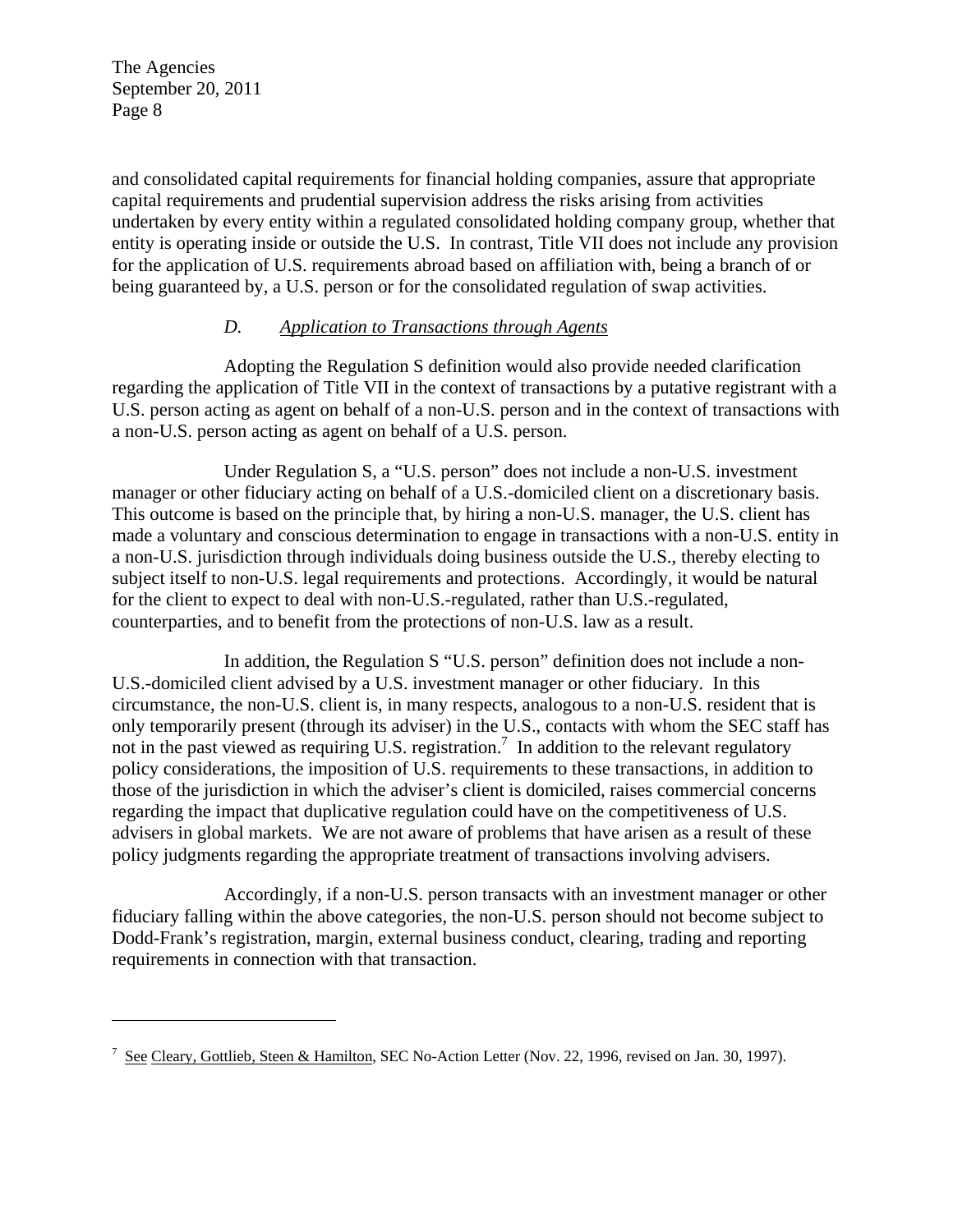$\overline{a}$ 

#### *E. References to U.S./Non-U.S. Persons*

References in this letter to "U.S." or "non-U.S." swap dealers, MSPs, financial institutions, branches, divisions, persons or other entities are intended to encompass swap dealers, MSPs, financial institutions, branches, divisions, persons or entities that are "U.S." or "non-U.S." persons within the meaning of Regulation S.

### **II. Swap Dealer and MSP Definitions**

### *A. Swap Dealer Definition*

Consistent with existing territorial approaches to registration administered by the Agencies,<sup>8</sup> transactions by a non-U.S. person (including the non-U.S. branch or affiliate of a U.S. person) with a U.S.-registered swap dealer should not cause the non-U.S. person to be deemed a U.S. swap dealer. Among other considerations, this approach is necessary to permit U.S. registered swap dealers to have ready access to non-U.S. swap dealers to engage in hedging and other trading activities in non-U.S. markets. This in turn enhances the ability of U.S.-registered swap dealers to provide liquidity in non-U.S. underliers to their U.S. customers.

## *B. MSP Definition*

The MSP definition raises different jurisdictional issues than the swap dealer definition because, as the CFTC has noted, the MSP definition "specifically focuses on the degree of risk that an entity's swaps pose to U.S. counterparties and the U.S. market."<sup>9</sup> In light of this focus, we agree with the Commissions' proposal to determine MSP status for a non-U.S. person based on whether the credit exposures of unaffiliated U.S. swap counterparties to it reach the thresholds specified by the Commissions (subject to the discussion in Part III.B.2 below regarding transactions intermediated by a U.S.-registered swap dealer). For these purposes, U.S. swap counterparties should be defined by reference to the Regulation S definition of U.S. person. Exposures arising from swaps between non-U.S. persons should not be taken into account for such purposes, regardless of where or how those swaps are executed or whether they involve

<sup>&</sup>lt;sup>8</sup> See Rule 15a-6(a)(4)(i) under the Securities Exchange Act of 1934 (the "Exchange Act") (exempting a foreign broker-dealer that effects securities transactions with an SEC-registered broker-dealer).

<sup>&</sup>lt;sup>9</sup> CFTC Proposed Rule, Registration of Swap Dealers and Major Swap Participants, 75 Fed. Reg. 71379, 71382 (Nov. 23, 2010) ("CFTC Registration Proposal"). The MSP definition requires the Commissions to set thresholds for "substantial positions" at levels determined to be "prudent for the effective monitoring, management, and oversight of entities that are systemically significant or can significantly impact the financial system of the United States" and thresholds for "substantial counterparty exposures" that "could have serious adverse effects on the financial stability of the United States banking system or financial markets." See Section 1a(33) of the Commodity Exchange Act (the "CEA") and 3(a)(67) of the Exchange Act.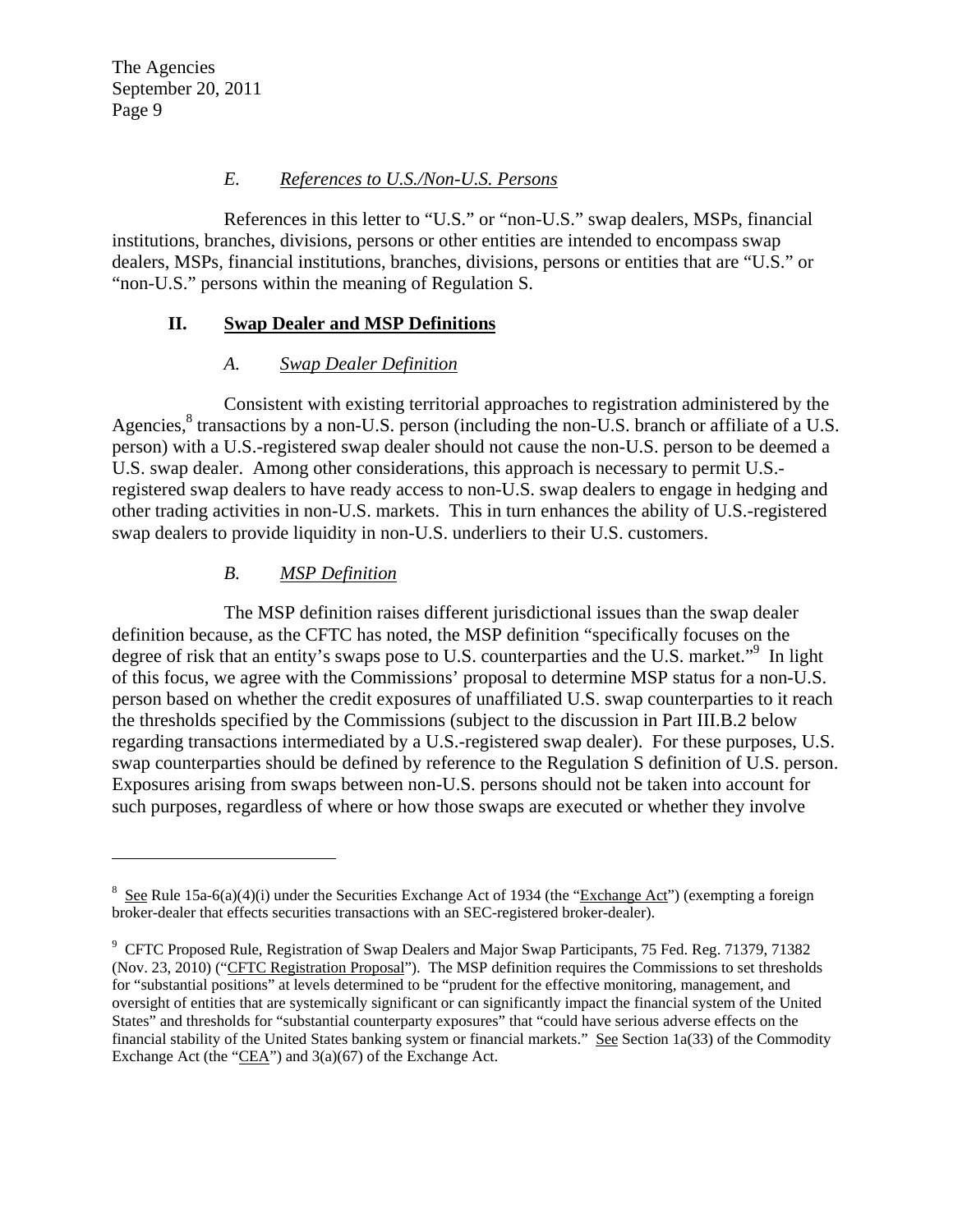U.S. underliers, since the manner of execution or underlier for a swap is irrelevant to whether the swap poses a risk to U.S. counterparties or the U.S. market.

### *C. Inter-Affiliate Swaps*

Swap transactions undertaken with an affiliate should not cause a person to become a swap dealer or MSP. Such transactions should not be deemed to constitute "swap dealing," since they are typically undertaken to allocate risk within a corporate group, not to supply liquidity to, or accommodate the independent trading objectives of, a third party.<sup>10</sup> Such inter-affiliate risk management transactions also do not, as the Commissions have acknowledged, pose the exceptional risks to the U.S. financial system that are the basis for the MSP definitions.11 This is particularly the case where there are *bona fide* commercial reasons for a swap dealer to structure transactions with its affiliate through back-to-back or similar arrangements, such as when a counterparty prefers to face the swap dealer entity in the group due to commercial, tax, regulatory or market considerations, even though, from a risk management perspective, a different entity is better positioned to incur the exposure. Accordingly, we ask that the Commissions expressly confirm, in their final definitional rule release, that inter-affiliate transactions will not cause a person to fall within the swap dealer or MSP definitions.

## *D. Guarantees*

It is also common for swap dealing subsidiaries, whether located in the U.S. or abroad, to have some or all of their swap-related obligations guaranteed by a parent. A U.S. holding company might, for example, provide a guarantee of its non-U.S. swap dealing subsidiary. Conversely, a non-U.S. holding company might provide a guarantee of its U.S. swap dealing subsidiary. This is done for a range of commercial reasons, such as in instances where the holding company, but not the subsidiary, has rated debt, or otherwise when counterparties are better able to assess the creditworthiness of the holding company than the subsidiary.

Such guarantees should not cause either the holding company guarantor or the subsidiary to become a swap dealer or MSP. Neither the swap dealer nor the MSP definitions give any indication that they encompass contingent credit support arrangements. Indeed, there has been no suggestion that supporting a subsidiary's swap dealing activities on a non-contingent basis by contributing capital to the subsidiary should trigger registration, and so *a fortiori*  contingent credit support in the form of a guarantee should not trigger registration either. Credit exposures of counterparties to the subsidiary will be addressed through regulation of the

 $\overline{a}$ 

<sup>&</sup>lt;sup>10</sup> See CFTC and SEC Proposed Rule, Further Definition of "Swap Dealer," "Security-Based Swap Dealer," "Major Swap Participant," "Major Security-Based Swap Participant" and "Eligible Contract Participant," 75 Fed. Reg. 80174, 80183 (Dec. 21, 2010) ("Entity Definitions Proposal").

 $11$  See id. at 80202.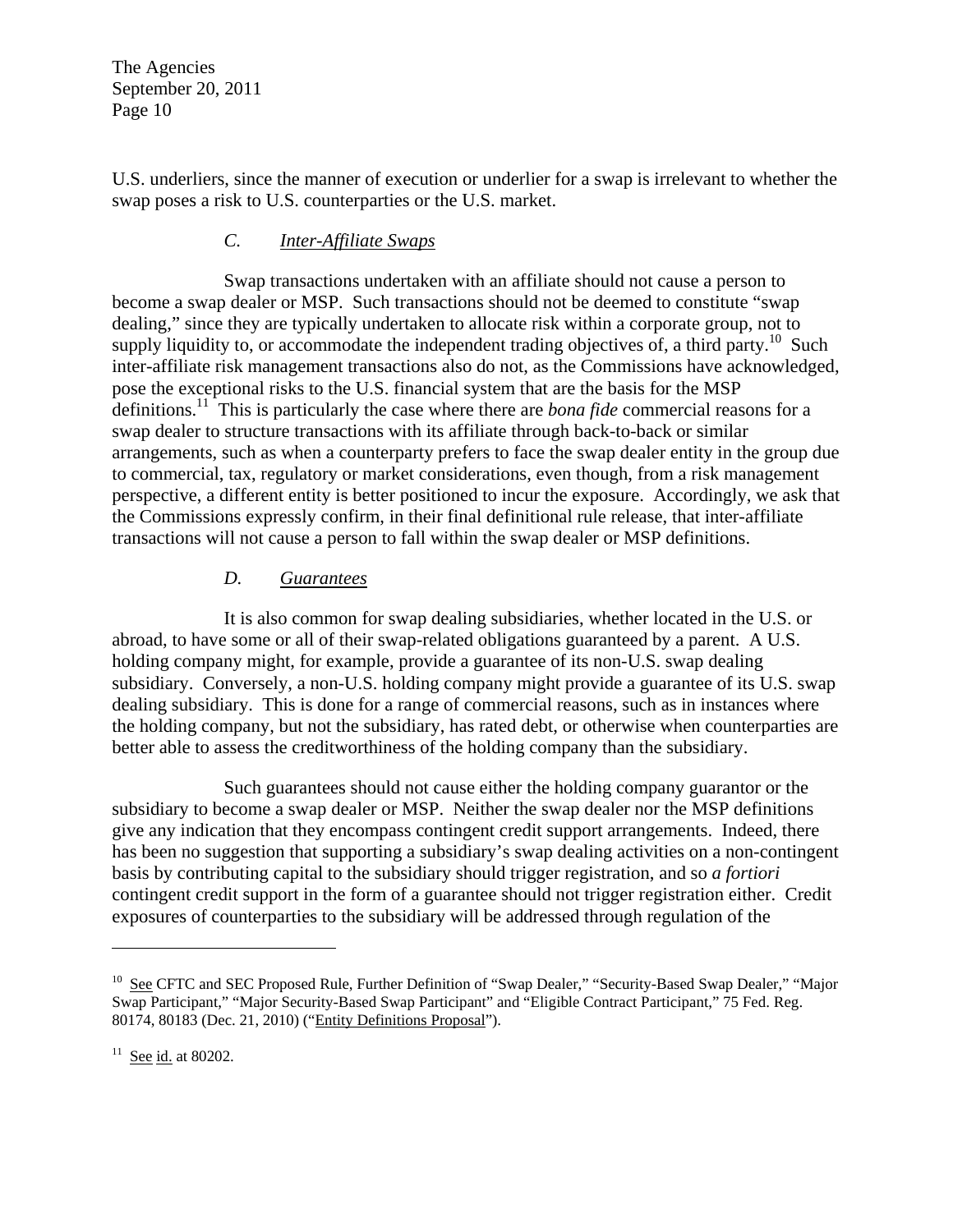$\overline{a}$ 

subsidiary itself and its capital adequacy, whether by the Agencies for a U.S. subsidiary or by the relevant non-U.S. regulator for a non-U.S. subsidiary. Any risk to the holding company under the guarantee is appropriately addressed through the consolidated prudential capital requirements and supervision applicable at the holding company level. As a result, Title VII registration in this context would be unnecessary and superfluous.

Finally, we are not aware of any precedent or circumstance in which either Commission has adopted the position that an affiliate guarantee of the obligations of a registrant subjects the guarantor to the same registration requirement as the guaranteed registrant.

#### *E. Global Branch Networks/Limited Designation*

Many financial institutions engaged in swap dealing are organized through a global branch network. Requiring the entire institution to become subject to Dodd-Frank as a result of this organizational structure would result in several negative consequences. It would place U.S. institutions at a significant competitive disadvantage in operating outside the U.S., since their non-U.S. branches that do not conduct U.S. swap dealing activity would nevertheless have to comply with Dodd-Frank (in addition to local rules), potentially even when transacting with non-U.S. persons.<sup>12</sup> It would also cause non-U.S. institutions operating in the U.S. to accept U.S. supervision over their wholly non-U.S. activities. Such an outcome cannot be reconciled with Sections 722 and 772 of Dodd-Frank and is one that a number of non-U.S. regulators have indicated they would find unacceptable.

Historically, bank regulators have addressed these issues by establishing an allocation of home and host country jurisdiction. The Prudential Regulators have permitted U.S. banks to operate non-U.S. branches and non-U.S. "Edge Act" subsidiaries subject to non-U.S. regulation and permitted those non-U.S. branches and subsidiaries to engage in a wider range of activities than permitted to U.S. branches so that they may compete effectively with local institutions.13 The Prudential Regulators have also permitted non-U.S. banks to establish U.S.

<sup>&</sup>lt;sup>12</sup> Regardless of the manner in which the Commissions implement Dodd-Frank's limited designation registration provisions, the Agencies should not apply U.S. transaction-level requirements to transactions by a non-U.S. branch, department, division or affiliate of a registrant with non-U.S. persons.

<sup>&</sup>lt;sup>13</sup> In addition to their general powers under U.S. banking laws, under Regulation K (12 C.F.R. § 211.4) non-U.S. branches of U.S. banks may conduct insurance agency and brokerage activities and underwrite, distribute, purchase, sell and invest in obligations of foreign governments and their political subdivisions, agencies and instrumentalities. See also OCC Interpretive Letter No. 1102 (Nov. 2008) (national bank Mumbai branch may act as custodian clearing member of India's National Securities Clearing Corp.); 12 C.F.R. §§ 211.10(a)(14), (15) (permitting Edge Act corporations to underwrite and deal in equity securities outside of the U.S.).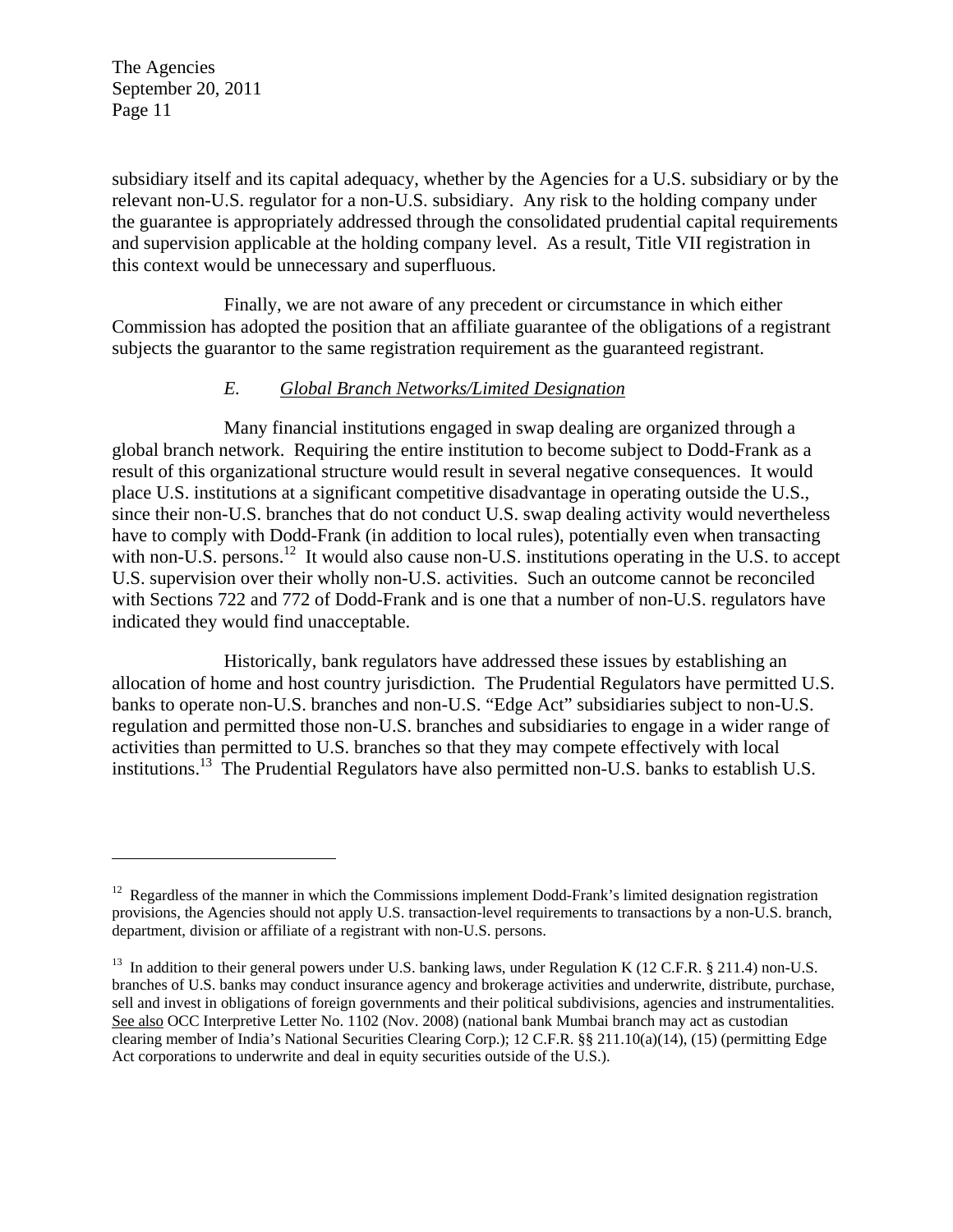1

branches and bank subsidiaries generally without directly supervising the activities of those banks outside the  $U.S.<sup>14</sup>$ 

We strongly urge the Commissions to facilitate a similar approach for swap activities. Dodd-Frank contemplates designation of a person as a swap dealer for a "single type or single class or category of swap or activities."<sup>15</sup> Further, Sections 722 and 772 prohibit Agency rules from applying to "activity" or "business" of a person outside the U.S., even if that person would otherwise be subject to the jurisdiction of the Agencies for other activities with U.S. persons or within the U.S. Taking these provisions together, if a financial institution registers in the U.S. as a swap dealer or MSP, the Commissions should designate and regulate that institution only with respect to the branch(es) or separately identifiable department(s) or division(s) specifically engaged in the swap activity giving rise to the U.S. registration requirement.

 Under the limited designation framework contemplated by Dodd-Frank, the branch, department or division of a registrant involved in the regulated swap activity should be responsible for compliance with Dodd-Frank's requirements, although outsourcing the performance (but not responsibility for due performance) of those requirements to a U.S. affiliate, acting as an agency intermediary, should be permissible, subject to registration of the affiliate as an introducing broker, futures commission merchant ("FCM") and/or securities broker-dealer, as appropriate.

In the context of designation at the branch, department or division level, Agency examinations to ensure compliance should occur at the branch, department, division or (if applicable) the U.S. affiliate of a registrant where the relevant U.S.-related activity occurs, with home or other host country regulators responsible for other branches, departments, divisions and affiliates. Requirements that typically apply to the board of directors or senior officers of a corporate legal entity, such as fingerprinting of directors for registration purposes, should apply to senior management or other individuals holding analogous positions within the designated branch, department or division (rather than at the legal entity level), since those individuals will be the ones directly responsible for the activity for which registration is required.<sup>16</sup> In addition,

<sup>&</sup>lt;sup>14</sup> U.S. branches of foreign banks are separately examined by U.S. banking authorities, assigned their own supervisory "ROCA" ratings (i.e., assessments of the branch's *r*isk management, *o*perations, *c*ompliance and *a*sset quality), maintain separate books and records in accordance with U.S. regulatory requirements and file with U.S. regulators quaterly reports of the branch'es assets and liabilities (known as "Call Reports").

<sup>&</sup>lt;sup>15</sup> See Section 1a(49) of the CEA and Section 3(a)(71) of the Exchange Act.

<sup>&</sup>lt;sup>16</sup> Cf. FRB and FDIC Final Rule, Resolution Plans Required at p. 53 (Sept. 9, 2011), available at http://fdic.gov/news/board/Sept13no4.pdf (permitting a foreign-based company to have its resolution plan approved by a delegatee of its board of directors, instead of the board itself).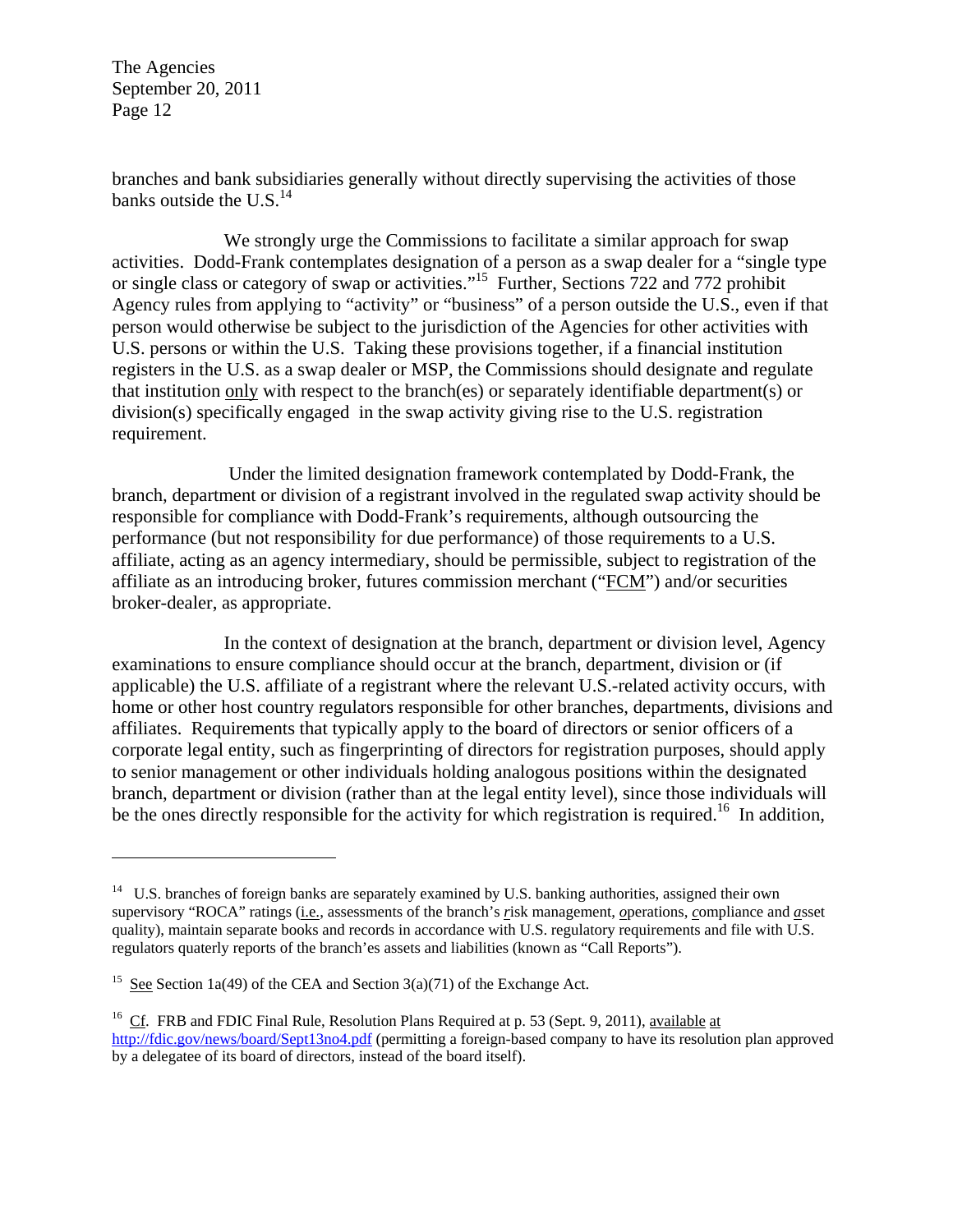$\overline{a}$ 

to promote cross-border regulatory cooperation and promote efficient use of supervisory resources, U.S. and relevant non-U.S. regulators should, to the extent they have not already done so, establish an appropriate allocation of responsibility for the exercise of examination authority and access to financial, operational and other supervisory information.

This approach is necessary to preserve existing allocations of home and host country jurisdiction for U.S. and non-U.S. financial institutions operating on a global basis, and to establish a level playing field and address concerns that have been raised by non-U.S. regulators regarding the potential breadth of U.S. jurisdiction over and regulation of non-U.S. swap dealer and MSP registrants. Accordingly, we strongly urge the Agencies to clarify publicly the scope of jurisdiction they intend to exercise. Without assurances in this area, U.S. financial institutions could be placed at a significant competitive disadvantage in non-U.S. markets, and non-U.S. financial institutions will be reluctant to register, and their regulators will be reluctant to permit them to register, in the U.S. under Title VII.

## **III. Swap Dealer and MSP Registration and Regulation**

The Firms, which include both U.S. and non-U.S. institutions, conduct their swap dealing businesses through a variety of structures, based on multiple and in many cases interdependent legal, strategic and business considerations that pre-date Dodd-Frank. These organizational structures, by their nature, tend to involve cross-border activities and arrangements. In light of these characteristics, it is critical that the Commissions clarify the territorial scope of swap dealer and MSP registration and other requirements. Unduly broad application of those requirements would be very disruptive to customers and markets, necessitating widespread business restructuring that is neither mandated by Dodd-Frank nor justified under Sections 722 and 772 or the Commissions' historically territorial approach to registration of market professionals.<sup>17</sup>

#### *A. Non-Intermediated Swap Dealing with U.S. Persons*

A common cross-border transaction paradigm involves a non-U.S. person (including the non-U.S. branch or affiliate of a U.S. person) that deals in swaps directly with

<sup>&</sup>lt;sup>17</sup> See Statement of Policy Regarding Exercise of [CFTC] Jurisdiction Over Reparation Claims that Involve Extraterritorial Activities by Respondents, 49 Fed. Reg. 14721 (Apr. 13, 1984). See also CFTC Proposed Rule, Exemption from Registration for Certain Foreign Persons, 72 Fed. 15637 (Apr. 2, 2007) (noting that, in light of the CFTC's limited resources, it would be appropriate to focus CFTC customer protection activities upon domestic firms and upon firms soliciting or accepting orders from domestic users and that the protection of foreign customers of firms confining their activities to areas outside this country, its territories and possessions may best be the responsibility of local authorities in such areas). See also SEC Proposed Rule, Exemption of Certain Foreign Brokers or Dealers, 73 Fed. Reg. 39182 (July 8, 2008); SEC Final Rule, Registration Requirements for Foreign Broker-Dealers, 54 Fed. Reg. 30013, 30016 (July 18, 1989) (discussion SEC's territorial approach to broker-dealer registration).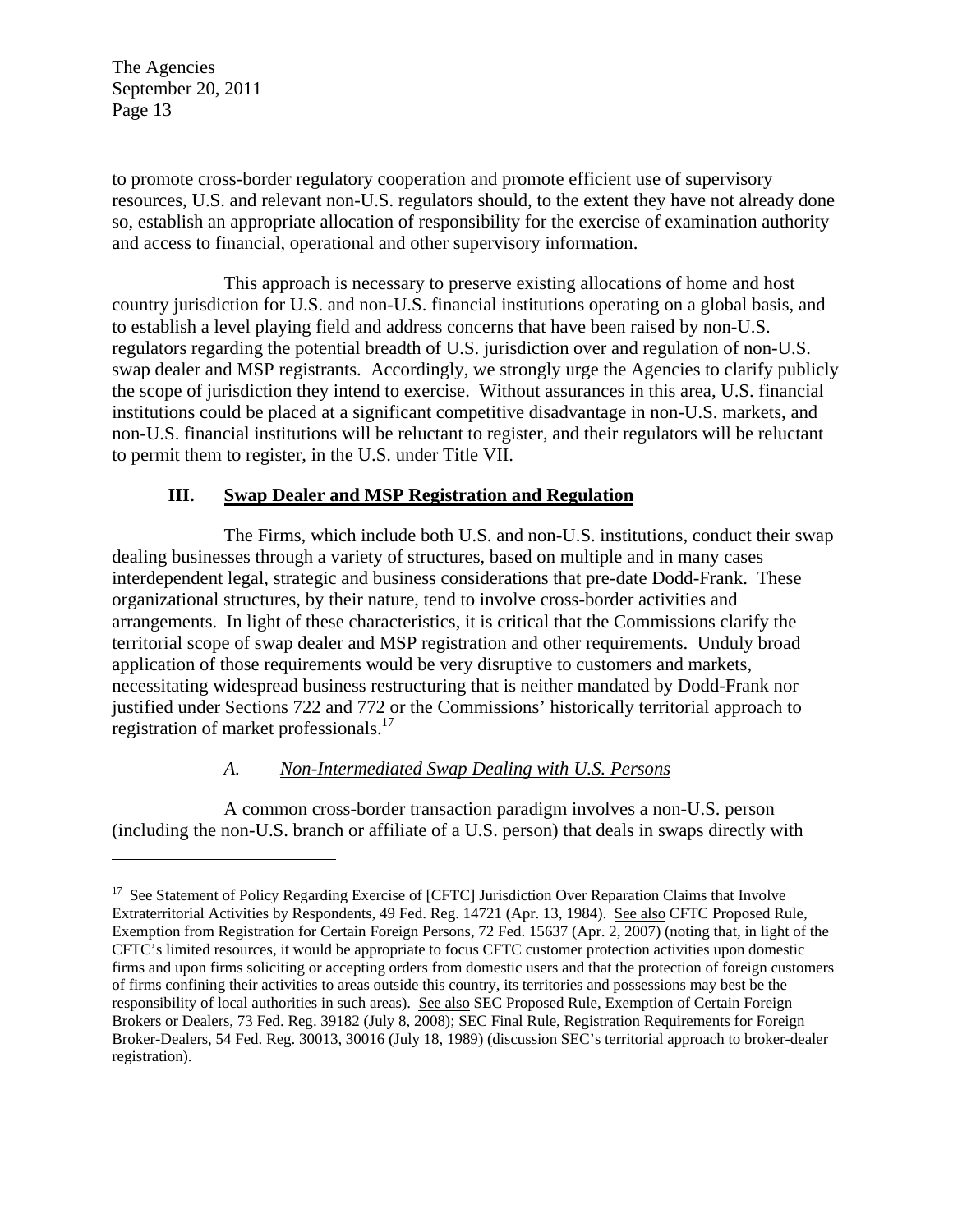unaffiliated U.S. persons without intermediation by a U.S.-registered swap dealer. Consistent with principles of territoriality, comity and fair competition, such a non-U.S. person should be required to register as a swap dealer in the U.S., but should (a) be permitted to comply with Title VII's entity-based rules through compliance with comparable home country requirements and (b) only be subject to transaction-level requirements in the context of transactions with U.S. persons.

Below is a more detailed description of the application of Dodd-Frank to this paradigm. In particular, we discuss the application of (1) capital and related prudential requirements, (2) other entity-level requirements (such as conflicts of interest and chief compliance officer requirements) and (3) transaction-level requirements.

#### 1. Capital and Related Prudential Requirements

Dodd-Frank requires a swap dealer or MSP to comply with minimum capital requirements.18 The FRB has, consistent with its longstanding approach to the U.S. branches of non-U.S. banks, proposed that a non-U.S. bank registrant whose home country supervisor has adopted capital standards consistent with the Basel Accord would be required to comply with those home country requirements in satisfaction of U.S. swap dealer/MSP capital requirements.<sup>19</sup>

Under the current CFTC capital proposal, in contrast, the non-bank swap dealer and MSP subsidiaries of U.S. bank holding companies would be required to comply, at the level of the subsidiary, with FRB holding company requirements.20 Many such subsidiaries outside the U.S. are currently, however, subject to capital regimes applied by regulators in the relevant non-U.S. jurisdiction, which would be inconsistent with the application of U.S. holding company capital requirements at the subsidiary level.

Moreover, under the CFTC proposal, the non-bank swap dealer subsidiaries of non-U.S. financial holding companies would be required to comply with proposed capital requirements designed to apply to U.S. nonfinancial companies.<sup>21</sup> This would unfairly disadvantage non-U.S. financial institutions, who would be required to apply standardized, rather than risk-based, capital charges to their swap dealer and MSP subsidiaries and to compute such subsidiaries' tangible net equity in accordance with U.S. GAAP, rather than IFRS, in

 $\overline{a}$ 

<sup>&</sup>lt;sup>18</sup> See Section 4s(e)(3)(A) of the CEA and Section 15F(e)(3)(A) of the Exchange Act.

<sup>&</sup>lt;sup>19</sup> See Prudential Regulator Capital and Margin Proposal at 27852.

<sup>&</sup>lt;sup>20</sup> See CFTC Proposed Rule, Capital Requirements of Swap Dealers and Major Swap Participants, 76 Fed. Reg. 27802, 27805-06 (May 12, 2011).

<sup>&</sup>lt;sup>21</sup> See id. at 27806-07.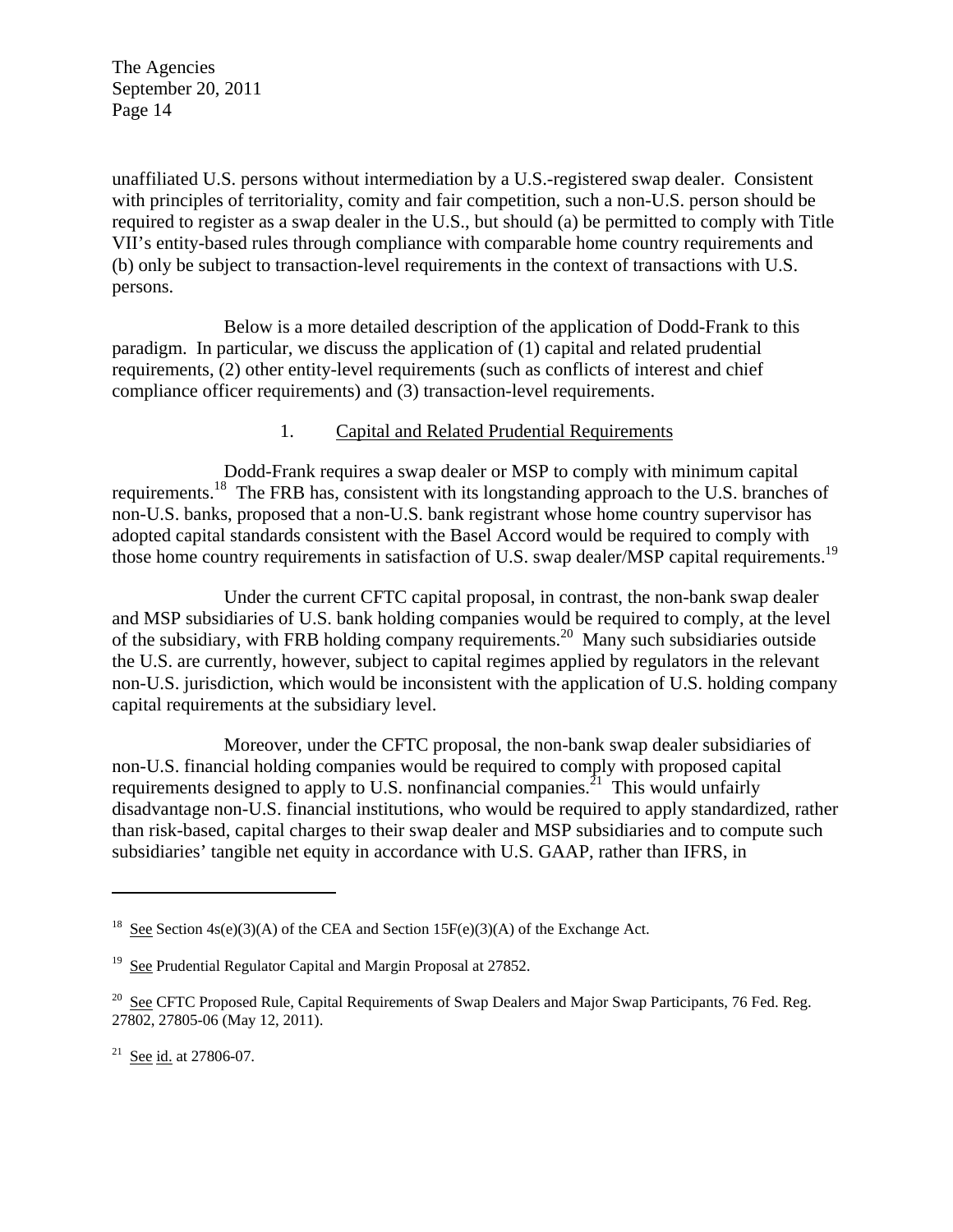$\overline{a}$ 

circumstances where such subsidiaries are already subject to comparable non-U.S. capital requirements on a consolidated basis, on an entity-level basis, or sometimes both. It is hard to see how such an inapposite approach can be justified, under a comity analysis or otherwise.

To address these issues, we urge the Commissions to adopt a similar approach to that of the FRB, recognizing compliance with comparable home country capital requirements for non-U.S. non-bank registrants (including non-U.S. affiliates of U.S. persons<sup>22</sup>) and for registrants that are U.S. non-bank subsidiaries of a non-U.S. person subject to comparable consolidated prudential supervision. The Commissions should make their comparability determinations based on existing standards, such as whether the FRB has determined that the home country supervisor administers a regime of comprehensive and consolidated supervision or whether the non-U.S. registrant is subject to a capital regime consistent with the Basel Accord.

Additionally, Dodd-Frank requires a swap dealer or MSP to maintain records and make reports regarding its financial condition<sup>23</sup> and to establish robust and professional risk management systems. $^{24}$  The CFTC has also proposed rules regarding portfolio reconciliation and compression requirements.<sup>25</sup> Such requirements are integrally related to capital adequacy and cannot be administered effectively in a manner inconsistent with a swap dealer or MSP's capital and risk management regime. Accordingly, the Commissions should recognize compliance with home country requirements for financial recordkeeping, risk management (including business continuity and disaster recovery) and portfolio reconciliation and compression for swap dealers and MSPs that are, either under Commission rules or the rules of the relevant Prudential Regulator, required to comply with home country capital requirements.<sup>26</sup>

In any case where the Commissions or the Prudential Regulators recognize compliance with home country requirements, a violation of those requirements should constitute a violation of Commission or Prudential Regulator rules, as applicable.

 $22$  Since capital and related prudential requirements necessarily apply on an entity-wide basis, non-U.S. branches of U.S. persons would continue to comply with their existing U.S. requirements.

<sup>&</sup>lt;sup>23</sup> See Section 4s(f)(1)(A) of the CEA and Section 15F(f)(1)(A) of the Exchange Act.

<sup>&</sup>lt;sup>24</sup> See Section 4s(j)(2) of the CEA and Section 15F(j)(2) of the Exchange Act.

<sup>&</sup>lt;sup>25</sup> See CFTC Proposed Rule, Confirmation, Portfolio Reconciliation, and Portfolio Compression Requirements for Swap Dealers and Major Swap Participants, 75 Fed. Reg. 81519 (Dec. 28, 2010) ("CFTC Confirmation, Reconciliation and Compression Proposal").

<sup>&</sup>lt;sup>26</sup> We note that concerns have been raised with respect to imposition of specific Commission risk management and other requirements to U.S. entities subject to oversight by the Prudential Regulators. See Letter from John Walsh, Acting Comptroller of the Currency to Gary Gensler, Chairman, CFTC, dated June 30, 2011. We have similar concerns in relation to foreign registrants subject to prudential supervision by foreign regulators.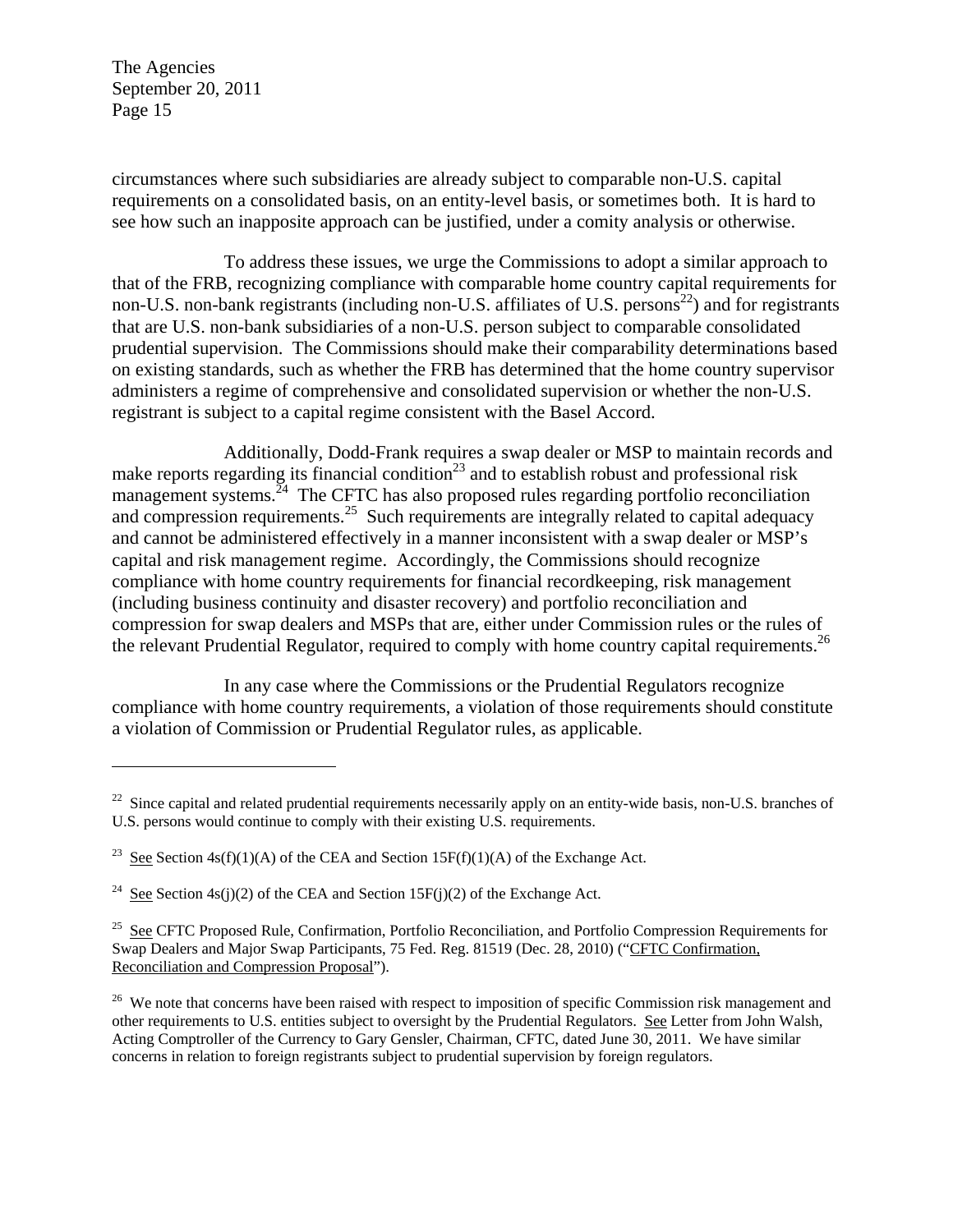#### 2. Other Entity-Wide Requirements

The Commissions have proposed several additional entity-wide requirements applicable to swap dealers or MSPs, such as the requirements for certain informational barriers and measures to address conflicts of interest,<sup>27</sup> diligent supervision,<sup>28</sup> and the designation and duties of a chief compliance officer.<sup>29</sup> In many cases, the proposed requirements are highly detailed and would conflict with group-structured systems, policies and procedures and different organizational structures designed to comport with pre-existing home country standards.

To avoid these conflicts, the Commissions should permit non-U.S. swap dealer and MSP registrants (including non-U.S. branches and affiliates of U.S. persons) to comply with home country requirements comparable to those adopted by the Commissions, with comparability determined based on whether the applicable home country entity-wide requirements are reasonably designed to achieve the same policy objectives as otherwise applicable U.S. requirements, viewed in the context of the particular, relevant requirements, not with respect to the regulatory regime as a whole. A violation of any such comparable home country requirements would, as in the case of violations of comparable capital and other prudential requirements, constitute a violation of U.S. requirements.

Alternatively, the Commissions should adopt requirements that are flexible enough so that compliance with comparable home country requirements would also satisfy relevant Commission rules. The SEC has, for example, proposed to require a registered securitybased swap dealer or major security-based swap participant to establish, maintain and enforce written policies and procedures reasonably designed, taking into consideration the nature of such registrant's business, to comply with the duties set forth in Section 15 $F(j)$  of the Exchange Act.<sup>30</sup> This requirement likely could, in many circumstances, be satisfied by policies and procedures designed to comport with home country standards.

1

<sup>&</sup>lt;sup>27</sup> See generally CFTC Proposed Rule, Implementation of Conflicts of Interest Policies and Procedures by Swap Dealers and Major Swap Participants, 75 Fed. Reg. 71391 (Nov. 23, 2010); SEC Proposed Rule, Business Conduct Standards for Security-Based Swap Dealers and Major Security-Based Swap Participants, 76 Fed. Reg. 42396 ("SEC Business Conduct Proposal").

<sup>&</sup>lt;sup>28</sup> See generally CFTC Proposed Rule, Regulations Establishing the Duties of Swap Dealers and Major Swap Participants, 74 Fed. Reg. 71397 (Nov. 23, 2010); SEC Business Conduct Proposal.

<sup>&</sup>lt;sup>29</sup> See generally CFTC Proposed Rule, Designation of a Chief Compliance Officer; Required Compliance Policies; and Annual Report of a Futures Commission Merchant, Swap Dealer, or Major Swap Participant, 75 Fed. Reg. 70881 (Nov. 19, 2010); SEC Business Conduct Proposal.

<sup>&</sup>lt;sup>30</sup> See SEC Business Conduct Proposal at 42420.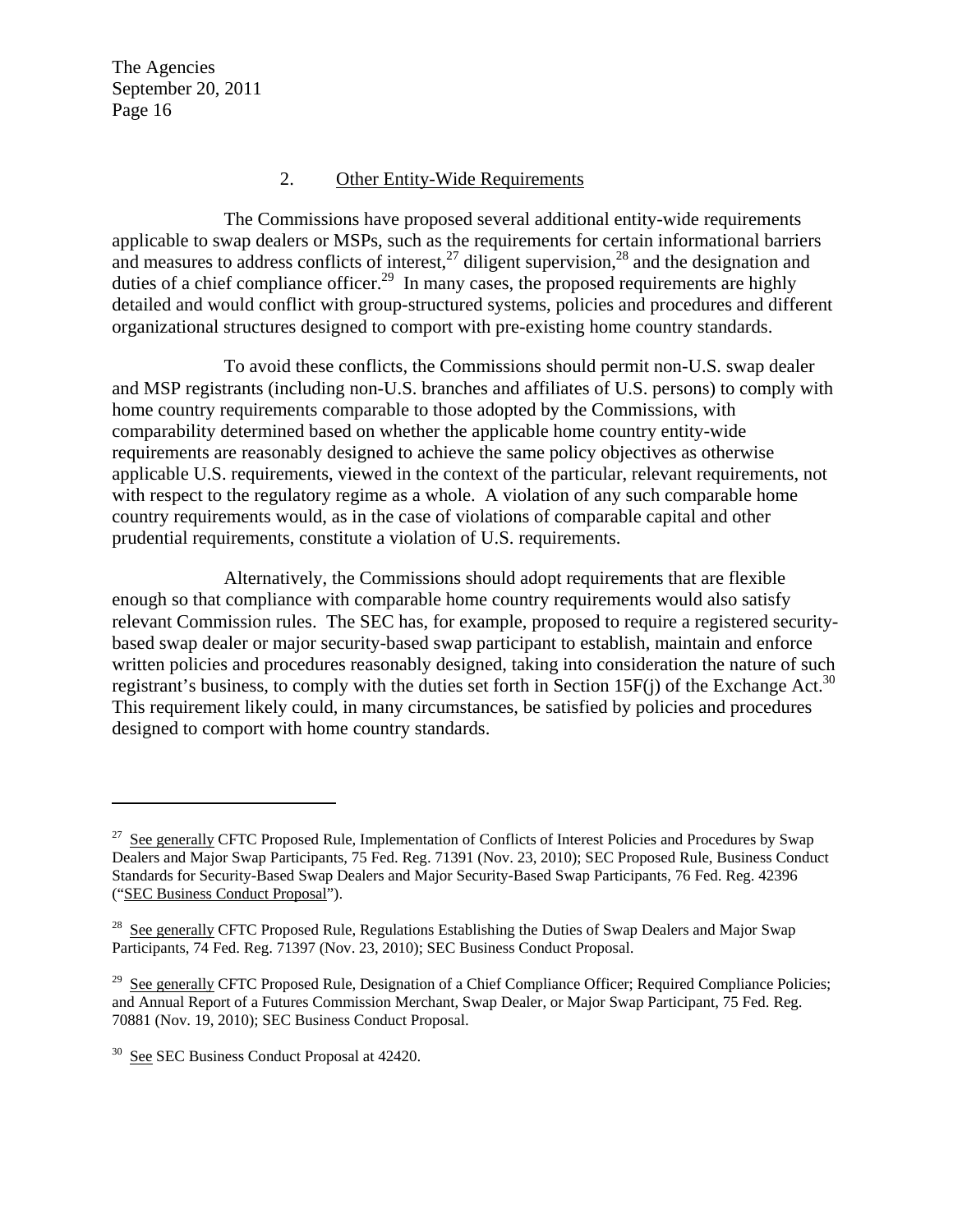In contrast, a requirement that the chief compliance officer of a swap dealer or MSP report to the chief executive officer or the board of directors of the legal entity comprising the swap dealer or MSP would usually not be consistent with the organizational structure adopted by non-U.S. swap dealers and MSPs that are large, globally active banks, which in some cases are also the listed parent company of the corporate group. Particularly in such large organizations, senior officers with responsibilities for managing branches, divisions or departments do not report directly to the registrant's chief executive officer, much less its board. Accordingly, any definition of senior officer should also include any officer having supervisory or management or senior compliance, legal or risk responsibilities who reports directly to the chief executive officer, and any other officer having such responsibility for the branch, division or department that has been designated as a swap dealer or MSP.

#### 3. Transaction-Level Requirements

Several Dodd-Frank requirements applicable to swap dealers and MSPs apply at the level of the individual transaction or trading relationship. Consistent with Sections 722 and 772, those transaction-level requirements should apply only to transactions in which at least one counterparty is a U.S. person. However the Agencies implement the limited designation provisions of Dodd-Frank, U.S. transaction-level requirements should nonetheless not apply to transactions between a non-U.S. branch or affiliate and a non-U.S. person. As both Commissions have consistently recognized in the past, the non-U.S. counterparty in such transactions conducted abroad have no expectation of protection under U.S. law. As we discuss further below, U.S. swap dealers and MSPs involved in transactions with non-U.S. counterparties should also be permitted to conduct those transactions in accordance with the laws of the jurisdiction in which their counterparty is domiciled, subject to certain requirements.

#### i. Margin Requirements

Dodd-Frank requires the Agencies to adopt minimum initial and variation margin requirements for swap dealers and MSPs.<sup>31</sup> Margin requirements, of necessity, apply at the level of the particular transaction or trading relationship. These provisions must be read in a manner consistent with the territorial limitations set forth in Section 722(d) and 772(b) of Dodd-Frank.

The Prudential Regulators have proposed to apply U.S. margin requirements to transactions between a non-U.S. person counterparty and a non-U.S. registrant if the registrant is a branch or subsidiary of a U.S. person or if the counterparty has a guarantee from a U.S. affiliate.<sup>32</sup> These proposed requirements would, if adopted, be plainly inconsistent with Sections 722(d) and 772(b) because they would apply U.S. requirements to activities conducted outside

<u>.</u>

See Section  $4s(e)(3)(A)$  of the CEA and Section 15F(e)(3)(A) of the Exchange Act.

 $32$  See Prudential Regulator Capital and Margin Proposal at 27850-52.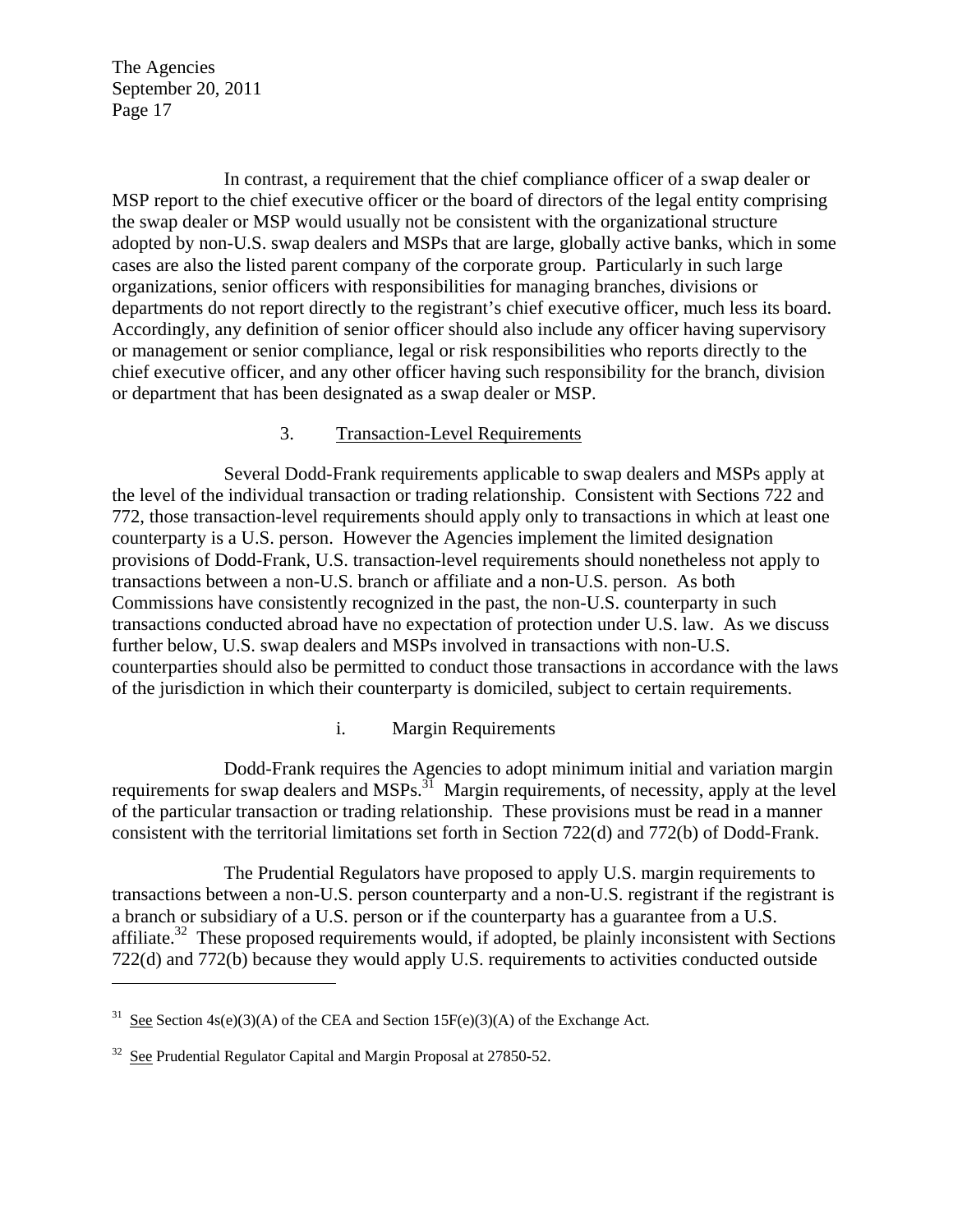the U.S. between non-U.S. persons. In this regard, we note that Congress was required to amend Section 7 of the Exchange Act expressly to provide the FRB with authority to apply existing U.S. margin requirements to extensions of credit to non-U.S. borrowers before the FRB was permitted to do so.<sup>33</sup> In fact, the Prudential Regulators' proposal to apply margin requirements to such non-U.S. activities could only be justified if either (i) all transactions outside the U.S. are considered *per se* evasive, or (ii) the fact that a non-U.S. affiliate or branch has a U.S. parent or a guarantee from a U.S. affiliate automatically means that a transaction by the non-U.S. affiliate or branch has a "direct" and "significant" connection with, or effect on, commerce of the U.S., either of which would at the very least require a finding by the Agencies of such evasion, connection or effect.

We suspect, however, that a Court faced with the issue would likely be skeptical of such a finding under relevant precedent—which requires activities outside the U.S. either to be designed to conceal what is in fact a domestic violation or to be immediately consequential within the U.S. for U.S. jurisdiction to be supported  $34$ —and would likely presume that, because Congress did not codify the relevant margin provisions in a manner consistent with the extraterritorial approach it adopted under Section 7 of the Exchange Act, Congress could not have intended such an expansive territorial reach for Title VII's margin requirements.

At its most benign, the application of duplicative margin collection requirements to non-U.S. branches or subsidiaries of U.S. persons conducting business abroad would be potentially costly and burdensome to affected firms. If non-U.S. margin requirements are essentially the same, or are merely different, but not significantly different, it is not obvious how the Agencies could justify their proposal or *ex ante* cost-benefit analysis. At the other extreme, the proposed extraterritorial application of U.S. margin requirements, if materially different, could give rise to serious competitive disparities and harm the liquidity and efficiency of the global swap markets.

Some jurisdictions, particularly in Asia, simply do not have experienced custodians or the necessary legal regimes for segregation with a third-party custodian as required under the Prudential Regulators' proposal. In addition, subjecting non-U.S. branches and affiliates to U.S. margin requirements could limit their access to hedging and other risk

 $\overline{a}$ 

<sup>&</sup>lt;sup>33</sup> In 1969, a U.S. District Court rejected the extraterritorial application of the Exchange Act's margin rules. See Metro-Goldwyn-Mayer, Inc. v. Transamerica Corp., 303 F.Supp. 1354 (S.D.N.Y. 1969). Following that decision, in 1970, Congress enacted Section 7(f) of the Exchange Act. Section 7(f) expressly provides the basis for the application of U.S. margin rules to a "foreign person controlled by a United States person."

<sup>&</sup>lt;sup>34</sup> See Part V of this letter for a discussion of this precedent.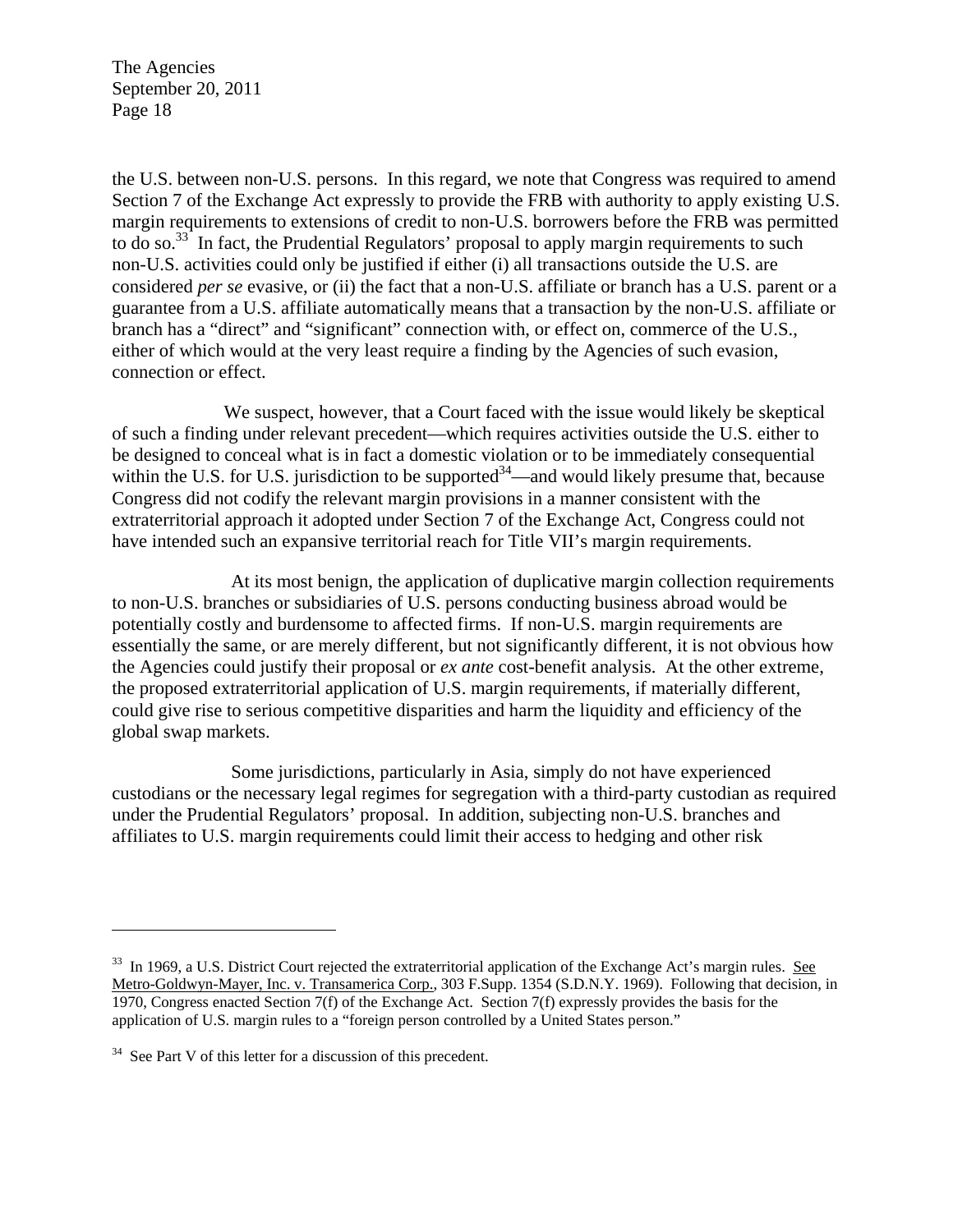<u>.</u>

management transactions with local market participants, since local financial institutions would be required to comply with Dodd-Frank for those transactions.<sup>35</sup>

The Prudential Regulators' proposal would also fragment global swap markets, since non-U.S. end users and swap dealers alike would be unlikely to transact with U.S. controlled non-U.S. swap dealers and MSPs (including non-U.S. branches and affiliates of U.S. persons) or any non-U.S. person with a U.S. affiliate guarantee, lest they face higher U.S. margin requirements and U.S. segregation requirements. Non-U.S. regulators would also be more likely to require U.S. branches and affiliates of non-U.S. financial institutions to comply with non-U.S. margin and other requirements even when transacting with U.S. end users if this proposal were to be adopted. $36$ 

For these reasons, in setting margin requirements for a non-U.S. swap dealer or MSP registrant, the Agencies should not apply U.S. margin requirements to the non-U.S. registrant's transactions with non-U.S. persons, whether or not the non-U.S. registrant is a non-U.S. branch or affiliate of a U.S. person. Nor should they apply U.S. margin requirements to transactions with non-U.S. persons with guarantees from U.S. affiliates. Involvement of a U.S. agent in soliciting or negotiating the transaction similarly should not result in the application of U.S. margin requirements to a transaction between non-U.S. persons.

The CFTC and the Prudential Regulators have additionally proposed to treat non-U.S. sovereigns and their agencies and instrumentalities as "high risk" financial counterparties for purposes of Dodd-Frank's margin requirements, regardless of their individual credit rating.<sup>37</sup> We urge the Agencies to reconsider this approach and instead to exclude non-cleared swap transactions involving non-U.S. sovereign counterparties from U.S. margin requirements. Transactions with non-U.S. sovereigns do not inherently pose the type of risk to the safety and soundness of swap dealers and MSPs that would justify the categorical application of margin requirements to them. Rather, the risk profiles of sovereigns vary substantially, and, as a result, to be justifiable, margin levels should more properly be based on an individualized credit assessment.

 $35$  That the Prudential Regulators would create such competitive disparities in the swap context is particularly surprising given that the FRB sought to establish a level playing field by adopting exemptions in Regulation U for credit extended outside the U.S. by a non-U.S. branch or non-U.S. subsidiary of a U.S. bank. See 12 C.F.R. § 221.6(c). See also Board Staff Opinion of Mar. 24, 1989, Federal Reserve Regulatory Service 5-884.67.

<sup>&</sup>lt;sup>36</sup> Additionally, distinguishing between counterparties based on whether they are controlled by a U.S. person poses significant practical difficulties, since margin requirements must largely be implemented in real time through automated systems that are not conducive to facts-and-circumstances determinations of "control."

<sup>&</sup>lt;sup>37</sup> See Prudential Regulator Capital and Margin Proposal at 27571; CFTC Proposed Rule, Margin Requirements for Uncleared Swaps for Swap Dealers and Major Swap Participants, 76 Fed. Reg. 23732, 23735 (April 28, 2011) ("CFTC Margin Proposal").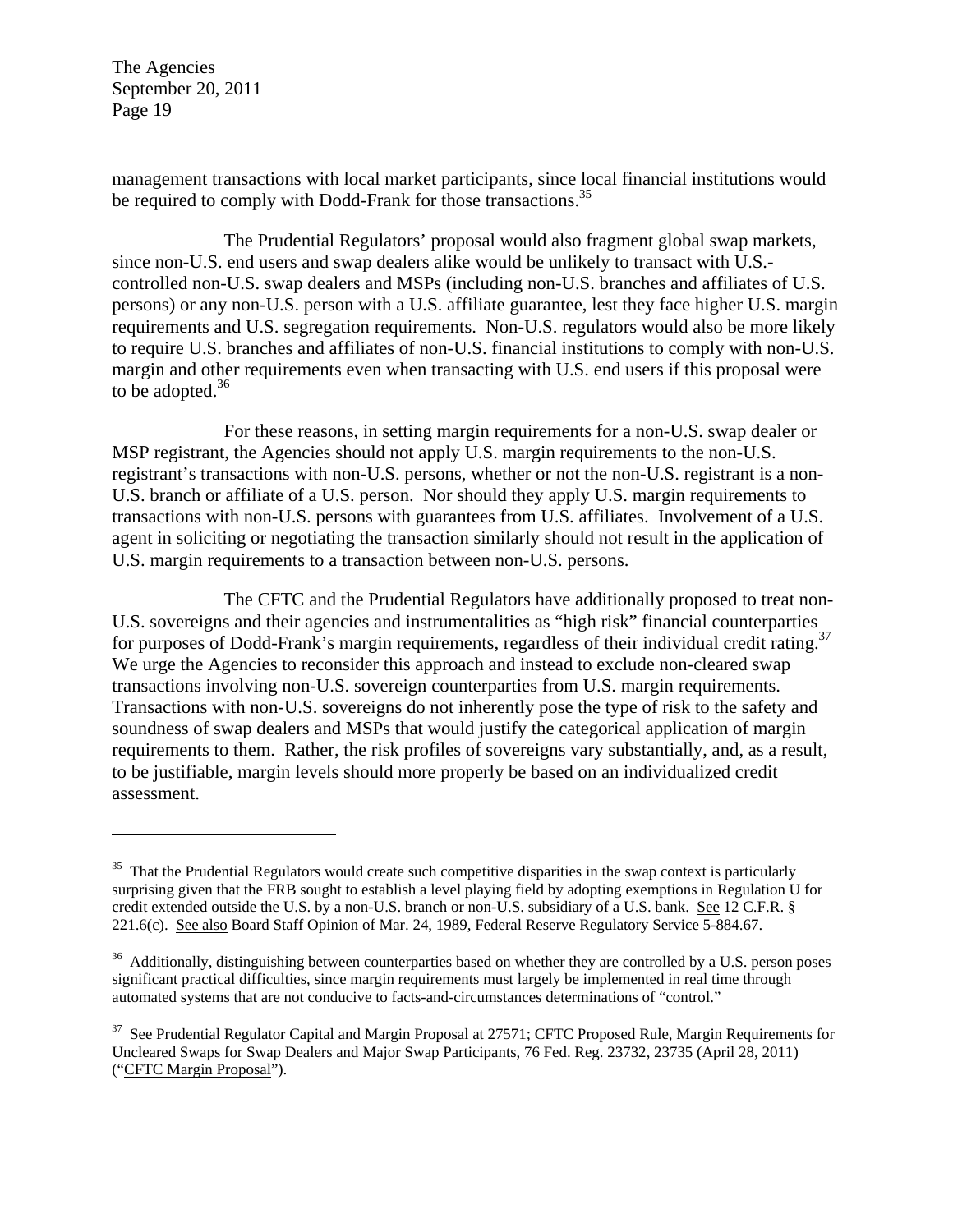Moreover, credit exposures to non-U.S. sovereigns will be addressed adequately through appropriate credit risk deductions to capital: existing and proposed capital requirements take into account the nature and level of the credit risk posed by the counterparty to a bilateral swap transaction and the extent to which collateral taken by the swap dealer in connection with that transaction mitigates that risk.

Additionally, as a matter of international comity, the U.S. should not impose limits on the credit made available to non-U.S. sovereigns, particularly since any such requirement could well lead other jurisdictions to require the U.S. government, Federal Reserve Banks, and other U.S. agencies and instrumentalities to post unjustifiably high margin requirements in the case of transactions with non-U.S. persons. The competitive impacts of requiring non-U.S. sovereigns to post margin to U.S.-registered swap dealers and MSPs would also be severe, as locally regulated institutions will likely not be required to collect such margin from their own governments, and local agencies, municipalities and corporations often follow the lead of their sovereign, both for swaps and related businesses such as debt underwriting and payment services.

The CFTC and Prudential Regulators also have proposed to limit eligible collateral for purposes of Dodd-Frank's margin requirements to cash and U.S. government securities.<sup>38</sup> These limitations would adversely affect the efficiency of the global swap markets, since it is customary for transactions in other jurisdictions to be collateralized with securities of the local sovereign. Such limitations would also result in conflicts between U.S. and non-U.S. margin requirements if other regulators adopt similar limitations in non-U.S. jurisdictions. Accordingly, we recommend that the Agencies adopt nationality-neutral criteria for eligible collateral, subject to appropriate haircuts based on creditworthiness and tenor.

Finally, we urge the Agencies to clarify that Dodd-Frank's margin requirements do not apply to inter-affiliate transactions. As the Commissions have acknowledged, such transactions are, in most cases, entered into for the purpose of allocating risk within a corporate group,  $39$  an important objective that would be undermined, and made unjustifiably more costly, by application of margin requirements. Dodd-Frank's margin requirements are clearly intended to address the risk arising from non-cleared swap transactions with unaffiliated third parties, as such swap interconnectedness and counterparty risk were the key focuses of Title VII. Any credit risk concerns arising from inter-affiliate transactions will be adequately addressed through appropriate credit-risk based capital charges and internal risk management arrangements.

<u>.</u>

<sup>&</sup>lt;sup>38</sup> Prudential Regulator Capital and Margin Proposal at 27578; CFTC Margin Proposal at 23738-39.

 $39$  See notes 10-11, supra.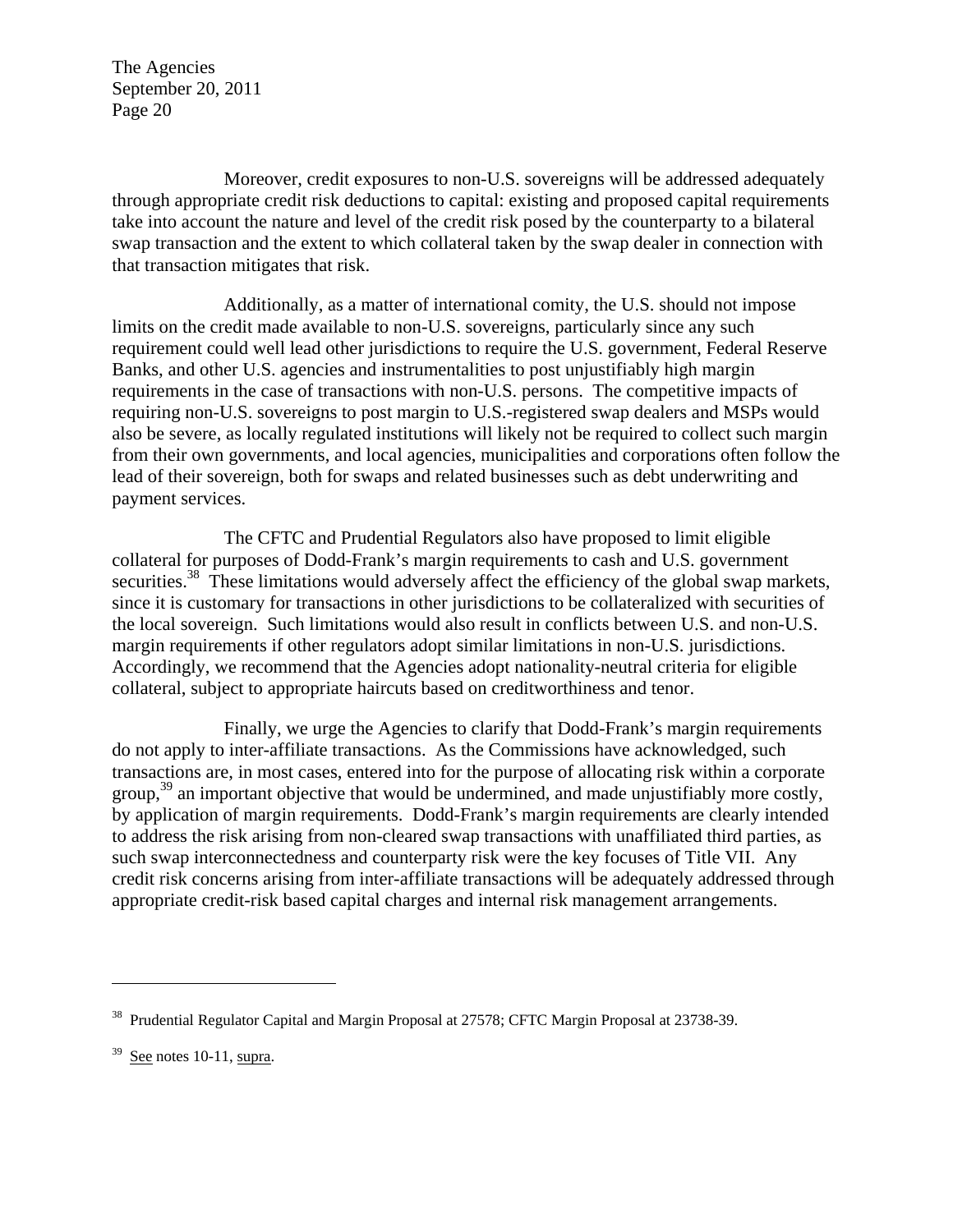$\overline{a}$ 

#### ii. Other Transaction-Level Requirements

Dodd-Frank mandates that swap dealers and MSPs comply with certain business conduct, margin segregation, confirmation and documentation requirements that also apply at the level of the particular transaction or trading relationship.<sup>40</sup> These requirements are intended to protect U.S. persons who transact with swap dealers and MSPs. As a result, consistent with Sections 722(d) and 772(b) of Dodd-Frank and existing Commission precedent regarding the application of customer protection requirements to non-U.S. registrants, $41$  these requirements should only apply to a non-U.S. swap dealer or MSP registrant in connection with its transactions or relationships with unaffiliated U.S. persons.

### *B. Use of U.S. Swap Dealer Intermediaries*

Another common cross-border transaction structure involves a U.S. intermediary, acting as agent for a non-U.S. principal, soliciting or negotiating transactions with U.S. counterparties, or in some cases committing its affiliated principal to transactions within parameters established by the principal.<sup>42</sup> In circumstances where the U.S. intermediary is registered in the U.S. as a swap dealer,  $43$  we believe there are two alternatives available for addressing the status of the non-U.S. swap dealer that is principal to the transactions intermediated by the U.S.-registered swap dealer: (1) a model based on existing futures and securities intermediation models and (2) a model based on limited registration of non-U.S. swap dealers in connection with their role as swap counterparties.

<sup>40</sup> See, e.g., CFTC Proposed Rule, Protection of Collateral of Counterparties to Uncleared Swaps Treatment of Securities in a Portfolio Margining Account in a Commodity Broker Bankruptcy, 75 Fed. Reg. 75432 (Dec. 3, 2010); CFTC Proposed Rule, Swap Trading Relationship Document Requirements for Swap Dealers and Major Swap Participants, 76 Fed. Reg. 6715 (Feb. 8, 2011); CFTC Confirmation, Reconciliation and Compression Proposal; CFTC Business Conduct Proposal; SEC Business Conduct Proposal; SEC Proposed Rule, Timely Acknowledgment and Verification of Security-Based Swaps, 76 Fed. Reg. 3859 (Jan. 21, 2011).

<sup>&</sup>lt;sup>41</sup> See CFTC Regulations § 4.7(a)(2)(xi) (providing a registered commodity trading advisor with exemptions from certain CEA requirements with respect to its non-U.S. clients ); Uniao de Bancos Brasileiros S.A., SEC No-Action Letter (July 28, 1992) (concluding that the registered foreign advisory subsidiary of a foreign bank need not comply with U.S. requirements with respect to its non-U.S. clients).

 $42$  Solicitation of or negotiation with non-U.S. person counterparties by a U.S. agent acting for a non-U.S. person (including a non-U.S. branch or affiliate of the agent) should not subject the non-U.S. person to swap dealer registration.

<sup>&</sup>lt;sup>43</sup> The intermediary's activities as an agent should not, standing alone, require it to register as a swap dealer or MSP. However, in many situations the U.S. intermediary may wish to register in the U.S. as a swap dealer, based on its holding itself out as a swap dealer in the course of interactions with U.S. persons in the U.S. and assuming responsibility for the due performance of related swap dealer requirements applicable to those interactions, such as U.S external business conduct requirements.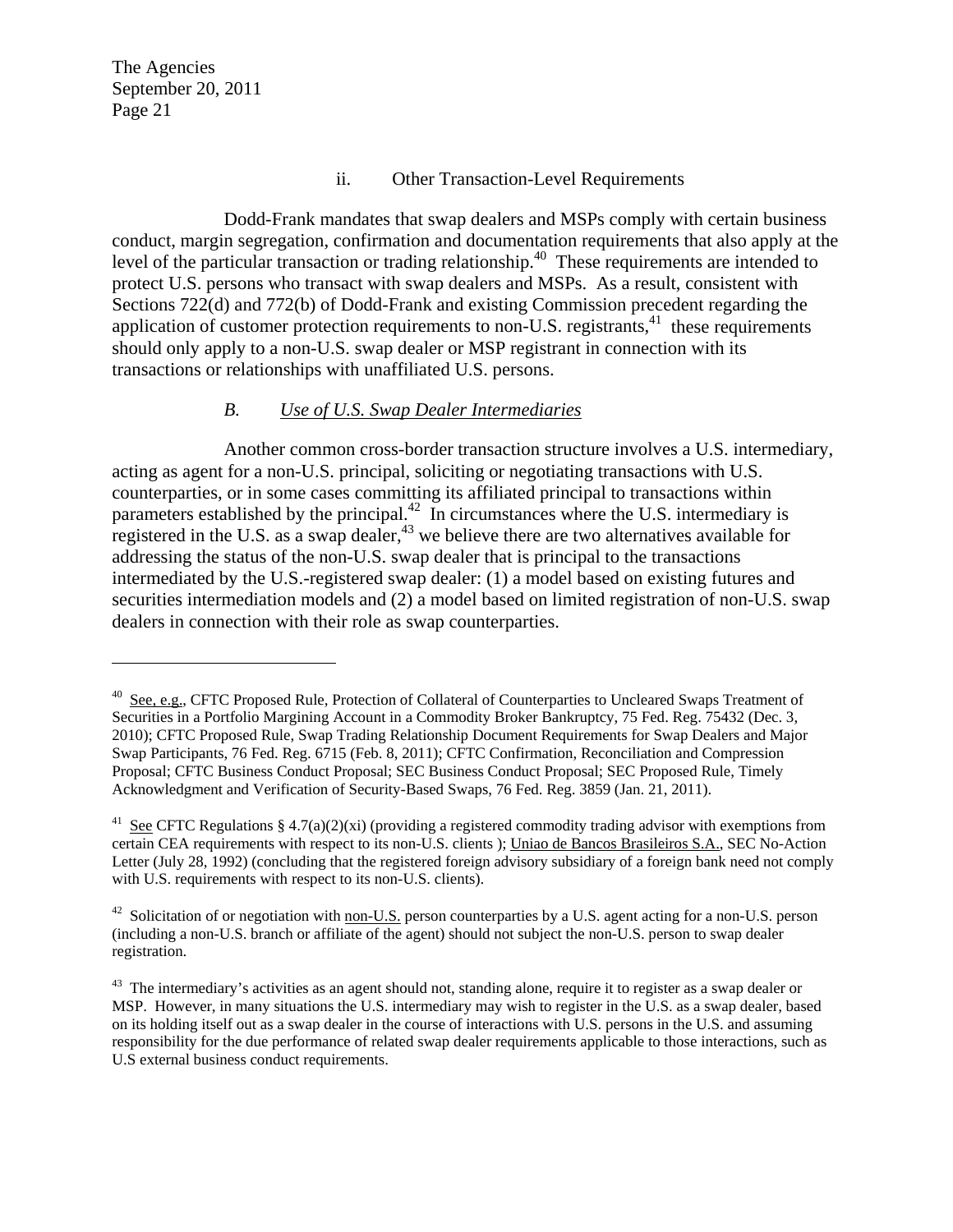1

#### 1. Existing Intermediation Model

We think the Agencies would benefit from adopting an approach to swap dealer registration and regulation generally based on existing precedent. Accordingly, as one alternative, we suggest that the Commissions adopt an approach that is modeled on the Commissions' existing regimes, permitting non-U.S. swap dealers to transact with U.S. persons without registering in the U.S. if those transactions are intermediated by a U.S.-registered swap dealer. This would be consistent with the approach adopted by the SEC under Rule 15a-6 and prior interpretative precedents with respect to non-U.S. securities dealers. It would also be consistent with the approach adopted by the CFTC and non-U.S. futures regulators who have permitted futures brokers to carry the customer omnibus accounts of futures brokers in other jurisdictions without subjecting the carrying futures broker to registration as a futures broker in the jurisdiction(s) of the customers whose positions are so carried. These regimes essentially implement an interpretation of the appropriate territorial scope of registration requirements.<sup>4</sup>

Thus, we recommend an approach under which swap transactions by a non-U.S. swap dealer with U.S. counterparties that are intermediated by an affiliated U.S.-registered swap dealer (including the U.S. branch or affiliate of the non-U.S. swap dealer) would not require the non-U.S. swap dealer to become subject to U.S. swap dealer or MSP registration, if the non-U.S. person is regulated as a bank or broker-dealer or otherwise regulated as to its swap dealing activities outside the U.S.

This approach has the significant benefit of more than two decades of application by the Commissions. As a result, extending the same approach to swap dealers would avoid the need for difficult, *de novo* policy and practical judgments by the Agencies and market participants. This is particularly the case since, for more than two decades, the CFTC's regime for FCMs and non-U.S. futures brokers and the SEC's approach to U.S. and non-U.S. securities broker-dealers have effectively protected U.S. investors and markets while facilitating efficient U.S. investor access to non-U.S. markets.

An approach based on intermediation by a U.S. registrant would effectively address the policy objectives of Dodd-Frank. Under such an approach, a U.S.-registered swap

<sup>&</sup>lt;sup>44</sup> The CFTC staff adopted positions similar to Part 30.4 regarding the treatment of foreign brokers on an interpretive basis prior to the CFTC codification of those interpretations. See CFTC Interpretive Letter 87-7 (Nov. 17, 1987) (CFTC interpretive position that a foreign broker may, without registering, carry customer omnibus accounts in foreign futures for U.S. customers intermediated through a U.S.-registered FCM). SEC Rule 15a-6, in turn, was originally proposed as an SEC interpretive statement, not an exemption, and was adopted as an exemption based on a suggestion from members of the private securities bar that a "codification" would be more efficient and practical, not because of any suggestion that those positions could not have been adopted on an interpretive, rather than exemptive, basis. See SEC Proposed Rule, Registration Requirements for Foreign Broker-Dealers, 53 Fed. Reg. 38697 (Oct. 4, 1988) (publication of American Bar Association comment letter requesting codification of interpretive positions).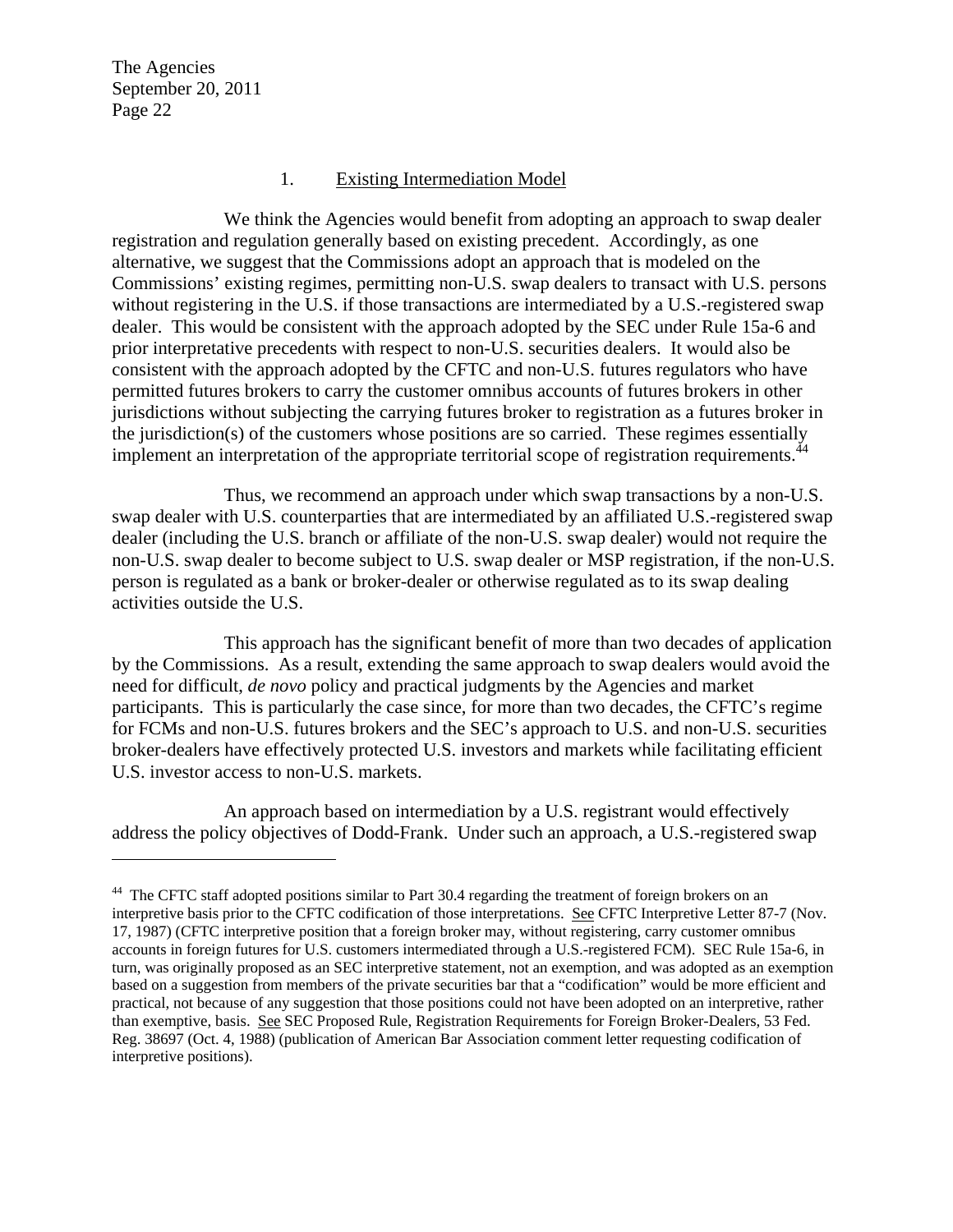1

dealer, acting as agent for the non-U.S. person, would make or be involved in contacts with U.S. persons and take responsibility for ensuring that all U.S. external business conduct requirements are complied with, margin is collected and segregated in accordance with U.S. requirements and required trading records and maintained and made available to the Agencies.<sup>45</sup> Satisfaction of these requirements by the U.S.-registered swap dealer would largely obviate the basis for separate U.S. registration of the non-U.S. swap dealer. Further, U.S. clearing and trading requirements would remain applicable to the non-U.S. swap dealer, since it would be a "financial entity" whether or not registered as a swap dealer or MSP.

Under this approach, the Agencies would retain full authority, consistent with the their territorial jurisdiction under Sections 722 and 772, to address any potential issues that might arise, either over time or at the outset, through additional requirements applicable to the U.S. registered swap dealer responsible for the transaction. If, for example, the Agencies were to develop concerns about the counterparty credit risk of U.S. persons to the non-U.S. swap dealer, the Agencies could require the U.S.-registered swap dealer to obtain and provide to the relevant Agencies evidence of a determination from the relevant Agency that the non-U.S. swap dealer is subject to comparable capital and prudential supervisory (including group-wide risk management) requirements in its home country and undertake to notify the relevant Agencies of any violations of or material changes to those requirements, which could constitute a basis for limiting the U.S.-registered swap dealer's ability to intermediate transactions with U.S. person counterparties involving that non-U.S. swap dealer.

As a legal matter, the Commissions have expansive definitional rulemaking authority under Section 712(d) of Dodd-Frank, and so it would be within that authority for them to further define the terms "swap dealer" and "security-based swap dealer" by codifying a territorial interpretation of those definitions. In addition, the Commissions have authority to exempt from designation as a swap dealer an entity that engages in a *de minimis* level of swap dealing,<sup>46</sup> which permits the Commissions to exempt the types of "unchaperoned" direct contacts by U.S. institutional investors with non-U.S. swap dealers that the CFTC has permitted with respect to foreign brokers<sup>47</sup> and the SEC has permitted with respect to foreign broker-dealers.<sup>48</sup>

<sup>&</sup>lt;sup>45</sup> Because the U.S. swap dealer would be acting as agent, it should not be required to hold capital against the resulting swap positions as though it were a principal counterparty to the transaction.

<sup>&</sup>lt;sup>46</sup> Section 1a(49)(D) of the CEA and Section 3(a)(71)(D) of the Exchange Act.

<sup>&</sup>lt;sup>47</sup> See CFTC Interpretive Letter No. 92-16 (Sept. 23, 1992) (CFTC staff interpretive position that a foreign broker affiliate of a CFTC-registered FCM may permit certain of its U.S. institutional customers in the customer omnibus account of its FCM affiliate to transmit trading orders directly to the foreign broker, rather than through the FCM, subject to compliance with internal controls relating to the authorization, identification and supervision of those orders).

<sup>&</sup>lt;sup>48</sup> See SEC Rule 15a-6(a)(3)(i). See also Cleary Gottlieb Steen & Hamilton, SEC No-Action Letter (April 9, 1997).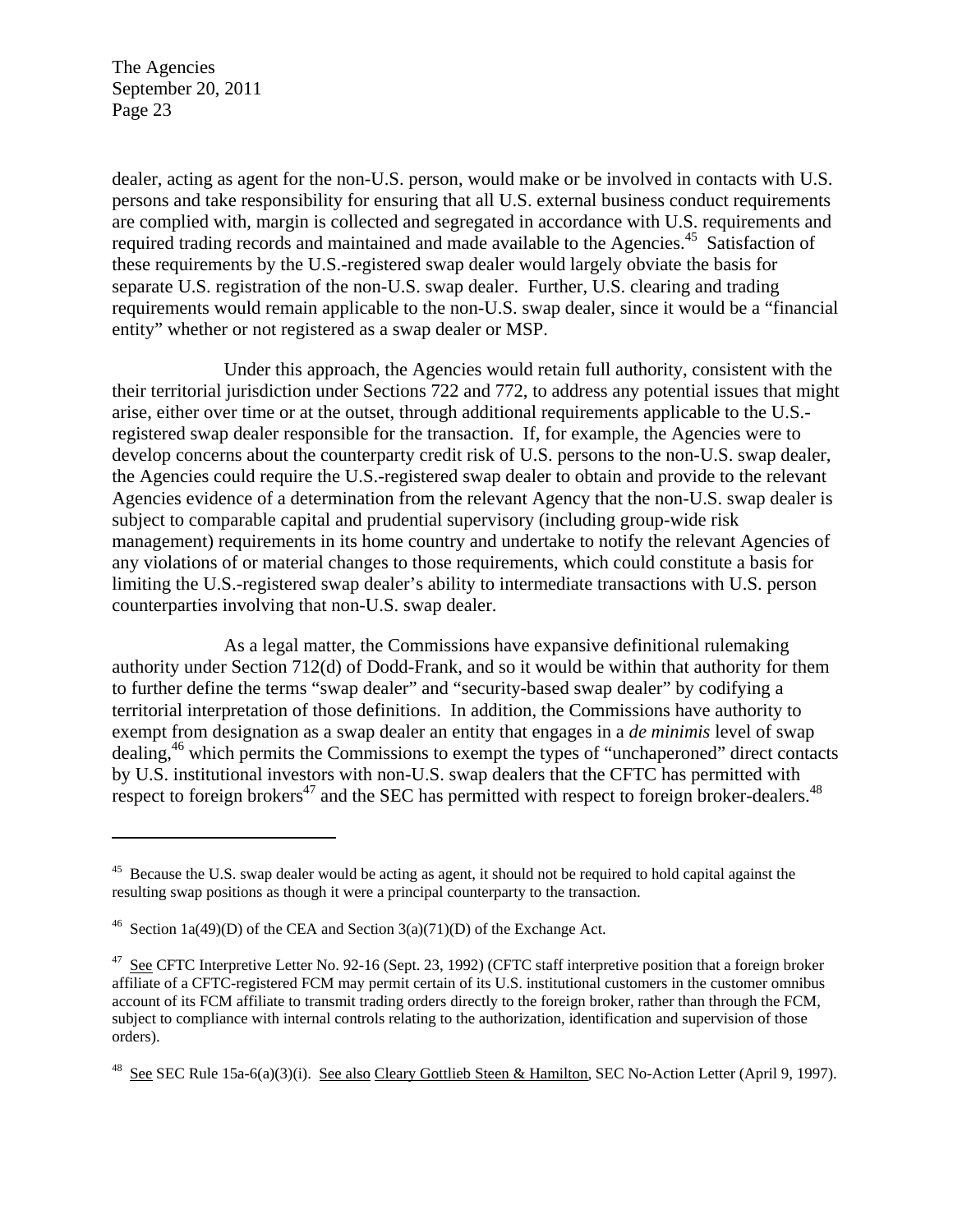With respect to MSP designation, in the case of a non-U.S. swap dealer that (1) is regulated as a bank or broker-dealer or otherwise regulated as to its swap dealing activities in its home country, (2) is subject to comparable home country capital and prudential supervision, (3) engages in swap transactions with U.S. (non-swap dealer) counterparties through an affiliated U.S.-registered swap dealer, (4) as a financial entity, is subject to the same clearing and trading requirements as an MSP and (5) as a financial entity, is obliged to post margin to swap dealers and MSPs to the same extent as an MSP, we see no incremental benefit from an extraterritorial application of U.S. MSP registration requirements. In addition, the statute provides a definitional basis for excluding non-U.S. swap dealers that are regulated in that capacity in the relevant non-U.S. jurisdiction, including with respect to their capital. Specifically, the MSP definitions only encompass "any person who is not a swap dealer." They do not provide that an excluded person be registered in the U.S. as a swap dealer.<sup>49</sup>

Accordingly, we believe the Commissions have all the authority they require, definitionally, to exclude such non-U.S. swap dealers from the MSP definition and that it would be entirely consistent with legislative intent for them to do so. The purpose of the MSP category was to address otherwise unregulated swap market participants whose activities give rise to credit exposures in the U.S. that are systemically significant. Congress did not intend to impose unnecessary restrictions on non-U.S. persons whose regulated status in their home jurisdiction already mitigated risks that their activities might pose to the U.S. financial system.<sup>50</sup> In contrast, MSP registration of non-U.S. swap dealers under the circumstances summarized immediately above would merely result in unnecessary and costly U.S. supervisory responsibilities.

#### 2. Limited Registration Model

As noted above, Dodd-Frank's swap dealer definitions authorize limited swap dealer designation.<sup>51</sup> As an alternative to the above approach, we note that the Commissions

 $51$  See note 15, supra.

 $\overline{a}$ 

<sup>&</sup>lt;sup>49</sup> This omission of the word "registered" can be distinguished from the likely unintentional omission of that word in certain parts of Section 4s of the CEA and Section 15F of the Exchange Act. Those Sections expressly address the registration of swap dealers and the requirements applicable to registered swap dealers. They make inconsistent references, with respect to the same requirements, to "registered swap dealers" and "swap dealers." Compare the reference in Section 4s(h)(1) of the CEA to "registered swap dealers and major swap participants," with the reference to "swap dealers and major swap participants" in Section 4s(h)(3), which specifies the business conduct rules to be adopted by the CFTC and to be adhered to by "registered swap dealers and major swap participants." In contrast, the reference to "swap dealer" in the MSP definitions does not relate to the requirements applicable to registrants but is rather, of course, definitional in nature, and so should be regarded as expressing Congress' intent that, as a definitional matter, swap dealers are not MSPs.

<sup>&</sup>lt;sup>50</sup> Senator Lincoln, for example, observed that "it may be appropriate for the CFTC and the SEC to consider the nature and current regulation of the entity when designating an entity a major swap participant or a major securitybased swap participant." (Congressional Record, July 15, 2010, S5907).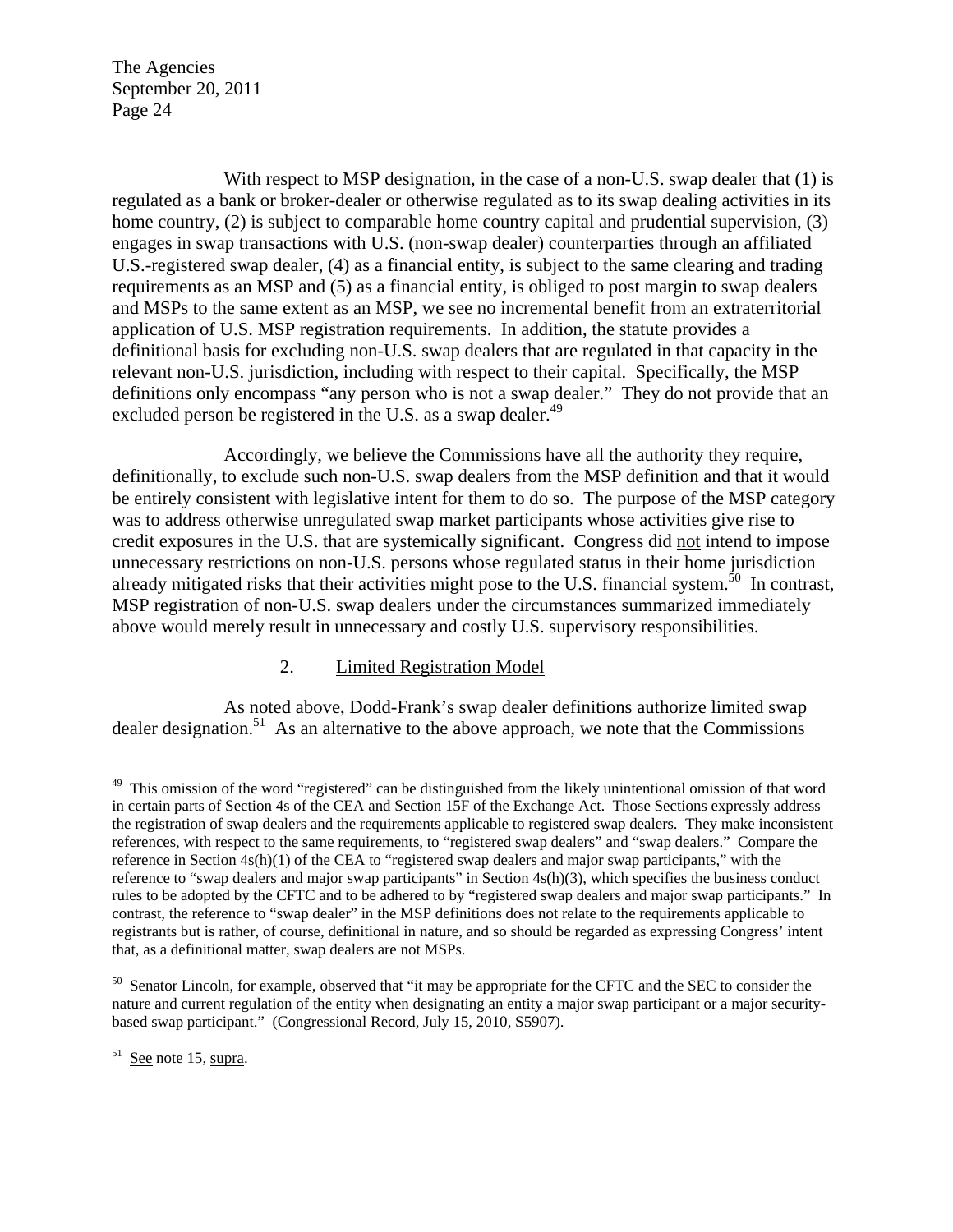$\overline{a}$ 

have the authority, pursuant to these limited designation provisions, to register and regulate a non-U.S. person as a swap dealer solely with respect to its activities as a swap counterparty. Under this approach, the Commissions would allow a non-U.S. person to register as a limited purpose swap dealer.<sup>52</sup> The non-U.S. person would act as a contractual counterparty only and thus the scope of the Agencies' regulation would be addressed to those swap dealer obligations that are intrinsic to the creditworthiness of the non-U.S. person. As these obligations are addressed by compliance with comparable home country capital and related prudential (including risk management) requirements, the Agencies would be able to defer to home country prudential regulation but still have regulatory jurisdiction over a non-U.S. person that violated the requirements administered by its home country prudential supervisor. A violation of those requirements would constitute a violation of Agency rules. Such a limited swap dealer registration would significantly reduce the extraterritorial examination that the Agencies would otherwise be required to undertake without posing undue risk.

Concomitant with the limited swap dealer registration, the non-U.S. person would be required to have an affiliated U.S.-registered swap dealer that would be obligated to comply with other aspects of Agency regulation. As noted above, the non-U.S. swap counterparty registrant would be responsible only for compliance with capital and related prudential requirements, since those are the only requirements relevant to the swap dealer's creditworthiness. The intermediating U.S.-registered swap dealer would be directly responsible for due performance of other Dodd-Frank requirements.

The Agencies' examinations should therefore extend solely to the U.S.-registered swap dealer intermediating transactions with U.S. persons. This approach would achieve compliance with all the relevant Dodd-Frank rules and provide a scalable and manageable registration model that makes the most efficient use of Agency and other regulators' resources, while simultaneously rationalizing compliance costs for affected firms. For this approach to succeed, however, the Agencies will need to delineate clearly the obligations of the limited non-U.S. swap dealer and those of the U.S.-based swap dealer. Without clear delineation, some non-U.S. regulators might not be comfortable with the submission to U.S. jurisdiction of entities subject to their supervision.

In contrast to either of these two approaches, subjecting all non-U.S. swap dealers to full registration and regulation in the U.S. even when intermediated by a U.S.-registered swap dealer would not provide any significant additional protections to U.S. counterparties or U.S. markets, but would require the Agencies to undertake substantial additional supervisory responsibilities that would be difficult and costly to discharge, and that would be unwarranted in

<sup>&</sup>lt;sup>52</sup> In circumstances where a non-U.S. swap dealer, acting through a Commission-registered affiliated swap dealer, enters solely into cleared swaps with U.S. counterparties there should be no need even for limited registration of the non-U.S. swap dealer as a swap counterparty. In those circumstances, the U.S. counterparties have exposure to their U.S. clearing members and the relevant clearing organization(s), not the non-U.S. swap dealer.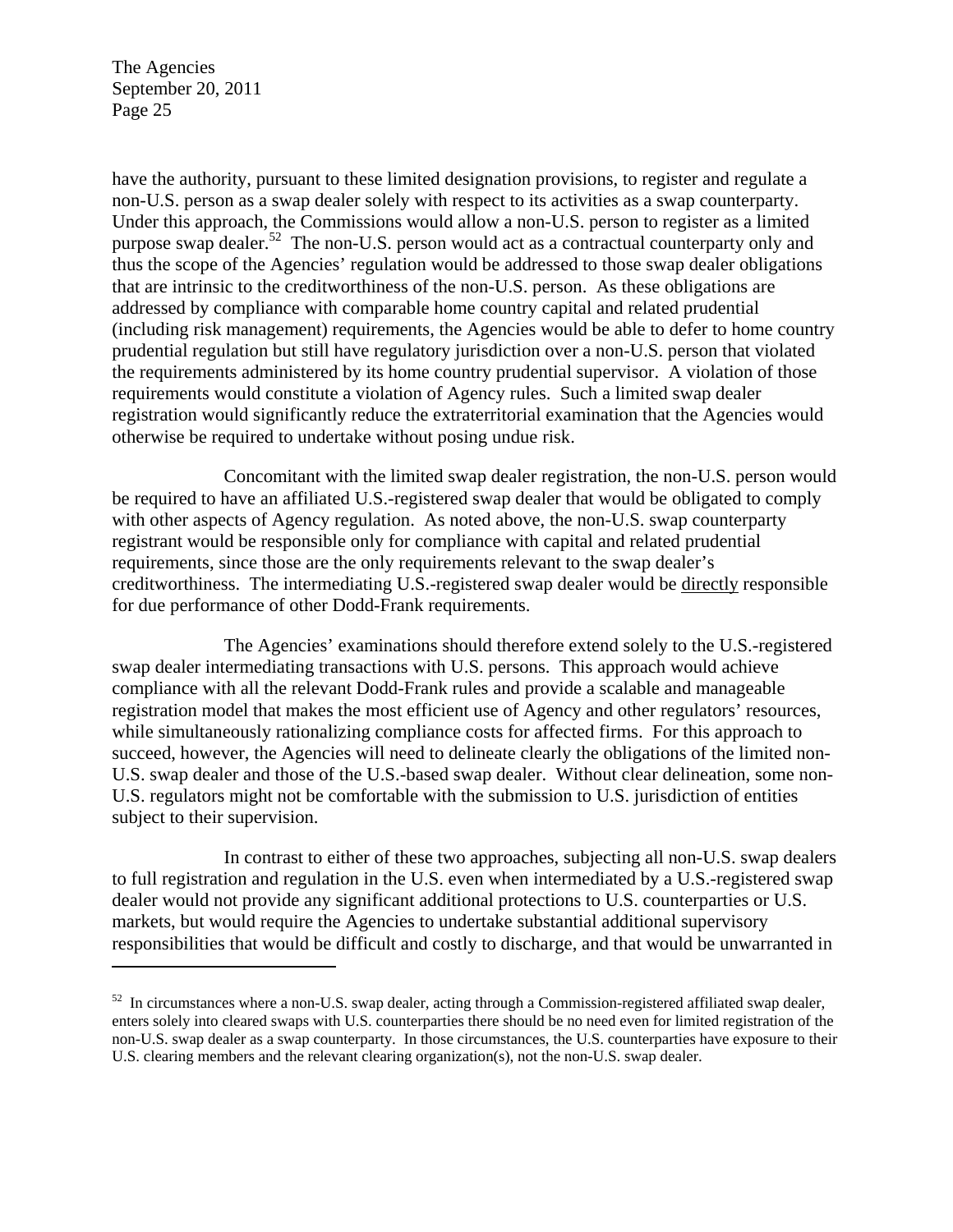light of the ability of non-U.S. regulators to regulate the local activities of non-U.S. persons more efficiently and effectively. Because these approaches would apply equally to the non-U.S. dealer subsidiaries of U.S. and non-U.S. institutions, they would assure a level playing field.

### *C. Swap Dealing with Non-U.S. Persons.*

To be consistent with the statutory limitations on extraterritorial application of the Agencies' rules, we reiterate that non-U.S. branches and affiliates of U.S. persons should be deemed separate persons and not subject to registration or other requirements of the Agencies in their transactions with non-U.S. persons. In any event, we believe it would be plainly inconsistent with Sections 722 and 772 for the Agencies to exert jurisdiction over transactions that originate outside the U.S. in non-U.S. branches or affiliates of U.S.-registered swap dealers (whether the swap dealer is a U.S. person or not) and in which the counterparty is a non-U.S. person.

Furthermore, for U.S.-originated transactions, we note that many U.S.-based swap dealers, including the U.S. branches and affiliates of non-U.S. persons, enter into swaps with non-U.S. persons. We have recommended above that a swap between a non-U.S. swap dealer and a U.S. counterparty be executed in compliance with U.S. transaction-level requirements. Consistent with this approach, we believe that, in the context of a swap between a U.S. swap dealer (including the U.S. branch or affiliate of a non-U.S. person) and a non-U.S. counterparty, the Commissions should permit the U.S. swap dealer to comply with the transaction-level requirements of the non-U.S. jurisdiction in which its counterparty is domiciled, in lieu of complying with otherwise applicable U.S. transaction-level requirements.

 In order to ensure that this approach to U.S.-originated transactions does not prevent the achievement of Dodd-Frank's objectives or defeat the expectations of non-U.S. counterparties, we suggest certain conditions. First, the U.S. swap dealer or MSP should be required to disclose clearly that the transaction is being conducted in accordance with the non-U.S. person's local transaction-level requirements rather than U.S. transaction-level requirements. Second, the failure of the U.S. swap dealer or MSP to comply with applicable non-U.S. requirements would be deemed a failure to comply with U.S. requirements. We believe that this approach strikes an appropriate balance in regulatory interests and that deference to the counterparty's home country investor protection regime would be appropriate, both as a practical matter and as a matter of comity.

To be clear, however, all U.S. swap dealers (including U.S. branches and affiliates of non-U.S. persons) will remain subject to capital and all other entity-level regulatory requirements. Just as in the case of a corporate end user who qualifies for exclusion from margin collection requirements, the level of margin collected by a swap dealer or MSP from a non-U.S. counterparty will (and appropriately should) be taken into account in the computation of deductions to capital for credit risk. We believe that firms engaged in swap activities with counterparties domiciled abroad should be permitted to make these credit judgments in accordance with local requirements. As in the case of other transaction-level requirements, the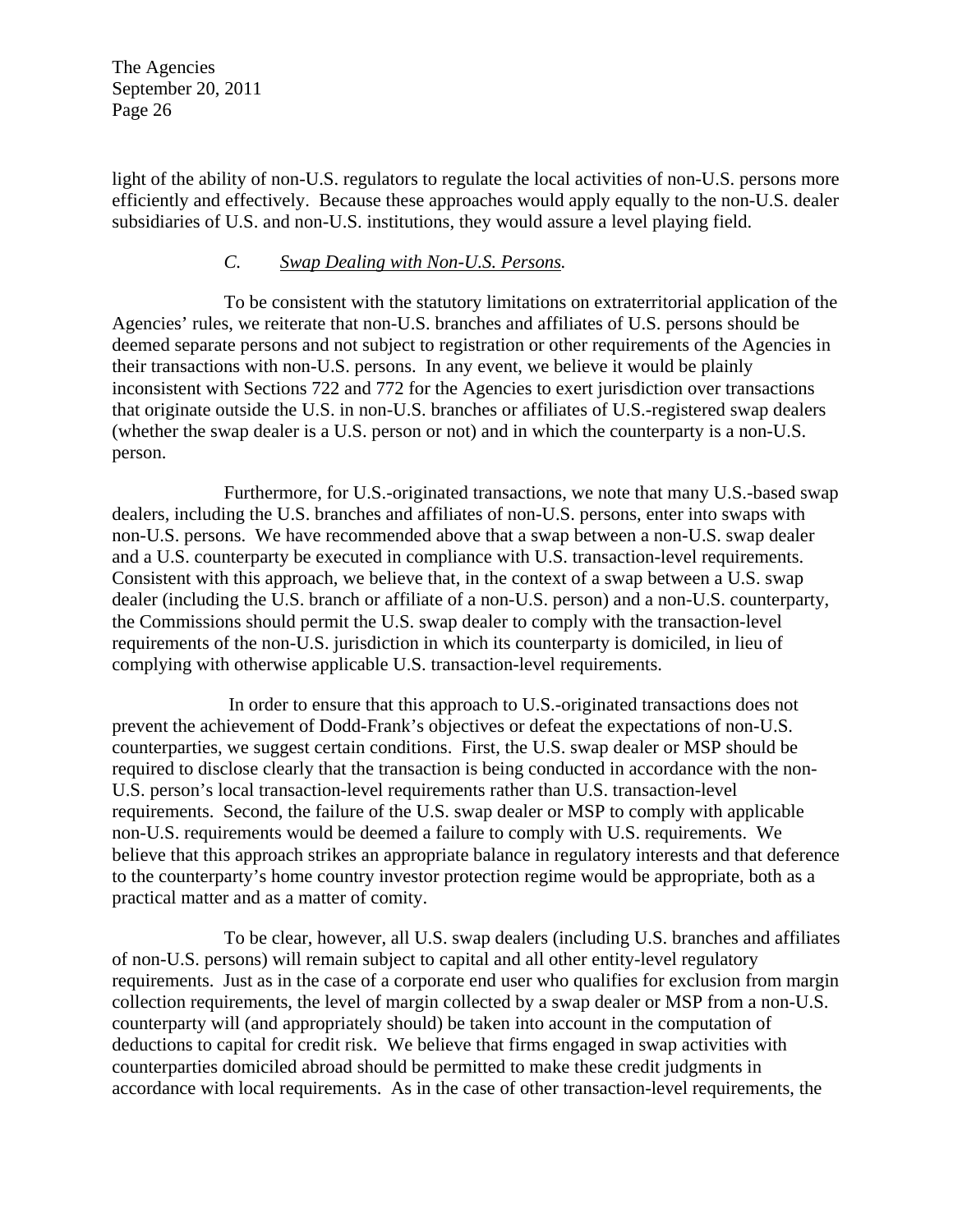failure of the U.S. swap dealer to comply with applicable non-U.S. margin requirements would be deemed a failure to comply with U.S. margin requirements.

We believe the approaches recommended in this sub-section are important in averting potentially significant adverse impacts on the ability of U.S. firms to compete for business with counterparties domiciled outside the U.S. We believe these approaches will also promote robust, competitive and liquid U.S. markets, without compromising in any material respect the policy objectives of Dodd-Frank. They would also mitigate incentives for firms to conduct swap activities from outside the U.S.

## **IV. Clearing, Trading and Reporting**

## *A. Scope of U.S. Clearing, Trading and Reporting Requirements*

## 1. Clearing and Trading Requirements

Dodd-Frank's clearing and trading requirements should apply to any swap designated for mandatory clearing if that swap has at least one U.S. person as a counterparty (subject to the discussion below regarding the use of non-U.S. clearing organizations and SEFs).

The Commissions should not apply Dodd-Frank's clearing and trading requirements to swaps between non-U.S. persons, whether or not executed by personnel located outside the U.S., including through use of a U.S. SEF. Such transactions are, in many cases, likely to be subject to local clearing requirements (which may (practically or legally) require use of a local clearing organization and so, in some cases, could conflict with Dodd-Frank's clearing requirement). Application of Dodd-Frank's clearing requirement could also deter the use of U.S. SEFs by non-U.S. persons, which would conflict with Dodd-Frank's objective of promoting the trading of swaps on SEFs<sup>53</sup> and could lead to market fragmentation and concomitant restrictions in liquidity and higher costs of execution.

In addition, it is common for non-U.S. persons to utilize U.S. agents for swaps because of those agents' expertise in the relevant market (such as in the case of a swap with a U.S. underlier) or because of logistical matters, such as the time zones in which the parties conduct business. The challenges that would result from application of U.S. clearing and trading requirements solely because of the involvement of a U.S. agent could significantly curtail the use of U.S. agents and encourage personnel based in the U.S. to relocate elsewhere. It could also result in an inefficient and undue concentration of open interest in U.S. clearing organizations during that period as non-U.S. persons are forced to clear their transactions in the U.S.

 $\overline{a}$ 

<sup>53</sup> See Section 733 of Dodd-Frank.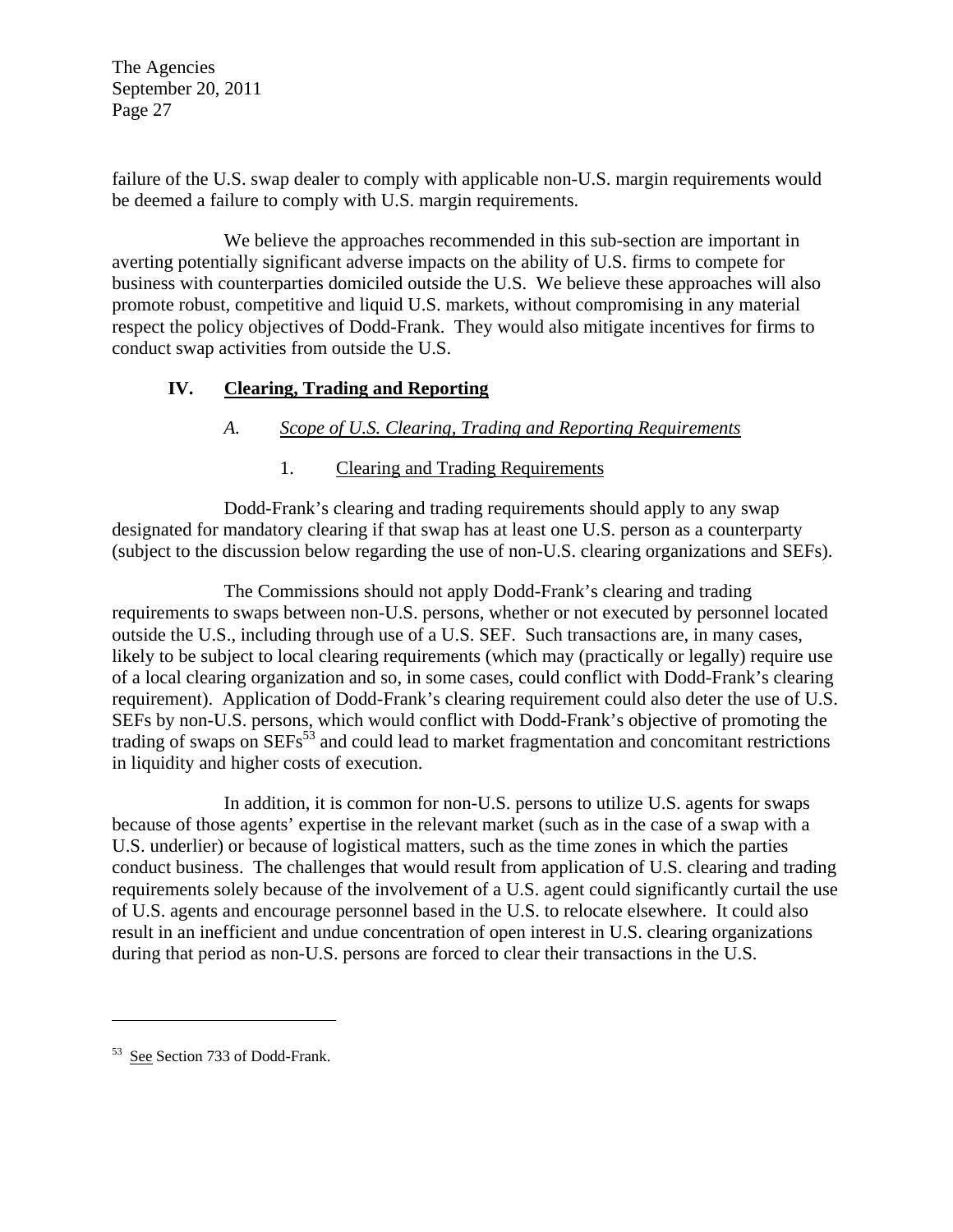$\overline{a}$ 

Accordingly, we recommend that the Commissions not apply U.S. clearing and trading requirements to transactions between non-U.S. persons, recognizing that they may choose to re-evaluate this position for transactions negotiated by U.S. agents if, following the agreed December 2012 G-20 deadline, other major jurisdictions have not moved to implement parallel clearing and trading requirements.

#### 2. Reporting Requirements

The SEC has proposed to require reporting to a U.S.-registered SDR for any security-based swap that (1) has at least one counterparty that is a U.S. person; (2) was executed in the U.S. or through any means of interstate commerce; or (3) was cleared through a registered clearing agency having its principal place of business in the U.S.<sup>54</sup> We generally support this territorial approach to the scope of U.S. reporting requirements, but we believe that requiring transactions between non-U.S. persons that are executed (but not cleared) in the U.S. to be reported in the U.S. is unnecessary and unworkable. Such transactions will in most cases be subject to reporting requirements in the relevant non-U.S. jurisdiction(s) of the parties. Any information necessary to collect for risk monitoring purposes is better collected in the parties' jurisdiction(s). Information necessary to collect for market surveillance purposes will be available from the U.S. SEF or introducing broker, FCM or broker-dealer that executed the transaction. Requiring additional information also to be transmitted to a U.S. SDR would merely impose additional costs. These costs would be significant because they would involve market participants building their trade capture systems to track both parties' execution method(s) in addition to their domicile(s) and the transaction's clearing status. Such a build-out would doubtlessly delay reporting implementation, perhaps materially so.

In addition, as described in more detail below, the Commissions should adopt accommodations for the use of non-U.S. SDRs in appropriate cases. The Commissions also should reconsider their proposal to require reporting of swap data by U.S. persons who transact with non-U.S. swap dealer registrants,<sup>55</sup> which is unduly burdensome for end users and could negatively impact competitiveness in the affected U.S. markets. These changes will help to establish a more efficient and effective reporting regime with globally active repositories. Such a regime is necessary to facilitate development of more uniform reporting standards, minimize duplicate reporting, and provide more accurate and comprehensive information to regulators.

<sup>54</sup> See SEC Proposed Rule, Regulation SBSR—Reporting and Dissemination of Security-Based Swap Information, 75 Fed. Reg. 75208, 75329 (Dec. 2, 2010) ("SEC Reporting Proposal"). The CFTC has similarly proposed to require reporting to a U.S.-registered SDR for any swap with a U.S. person counterparty, that is executed in the U.S. or is cleared by a derivatives clearing organization. CFTC Proposed Rule, Swap Data Recordkeeping and Reporting Requirements, 75 Fed. Reg. 76573, 76604 (Dec. 8, 2010) ("CFTC Reporting Proposal")

<sup>55</sup> SEC Reporting Proposal at 75211; CFTC Reporting Proposal at 76593.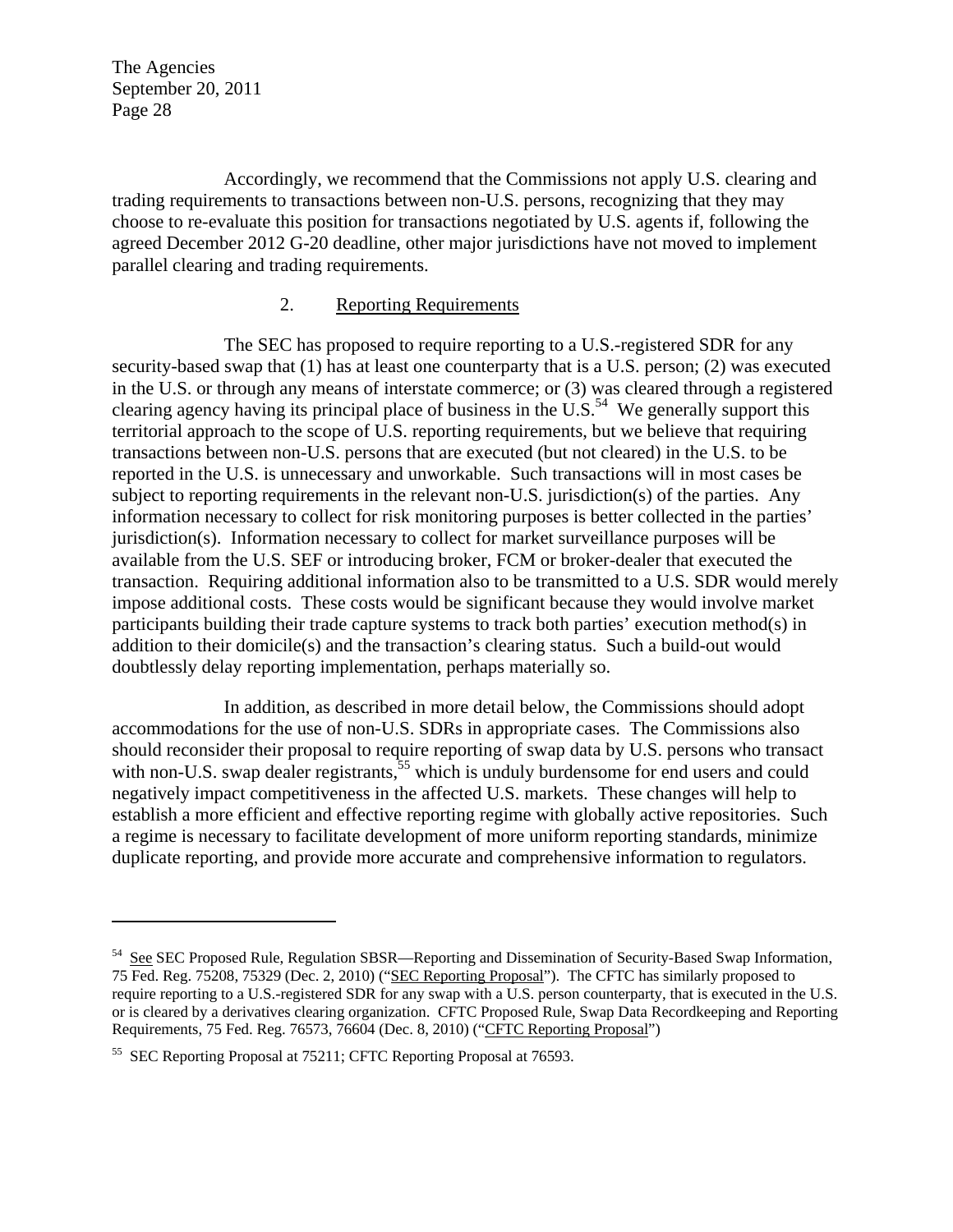$\overline{a}$ 

### *B. Use of Non-U.S. Clearing Organizations, SEFs and SDRs*

Many non-U.S. jurisdictions are planning to adopt clearing, trading and reporting requirements similar to those contained in Dodd-Frank, as well as requirements regarding the regulation of clearing organizations, execution facilities and data repositories. Accordingly, to prevent conflicts with non-U.S. laws for cross-border transactions, the Commissions will need to accommodate the use of non-U.S. clearing organizations, SEFs and SDRs.

### 1. Use of Non-U.S. Clearing Organizations and SEFs

Dodd-Frank permits market participants to comply with its mandatory clearing and trading requirements by using a non-U.S. clearing organization and SEF, respectively, if the clearing organization or SEF is subject to comparable regulation and has been exempted from registration by the Commissions.<sup>56</sup> In applying this exemption, we request that the Commissions adopt a flexible standard for comparability determinations. As in the case of the standard used by the CFTC in making Part 30 determinations, this standard should be based on whether the relevant non-U.S. jurisdiction applies requirements reasonably designed to address the key objectives of analogous U.S. regulatory requirements.<sup>57</sup>

U.S. customers should be able to access non-U.S. clearing organizations and SEFs in a manner similar to the manner in which they currently access non-U.S. futures and securities exchanges. With respect to security-based swaps, we believe that SEC Rule 15a-6 already provides a means for U.S. customers to access non-U.S. clearing organizations and SEFs, subject to intermediation by a U.S. broker-dealer. We understand that the CFTC, in contrast, has recently indicated its intentions to disallow omnibus clearing structures currently permissible in the futures markets and instead to require any direct clearing member who provides access at a non-U.S. clearing organization to U.S. customers to register with the CFTC as an FCM. We

<sup>&</sup>lt;sup>56</sup> See Sections 2(h)(1)(A), 2(h)(8)(A)(ii), 5b(h) and 5h(h) of the CEA and Sections  $3C(a)(1)$  and  $17A(k)$  of the Exchange Act. Although Dodd-Frank does not expressly grant the SEC the same exemptive authority with respect to comparably regulated non-U.S. security-based SEFs as it grants to the CFTC with respect to comparably regulated non-U.S. SEFs, we note that the SEC's plenary exemptive authority under Section 36 of the Exchange Act extends to the mandatory execution requirement in Section 3C and the SEF registration requirement in Section 3D.

<sup>&</sup>lt;sup>57</sup> By way of example, in the case of a clearing organization, the non-U.S. jurisdiction should have requirements regarding risk management and default rules, financial resources, protection of customer collateral and conflicts of interest. If the non-U.S. jurisdiction addresses these objectives in a manner that is different than U.S. requirements but that is reasonably designed to accomplish the same objectives as the U.S. requirements, they should be deemed to satisfy the comparability standard. Examples of differences in approach that nonetheless should be deemed comparable include: the requirement of notification and approval for concentrated ownership of a clearing organization (as opposed to *per se* limits on ownership); the use of a principal-to-principal clearing model (as opposed to an agency model) but with robust requirements for the protection of customer collateral; and the requirement that a customer be permitted to choose between omnibus or individual segregation of collateral (as opposed to imposing individual segregation).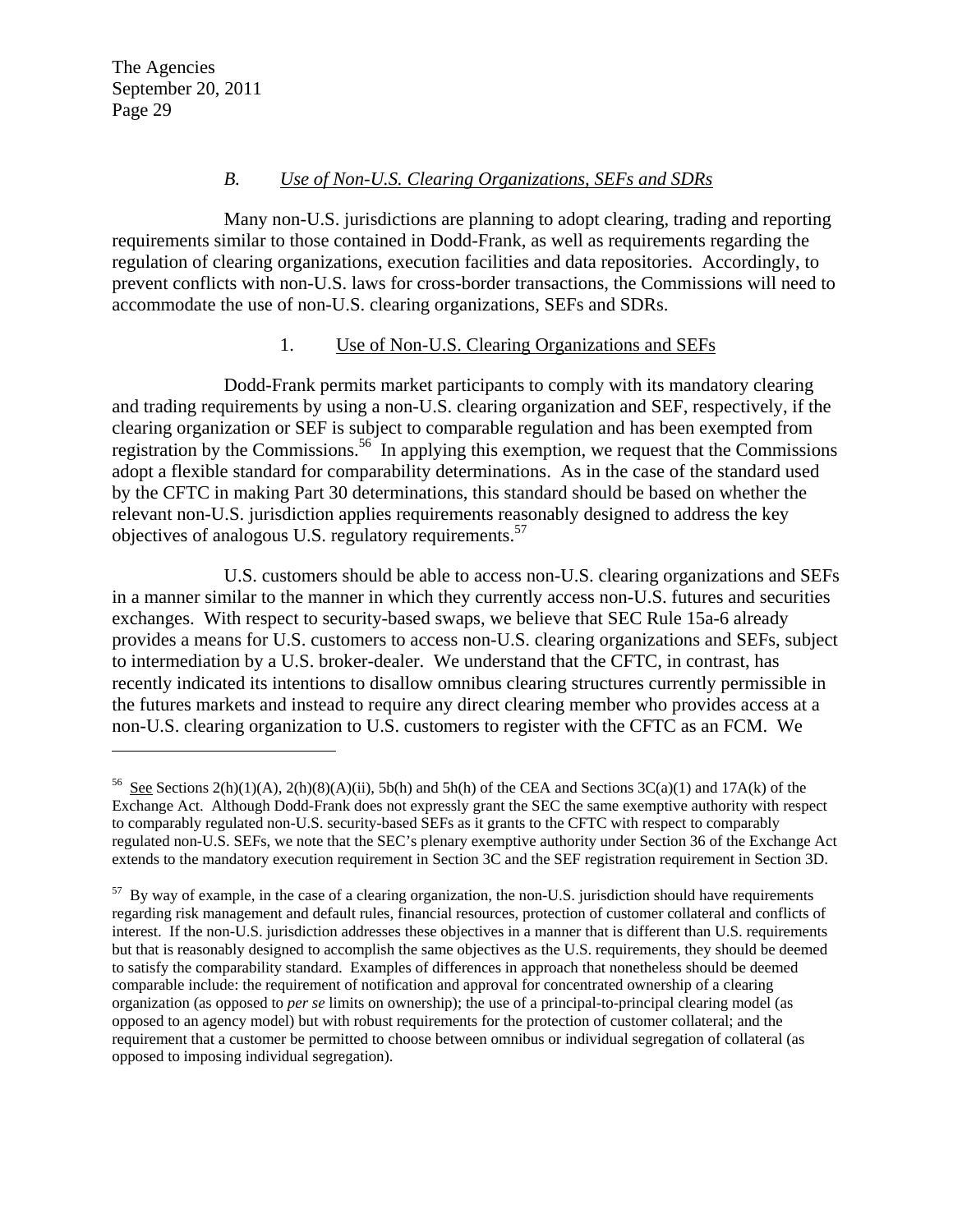1

urge the CFTC to reconsider this approach and to permit a U.S. customer to (a) use a comparably-regulated Part 30.10-exempt foreign FCM or (b) have its account carried by a U.S. FCM that in turn has an omnibus account carried at a non-U.S. member of the clearing organization/SEF, without giving rise to registration for the non-U.S. member.<sup>58</sup> Direct membership in a multiplicity of non-U.S. clearing organizations will impose significant costs on U.S. FCMs due to the requisite minimum default fund contributions and the likely imposition of non-U.S. licensing requirements. These costs could limit the number of U.S. FCMs willing to provide these services at non-U.S. clearing organizations, resulting in less competition, less access, and higher clearing fees for U.S. customers.

In addition, consistent with the territorial limitations on Title VII and the considerations noted above, we ask the Commissions to confirm that, if a non-U.S. clearing organization or SEF registers in the U.S., its members conducting swap activities outside the U.S. for non-U.S. customers will not become subject to registration in the U.S. unless they also carry accounts directly for U.S. customers (and do not qualify for exemption).<sup>59</sup> Similarly, under Section 722 and 772 of Dodd-Frank, a non-U.S. clearing organization or SEF should not itself become subject to registration (or mandatory exemption) under Title VII in the U.S. unless it permits U.S. persons to become direct members and utilizes instrumentalities of U.S. commerce to facilitate membership or participation by U.S. persons.

We see no basis in Dodd-Frank for the Commissions to adopt a different approach to non-U.S. clearing and trading of swaps than they have adopted for futures and securities.

## 2. Use of Non-U.S. SDRs

Dodd-Frank may be read not to authorize the Commissions to exempt comparably regulated non-U.S. SDRs from Commission registration. Dodd-Frank also separately requires that each non-cleared swap transaction be reported to an SDR or the relevant Commission.<sup>60</sup> In addition, for a non-U.S. regulator to access information from a U.S.-registered SDR, the regulator will be required to indemnify the SDR and the relevant Commission for any expenses

<sup>&</sup>lt;sup>58</sup> Although a U.S. customer accessing a non-U.S. clearing organization through an omnibus account structure may not receive the protections from fellow customer risk contemplated by the CFTC's "legal segregation" proposal, in our view the customer should be permitted to make the choice to forego those protections when accessing a non-U.S. clearing organization.

<sup>&</sup>lt;sup>59</sup> In this regard, we note that "carrying" an account for a person is distinct from the requirement in some non-U.S. jurisdictions that an account be named under the beneficial owner, since in such arrangements the intermediating agent is still responsible to the beneficial owner for the activity in the account.

<sup>&</sup>lt;sup>60</sup> See Section  $4r(a)(1)$  of the CEA and Section  $13A(a)(1)$  of the Exchange Act.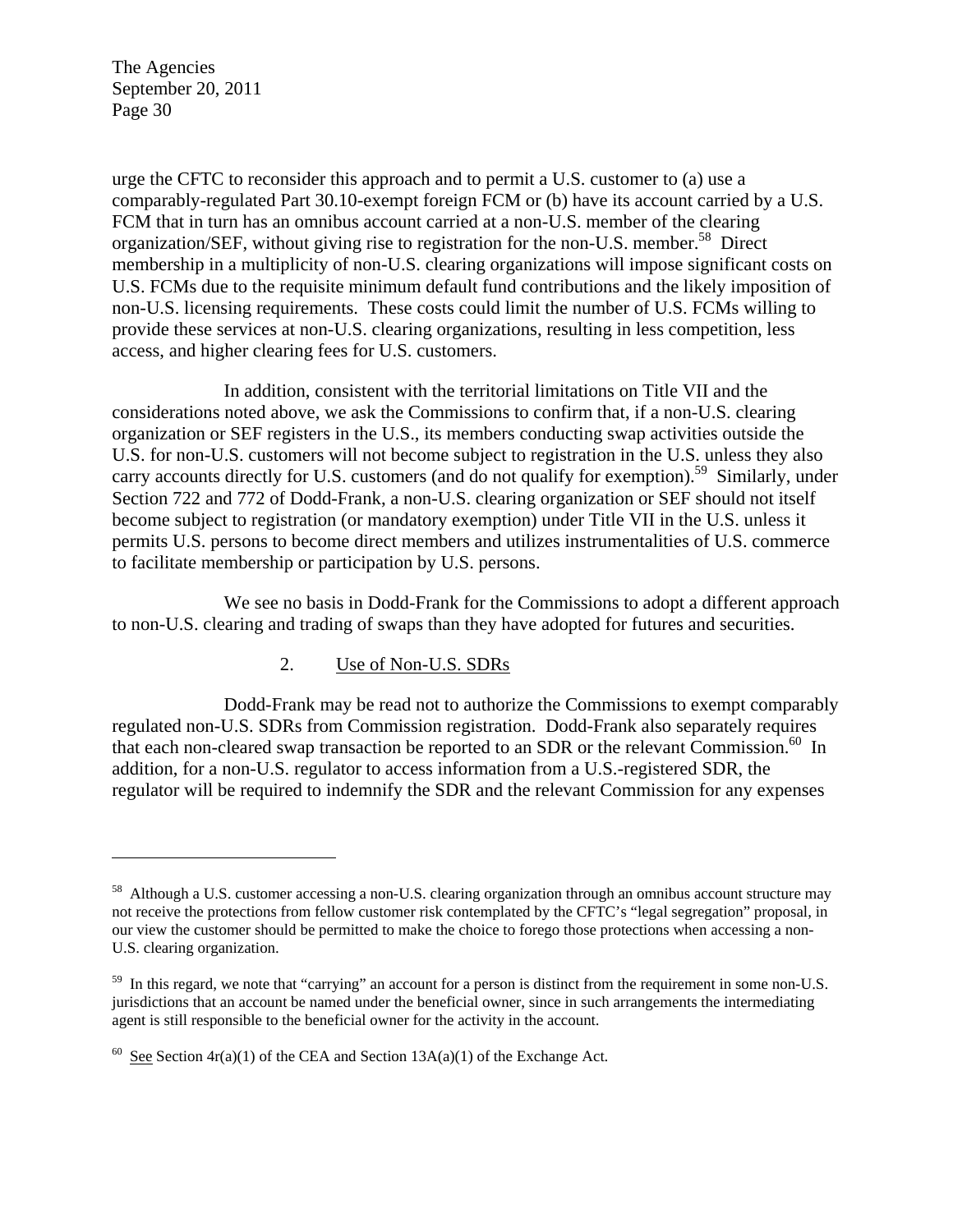arising from litigation relating to the information provided by the SDR.<sup>61</sup> Because, among other considerations, non-U.S. regulators will be unlikely to provide such an indemnification agreement, it would be problematic for the Commissions to require non-U.S. SDRs to register with the Commissions. $62$  In addition, the indemnification requirement could be a significant impediment to effective regulatory coordination, since non-U.S. regulators may establish parallel requirements for U.S. regulators to access swap data reported in their jurisdictions.

To address these issues, we recommend that a non-U.S. SDR should not be subject to U.S. registration so long as it collects and maintains information from outside the U.S., even if such information is collected from non-U.S. swap dealer or MSP registrants. In addition, so long as the Commissions have access to the information at the non-U.S. SDR, such as through an agreement with the SDR's regulator, a transaction reported to such SDR should be deemed to have been reported to the relevant Commission in accordance with Dodd-Frank's requirements. In such a case, a swap dealer or MSP registrant reporting a swap to such a non-U.S. SDR would have discharged its responsibility for reporting under Dodd-Frank.

In this regard, we recommend that the Commissions retain Dodd-Frank's allocation of reporting responsibility among swap dealers, MSPs and end users for cross-border transactions. We are concerned that requiring any U.S. person transacting with a non-U.S. person to have the obligation to report swap transaction data without regard to the types of entities involved, as has been proposed by the Commissions,  $63$  would unnecessarily burden U.S. end users (which generally will not have the infrastructure in place to transmit data electronically to an SDR). It also would disadvantage non-U.S. swap dealers and MSPs because U.S. end users would face the additional costs of acting as the reporting party, thereby negatively affecting competition. Retaining Dodd-Frank's reporting allocation for cross-border transactions is thus necessary to establish a level playing field.

Additionally, in cases where a non-U.S. SDR does register with the Commissions but is also subject to regulatory oversight by an appropriate non-U.S. regulator, we agree with

 $63$  See note 55, supra.

 $\overline{a}$ 

 $61$  See, e.g., Section 21(d) of the CEA ("each entity [includes "foreign financial supervisors," "foreign central banks," and "foreign ministries"] shall agree to indemnify the swap data repository and the Commission for any expenses arising from litigation relating to the information provided under section 8.").

<sup>&</sup>lt;sup>62</sup> See Letter from Carlos Tavares, Vice-Chairman, European Securities and Markets Authority, to Gary Gensler, Chairman, the CFTC, dated Jan. 17, 2011 (discussing issues raised by requiring foreign SDRs to register in the U.S.).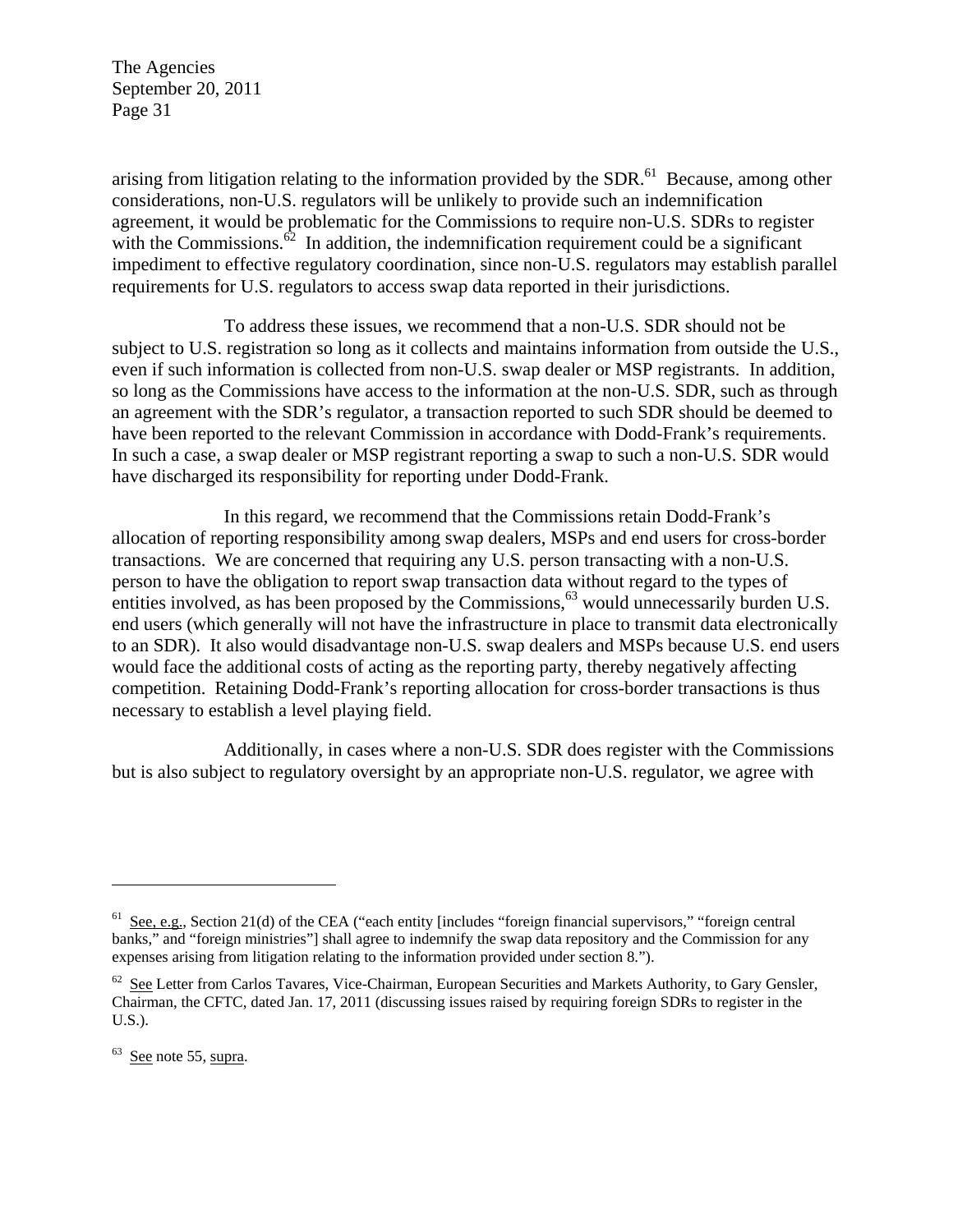the CFTC's interpretation that the non-U.S. regulator is not as a result subject to Dodd-Frank's notice and indemnification provisions.<sup>64</sup> We recommend that the SEC adopt this interpretation.

### *C. Access by Non-U.S. Market Participants to U.S. Clearing Organizations, SEFs and SDRs*

The CFTC has noted that it would not require a non-U.S. person to register as a swap dealer if its only connection to the U.S. is that the person uses a U.S.-registered clearing organization, SEF or exchange in connection with its swap dealing activities or reports swaps to a U.S.-registered SDR.<sup>65</sup> It is important that both Commissions confirm this interpretation. Confirmation of this interpretation will help promote clearing and trading on U.S. clearing organizations and SEFs, increasing open interest and liquidity in U.S. markets.

In addition, the CFTC has proposed to expand its "foreign broker" provisions to permit non-U.S. brokers to access U.S. designated contract markets and SEFs on behalf of non-U.S. swaps customers without registering as an FCM, provided that they do so through an omnibus account carried by a U.S. FCM. $^{66}$  We recommend that the CFTC expand the foreign broker provisions also to cover swaps executed bilaterally and cleared in the U.S. We also recommend that the CFTC confirm that, as in the futures context, a U.S. FCM should treat the foreign broker and the foreign broker's omnibus customer account as its customer.<sup>67</sup>

Finally, when a non-U.S. person either reports data for its transaction to a U.S. SDR or has that data reported to a U.S. SDR by its counterparty, there will be circumstances in which that non-U.S. person's regulator wishes to access that data. As noted above, Dodd-Frank would in such a case generally require the non-U.S. regulator to indemnify the SDR and the relevant Commission. In this regard, we support the CFTC's interpretation that the Commission may provide non-U.S. regulators with access to confidential information obtained from an SDR

1

<sup>&</sup>lt;sup>64</sup> See CFTC Final Rules, Swap Data Repositories: Registration Standards, Duties and Core Principles, 76 Fed. Reg. 54538, 54554 (Sept. 1, 2011).

<sup>&</sup>lt;sup>65</sup> See CFTC Registration Proposal at 71382.

<sup>66</sup> See CFTC Proposed Rules, Registration of Intermediaries, 76 Fed. Reg. 12888 (Mar. 9, 2011); Adaptation of Regulations to Incorporate Swaps, 76 Fed. Reg. 33066 (June 7, 2011).

 $67$  If an individual legal segregation approach, such as the one proposed by the CFTC, is adopted in the U.S. for cleared swaps, then the Commissions could address positions held by non-U.S. clients of foreign brokers through an omnibus account of a U.S. FCM by requiring such positions and the value of collateral associated with them to be reported to the U.S. clearing organization in a manner similar to the mnemonic-based reporting framework for special calls currently required of foreign brokers under CFTC rules.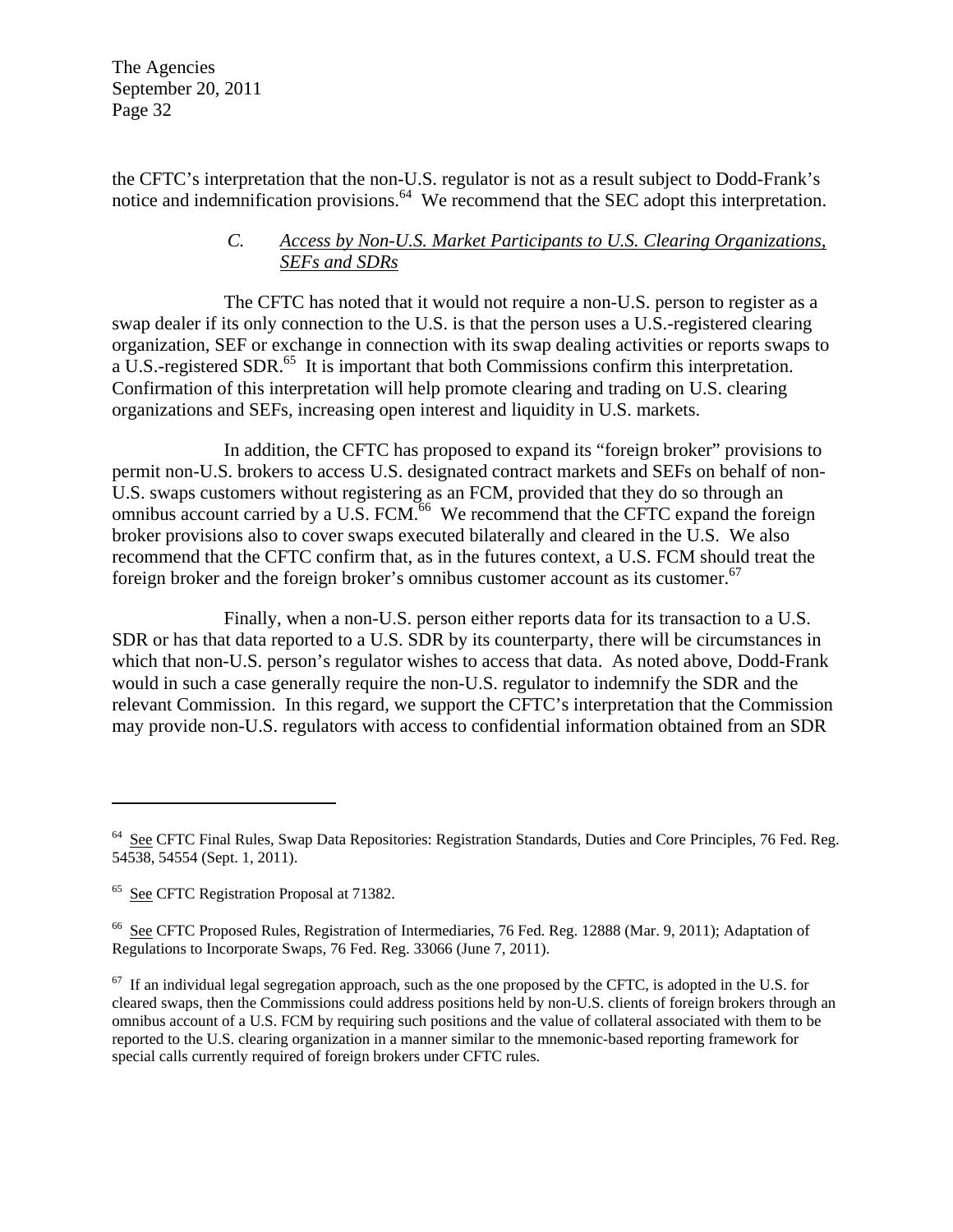without the non-U.S. regulator becoming subject to Dodd-Frank's indemnification requirement.<sup>68</sup> We recommend that the SEC also adopt this interpretation.

## **V. Analysis of Title VII's Territorial Scope and Related Legal Precedents**

The jurisdictionally-based regulatory framework summarized above is based on the territorial scope of Title VII and related precedents, as described immediately below.

## *A. Territorial Scope of U.S. Jurisdiction Generally*

"[T]he general and almost universal rule is that the character of an act as lawful or unlawful must be determined wholly by the law of the country where the act is done."<sup>69</sup> Under this long-standing principle of sovereignty, territoriality is the normal basis for a state's jurisdiction.<sup>70</sup> Moreover, even when a basis for jurisdiction is present, a state may not exercise jurisdiction with respect to a person or activity having connections with another state when the exercise of such jurisdiction is "unreasonable. $^{771}$  The exercise of jurisdiction may be unreasonable where, for example, the regulation might conflict with justified expectations or the interests of another state in regulating the relevant activity.<sup>72</sup>

## *B. Sections 722(d) and 772(b) of Dodd-Frank*

It is a "long-standing principle of American law" that legislation of Congress, "unless a contrary intent appears, is meant to apply only within the territorial jurisdiction of the United States."<sup>73</sup> In this regard Congress added Sections 722(d) and 772(b) of Dodd-Frank to codify conventional territorial limitations to the scope of Title VII, consistent with the territorial scope of existing futures and securities regulations, and, importantly, with well-established principles of international jurisprudence.

 $\overline{a}$ 

<sup>71</sup> See id. at § 403.

 $72$  See id.

See note 64, supra.

<sup>69</sup> American Banana Co. v. United Fruit Co., 213 U.S. 347, 357 (1909) (Holmes, J.).

<sup>&</sup>lt;sup>70</sup> See Restatement (Third) of Foreign Relations §402 (1987). The other generally accepted basis for jurisdiction is nationality, *i.e.*, states have jurisdiction over their nationals both within and outside their territory. See id. Nationality jurisdiction over a domestic corporation's own activities abroad is, however, distinct from jurisdiction over the non-U.S. branch or affiliate of a domestic corporation, which is to be limited to "exceptional cases." See id. at § 414.

<sup>73</sup> Morrison v. NAB, 130 S. Ct. 2869, 2877-78 (quoting EEOC v. Arabian Am. Oil Co*.*, 499 U.S. 244, 248 (1991)) (internal quotations omitted).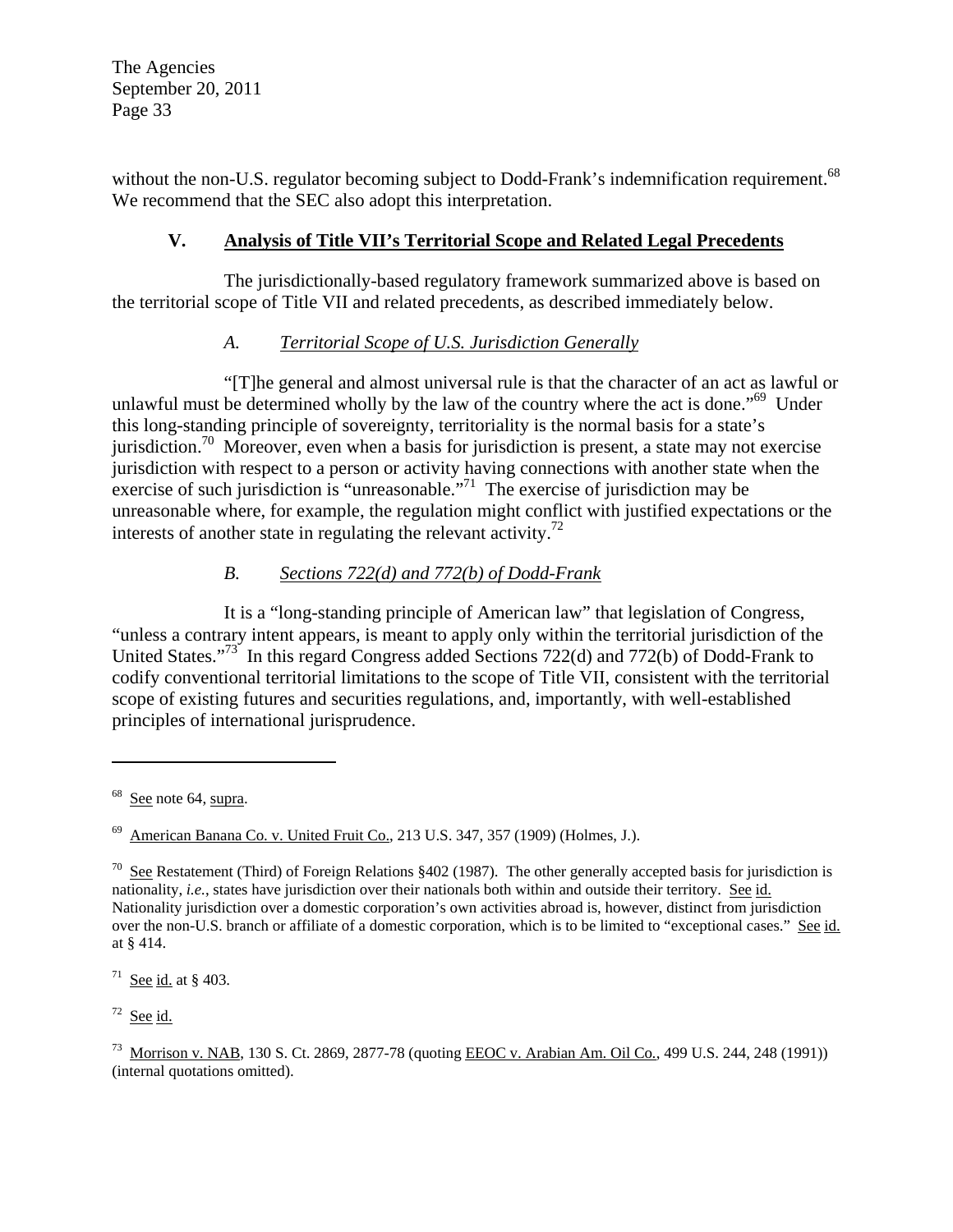$\overline{a}$ 

Sections 722(d) and 772(b) are expressed as prohibitions on extraterritorial application of the Agencies' rules, subject to narrow exceptions. These provisions evidence Congress' intent to adopt conventional territorial boundaries to the application of Title VII. Section 722(d) provides that the provisions of the CEA relating to swaps that were enacted by Title VII of Dodd-Frank "shall not apply to activities outside the United States unless those activities . . . have a direct and significant connection with activities in, or effect on, commerce of the United States [or] contravene such rules or regulations as the Commission may prescribe or promulgate as are necessary or appropriate to prevent the evasion of any provision of [the CEA] that was enacted by [Title VII]." Section 772(b), in turn, provides that "[n]o provision" of the Exchange Act added by Title VII of Dodd-Frank "shall apply to any person insofar as such person transacts a business in security-based swaps without the jurisdiction of the United States, unless such person transacts such business in contravention of such rules and regulations as the Commission may prescribe as necessary or appropriate to prevent the evasion of any provision of [the Exchange Act] that was added by [Title VII]."

Sections 722(d) and 772(b) do include certain limited exceptions. The language in the exceptions in Sections 722(d) and 772(b) closely tracks language that Congress has used in other contexts to limit U.S. jurisdiction. Section 722(d)'s exception for "direct and significant" connections with or effects on commerce of the U.S. is strikingly similar to exceptions contained in other statutes, which U.S. courts have interpreted narrowly to apply only in cases where conduct abroad has "an immediate consequence" within the U.S., as opposed to a consequence the occurrence of which is subject to uncertain intervening developments.<sup>74</sup>

The classic example of conduct subject to effects jurisdiction is the proverbial gun that is shot across a border. In the context of financial market regulation, U.S. effects jurisdiction over conduct outside the U.S. has typically been limited to cases involving fraud and manipulation.<sup>75</sup> Courts have generally rejected application of substantive U.S. requirements to activities conducted abroad.<sup>76</sup> As the Second Circuit has observed, "[t]he problem of conflict

<sup>&</sup>lt;sup>74</sup> See Republic of Argentina v. Weltover, 112 S.Ct. 2160 (1992), U.S. v. LSL Biotechnologies, 379 F.3d 672 (9<sup>th</sup> Cir. 2004); United Phosphorus, Ltd. v. Angus Chem. Co, 131 F.Supp.2d 1003 (N.D. Ill. 2001); In re Intel Corp. Microprocessor Antitrust Litig. (Intel II), 476 F.Supp.2d 452 (D.Del. 2007). See also F. Hoffman-La Roche Ltd. et al. v. Empagran S.A. et al., 124 S.Ct. 2359, 2361 and 2369 (2004) (rejecting the notion that the Foreign Trade Antitrust Improvements Act exception for "direct" effects expanded U.S. antitrust jurisdiction, noting that "if America's antitrust policies could not win their own way in the international market place for such ideas, Congress, we must assume, would not have tried to impose them, in an act of legal imperialism, through legislative fiat.").

<sup>75</sup> See, e.g., In the Matter of Sumitomo Corporation, Comm. Fut. L. Rep. ¶27, 327 (May 11, 1998) (CFTC enforcement action for manipulative copper trading outside the U.S. that directly affected U.S. prices).

<sup>&</sup>lt;sup>76</sup> For example, in Plessey Co. PLC v. General Electric Co. PLC, a U.S. District Court refused to apply the disclosure and filing requirements of Section 14(d) of the Exchange Act to a tender offer launched in Britain by one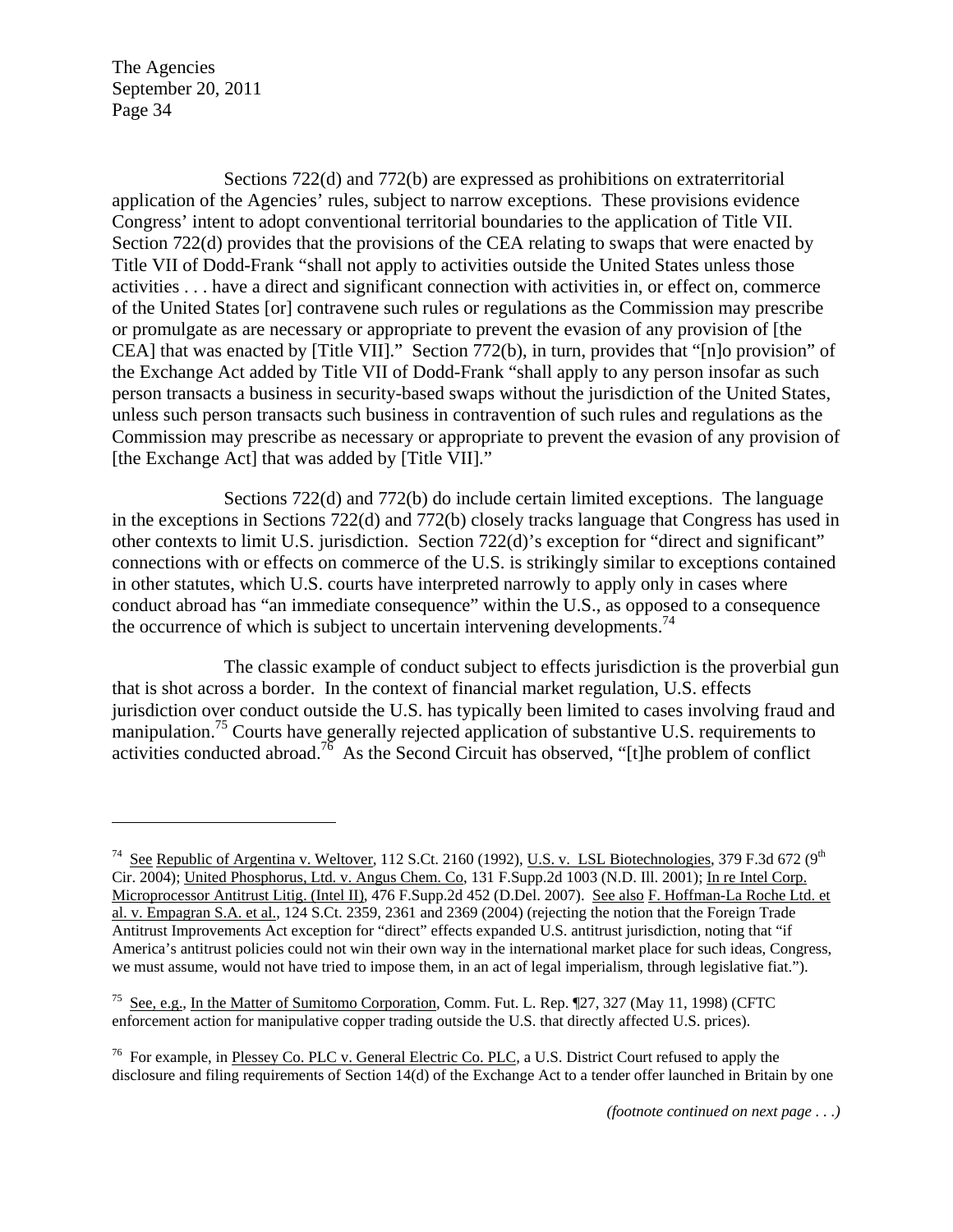between our laws and that of a foreign government is much less when the issue is the enforcement of the anti-fraud sections of the securities laws than with such provisions as those requiring registration of persons or securities."<sup>77</sup>

In this regard, the argument that merely operating a non-U.S. swap dealing affiliate or choosing to conduct swap activities in non-U.S. markets has a sufficiently "direct and significant" effect on U.S. commerce to merit application of U.S. requirements extraterritorially would clearly go too far—since it would justify extraterritorial application of U.S. requirements always and in every case—and surely would not pass the "immediate consequence" test for direct effects that U.S. courts have applied in the past. The U.S. Supreme Court has expressly noted that diminution of New York's status as a world financial center as a result of conduct outside the U.S. was too remote and attenuated to qualify as a "direct" effect.<sup>78</sup>

In addition, both Section 722(d) and Section 772(b) contain "anti-evasion" language that is almost identical to language that the Supreme Court construed in Morrison v.  $\overline{\text{NAB}}$ .<sup>79</sup> The Morrison Court specifically concluded that that language was not sufficient to evidence extraterritorial intent of Congress, but rather was intended to address actions abroad that might conceal a domestic violation of U.S. law or that might cause what would otherwise be a domestic violation to escape on a technicality.<sup>80</sup>

This jurisprudence is consistent with long-standing canons of statutory construction that exceptions to a general rule—in this case, the general rule being a prohibition on extraterritorial application of the Agencies' rules—must be construed narrowly,  $81$  primarily because the general rule

*(. . . footnote continued from previous page)* 

British company for another where there were no allegations of fraud, the tender offer did not involve the U.S. market and only a small percentage of the target's voting shares were held in the U.S. 628 F. Supp. 477 (D. Del. 1986).

International Investment Trust v. Cornfeld, 619 F.2d 909, 921 (2d Cir. 1980).

See Weltover, 112 S.Ct. at 2168.

<sup>79</sup> The Morrison Court interpreted Section 30(b) of the Exchange Act, which, like Sections 722(d) and 772(b) of Dodd-Frank, confers Commission jurisdiction over non-U.S. business that contravenes "such rules and regulations as the Commission may prescribe as necessary or appropriate to prevent the evasion of" the Exchange Act.

<sup>80</sup> See Morrison, 130 S.Ct. at 2882-83. Although Congress did respond to <u>Morrison</u> in Section 929P of Dodd-Frank by providing extraterritorial enforcement jurisdiction to the SEC and the Department of Justice, it did so solely in the context of the anti-fraud provisions of the federal securities laws.

<sup>81</sup> See Sutherland Statutes and Statutory Construction (7th ed. 2011), §47:11 ("Where a general provision in a statute has certain limited exceptions, all doubts should be resolved in favor of the general provision rather than the exceptions.").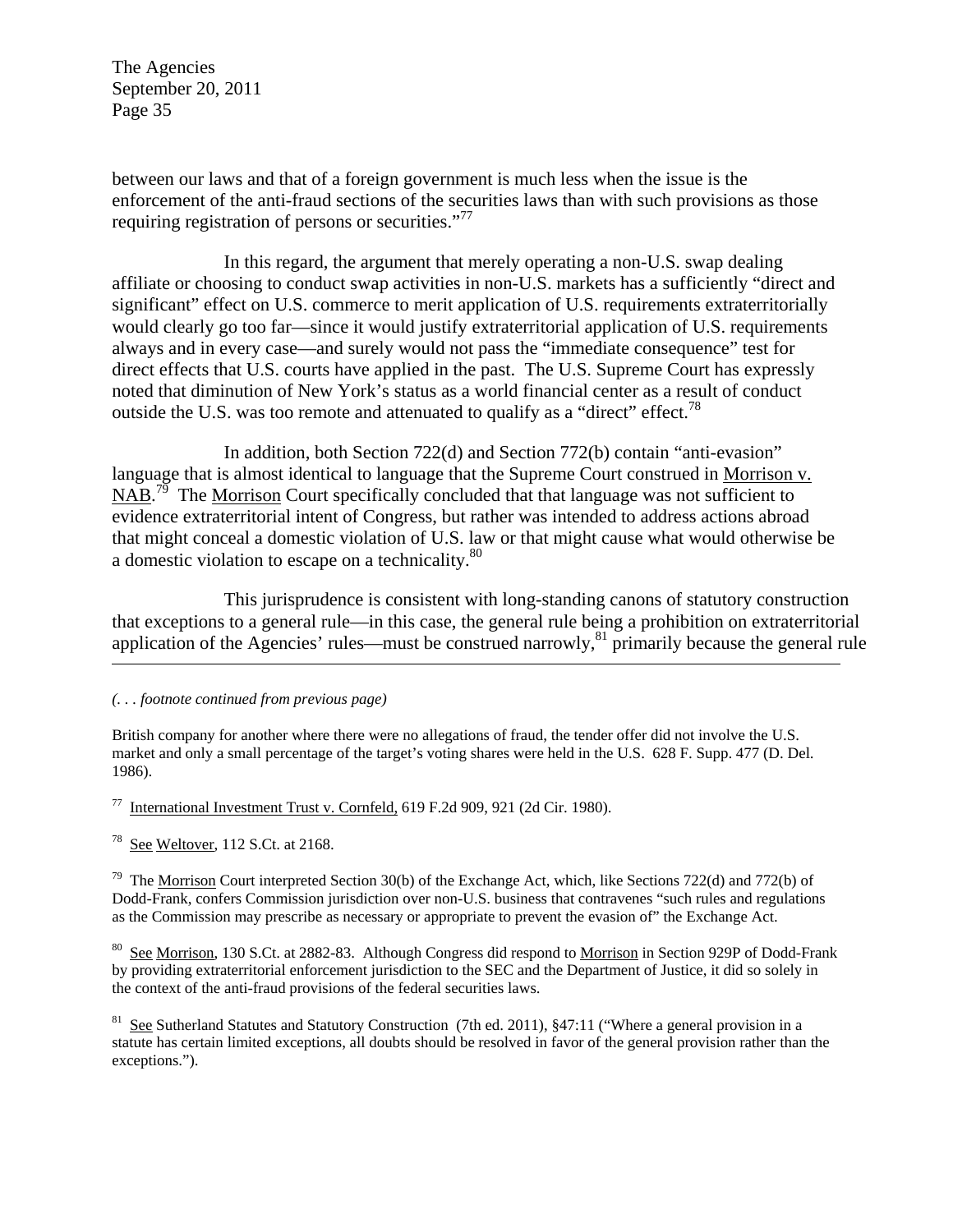$\overline{a}$ 

states the primary policy objective of Congress. Put differently, exceptions should not be permitted to swallow the rule.

## *C. Cost-Benefit Analysis*

The Commissions are required under Section 15(a) of the CEA and Section  $3(f)$ of the Exchange Act, respectively, to take into account cost-benefit and related economic analyses in their rulemakings. $82$  Consistent with these statutory requirements, the benefits of any extraterritorial application of U.S. law must outweigh the costs. Such costs would be significant. Administering a regime of extraterritorial regulation would burden U.S. regulators with unrealistic supervisory responsibilities, would burden regulated persons and, potentially, could burden unregulated counterparties who have no expectation of protection under U.S. law. (By way of a simple example, non-U.S. counterparties might be required to engage U.S. counsel for advice as to whether they satisfy a certain standard within the meaning of a Commission regulation or Dodd-Frank with which they are not familiar.) Competitive disparities, fragmentation of global markets and reciprocal application of non-U.S. law to U.S. activities also would likely result. At the same time, the benefit of extraterritorial application of U.S. law cannot be known *ex ante* without knowing how markets and market participants implement Dodd-Frank and respond to its implementation, as well as the extent and effects of any differences between Dodd-Frank and the reforms being adopted in other jurisdictions.

As a corollary, preemptive exercise of the Agencies' anti-evasion authority cannot be justified *ex ante* under a cost-benefit analysis because the extent and effects of evasive activity cannot be known *ex ante*. Nor can a determination of evasion be made without analysis of the motivation and intent of the parties—certainly the mere conduct of swap activity from validly existing non-U.S. locations does not, by itself, support a conclusion of evasive activity.

Cost-benefit analysis additionally requires that the Agencies take into account considerations of comity and competition. In particular, comity, including avoiding duplication of or conflict with non-U.S. regulatory requirements, and the efficient use of U.S. supervisory resources should be key considerations for the Agencies in considering registration and regulatory requirements for non-U.S. persons. The Agencies must also be mindful of assuring a level playing field between U.S. and non-U.S. market participants, and so should refrain from

<sup>&</sup>lt;sup>82</sup> See Report of Investigation Regarding Cost-Benefit Analysis Performed by the CFTC in Connection with Rulemakings Undertaken Pursuant to the Dodd-Frank Act, Office of the Inspector General, CFTC (Apr. 15, 2011) (noting that a more robust approach to cost-benefit analysis, with greater input from the Office of the Chief Economist, would be desirable in the context of CFTC rulemakings under Dodd-Frank); Business Roundtable and Chamber of Commerce v. SEC, No. 10-1305 (D.C. Cir. July 22, 2011) (vacating SEC proxy access rule because the SEC "inconsistently and opportunistically framed the costs and benefits of the rule; failed adequately to quantify the certain costs or to explain why those costs could not be quantified; neglected to support its predictive judgments; contradicted itself; and failed to respond to substantial problems raised by commenters").